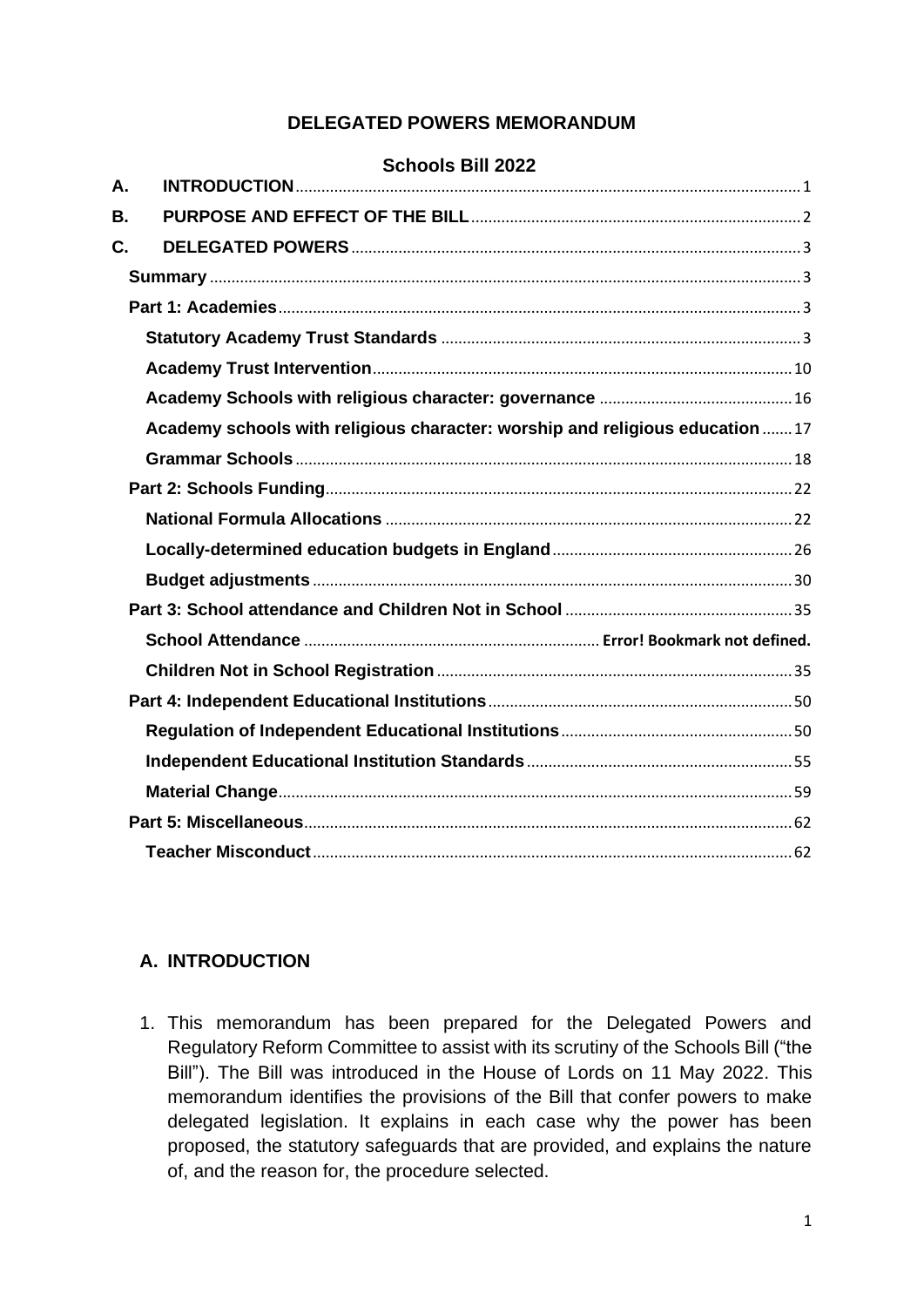- 2. The Bill follows the publication of the Government's 'Opportunity for all: strong schools with great teachers for your child' White Paper published 28 March 2022. The Bill takes forward commitments from the White Paper that require legislation. It also takes forward measures pertaining to child safeguarding, overall delivering a high-impact schools reform agenda.
- 3. References to 'the Secretary of State' refer to the Secretary of State for Education. References to 'the Department' refer to the Department for Education.

### <span id="page-1-0"></span>**B. PURPOSE AND EFFECT OF THE BILL**

- 4. The purpose of the Bill is to:
	- Achieve a stronger and fairer school system that works for every child.
	- Deliver essential safeguarding measures to ensure that more children receive a suitable and safe education.
- 5. The Bill is intended to deliver:
	- A stronger regulatory framework for academy trusts, to support the development of a strong trust-led system. The bill intends to establish new statutory standards to drive clarity and consistency of expectations for academy trusts, underpinned by intervention powers to ensure action can be taken to tackle serious failure if it occurs.
	- Support for more schools to become academies in strong trusts through the removal of barriers to conversion for faith schools and grammar schools and through bringing schools into the academy sector where this is requested by local authorities.
	- Funding allocations for state-funded schools to be made in accordance with a fair and consistent national formula.
	- Better, more targeted, and more consistent multi-agency support to the children and families who need it most across England by making necessary reforms to the attendance legal framework.
	- Enhanced ability for local authorities to undertake their responsibilities related to children who are not in school by establishing 'Children Not In School' Registers, as well as a duty on local authorities to provide support to home educating families.
	- Improved child safeguarding through the expansion of registration requirements for independent educational institutions, enhanced enforcement, and increasing Ofsted's investigatory powers.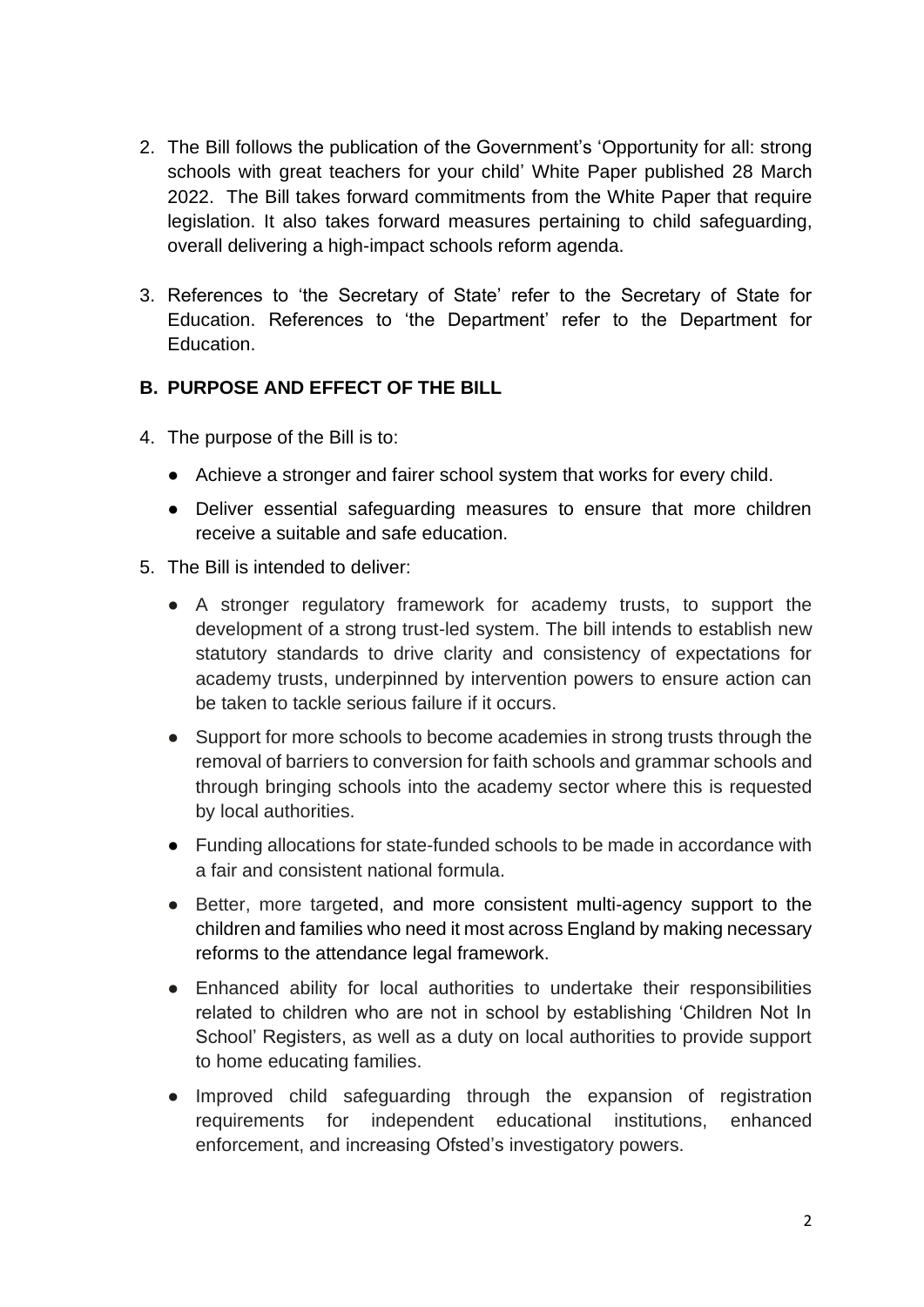● A stronger teacher misconduct regime with a wider scope to include more educational institutions, more robust powers to investigate individuals who commit misconduct and strengthened regulatory discipline procedures.

# <span id="page-2-0"></span>**C. DELEGATED POWERS**

#### <span id="page-2-1"></span>**Summary**

Delegated powers are proposed in relation to 13 measures in the Bill. These are:

- Academy Trust Intervention
- Academy Trust Standards
- Academy schools with a religious character governance
- Academy schools with a religious character Religious Education and collective worship
- Grammar schools
- Schools Funding
- School Attendance
- Children not in School
- Independent Educational Institutions (IEI)
	- o Regulation
	- o Standards
	- o Material Change
- Teacher Misconduct

There are 3 Henry VIII powers, in relation to the Academy Trust Standards, Teacher Misconduct and Independent Educational Institutions: Registration. The purpose and justification for taking this approach is set out in full below. In relation to all Henry VIII powers, affirmative procedure is proposed and we have worked with Parliamentary Counsel to ensure the powers are necessary and drafted as tightly as possible to achieve the policy objective.

### <span id="page-2-2"></span>**Part 1: Academies**

#### <span id="page-2-3"></span>**Statutory Academy Trust Standards**

#### *Clause 1 - prescribing standards relating to Academy Trusts*

*Power conferred on: Secretary of State Power exercised by: Regulations Parliamentary Procedure: Affirmative*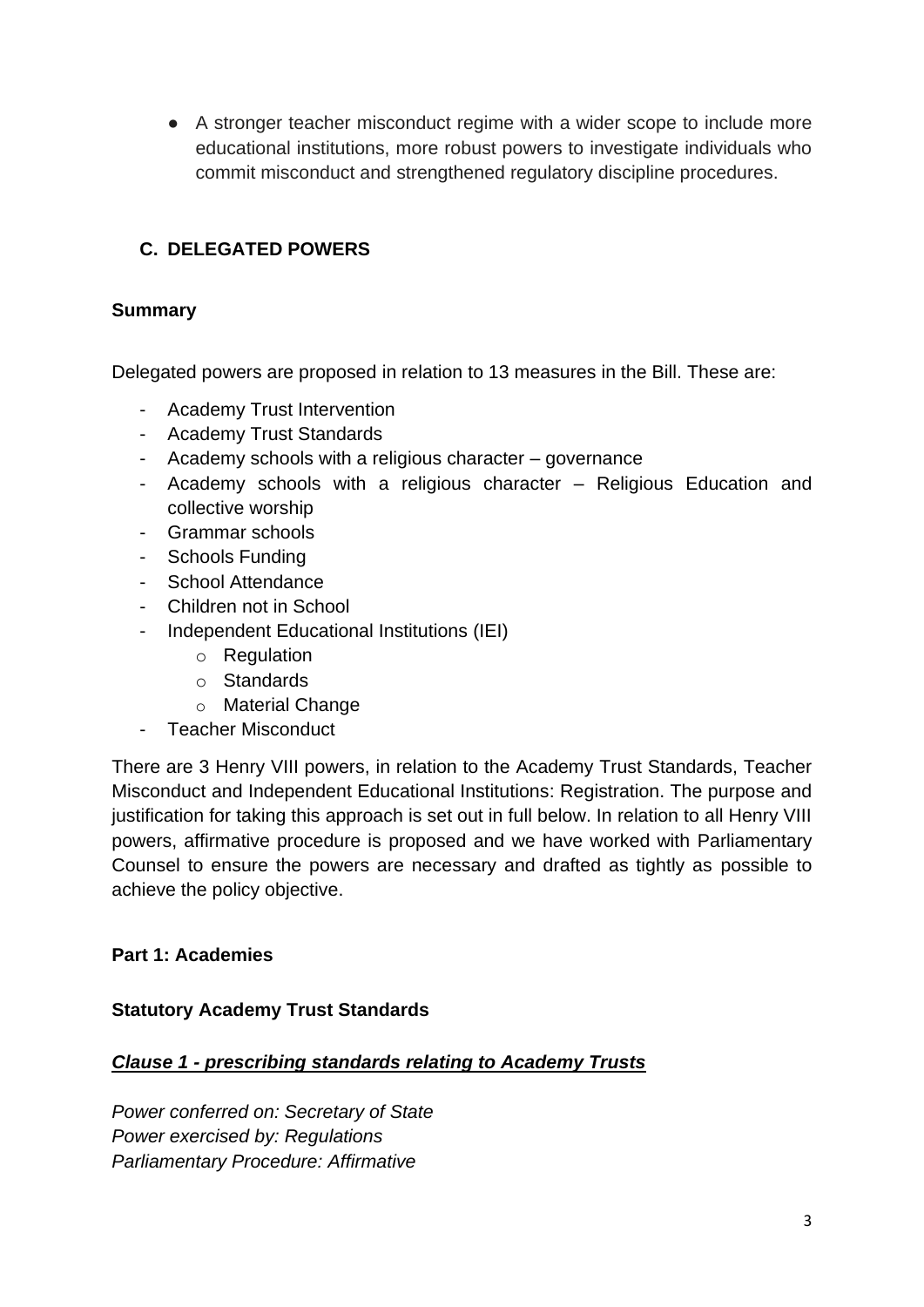### Context and Purpose

The Government is embarking on a major set of changes to established education policy whereby in future, not only will all schools be academies, but all academies will sit in a family of strongly performing schools, within a Multi-Academy Trust.

The current regime for maintained schools is exclusively statutory. The regime for academies is primarily contractual (contained in funding agreements). The Government wishes to transfer the latter arrangements into a new statutory scheme, based on secondary legislation.

Clause 1 confers a power on the Secretary of State to make regulations prescribing "academy standards" in relation to academy trusts and their academies. These "standards regulations", together with certain requirements in primary legislation, which will apply directly to academy proprietors ('proprietor' and 'trust' are to be read interchangeably in this section), and residual funding agreement provisions, will form a package of "academy standards" in the future.

The policy intention is to make academy trusts subject to a set of requirements/standards to which they can be held to account by parents and pupils. We wish to create a single statutory regime which is consistent, regardless of when an individual academy came into being (albeit which can facilitate differentiation where appropriate). Placing the regime in secondary legislation will also enable us to respond to the changing needs of schools and pupils.

The purpose of the regulation making power is to move and consolidate a wide variety of existing obligations (and a small number of new requirements outlined in the Schools White Paper) on academy trusts, which apply across over 9000 individual funding agreements with the Secretary of State (along with some disparate requirements which are currently in primary legislation) into a cohesive statutory framework of requirements on academy trusts. This will enable updates or amendments to the academy standards regulations to apply uniformly to academy trusts at the same time. The aim is to standardise the requirements that apply to academy trusts, subject to any necessary differentiation arising out of differences in type of school or proprietor, as well as providing greater clarity and transparency for them.

#### Justification for the power

Consolidating the academy standards in regulations provides much greater parliamentary and external scrutiny of the requirements on academy trusts than exists under the current system. At present, the majority of these requirements are set out in individual funding agreements which the Secretary of State enters into with the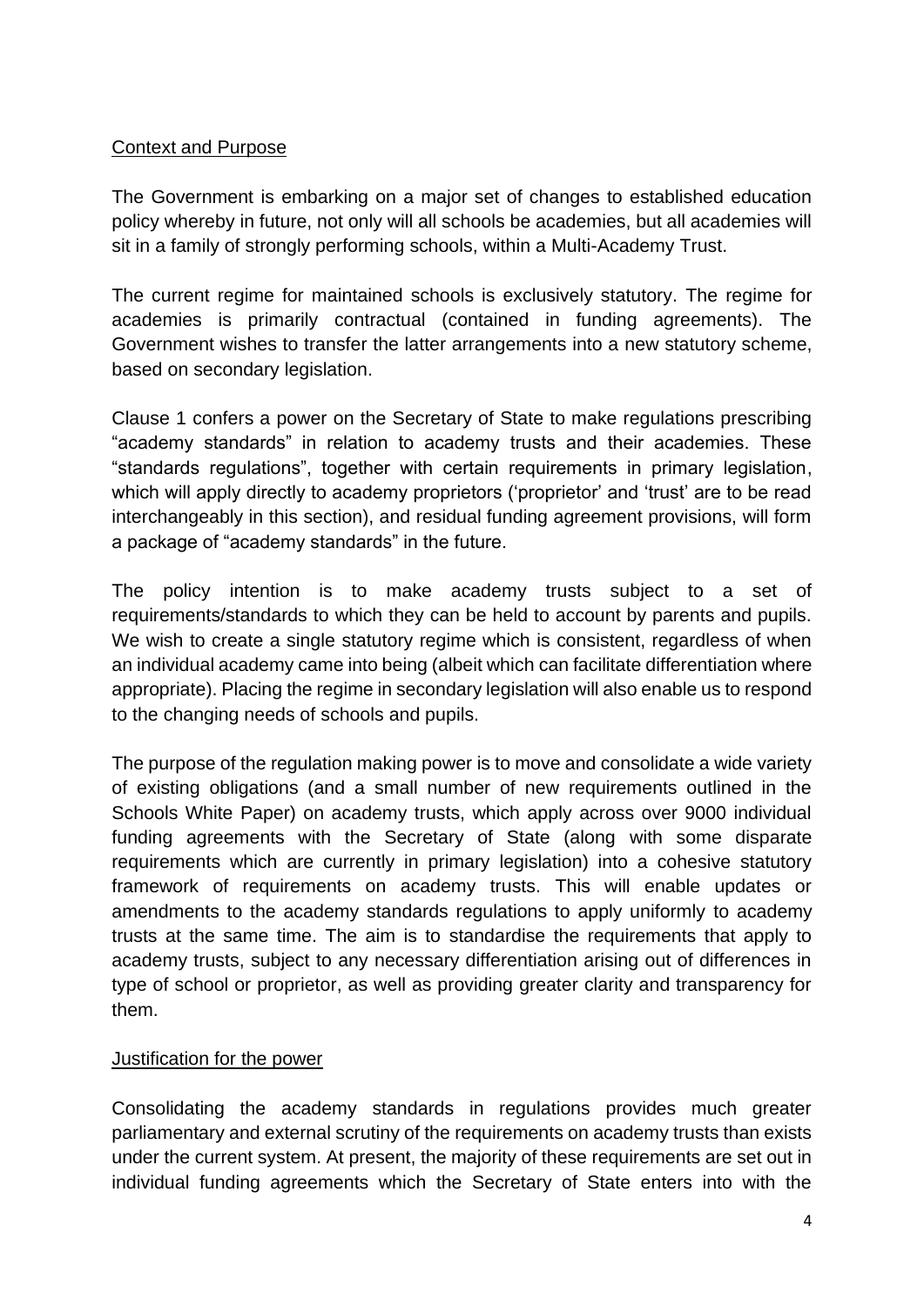academy trust; accordingly, Parliament has no role in scrutinising the arrangements. The proposed system will afford much greater clarity and transparency than is in play at present; it will be much easier for both academy trusts, and the public, to ascertain the requirements that academy trusts are subject to. Finally, placing the relevant requirements on a statutory rather than a contractual footing will allow other stakeholders to take action to hold schools to account, where this is necessary and appropriate.

We have considered whether the standards regime should be placed in primary legislation. However, we do not think that would be appropriate. Firstly, the standards regulations are likely to be lengthy, technical and detailed (reflecting the funding agreements from which they primarily derive).

Secondly, it is imperative that the standards regime enables the Government to respond swiftly and effectively to the changing needs of our education sector and our pupils. It is important to note in this context that the move towards statutory rather than contractual requirements forms part of a major reform to the school system, which we anticipate will take another 10 years to complete. As academy trusts adjust to the new approach and the policies set out in the Schools White Paper are implemented, the Government will gain a better idea of where more or less regulation is needed. It is likely that the Secretary of State will need to add to, amend or remove the standards contained in the regulations more frequently and quickly than would be practicable if the standards were contained in primary legislation.

### Justification for the procedure

The placing of the standards regime into statute is a significant reform. However, it is one that operates to increase, rather than to reduce scrutiny. At present, the Secretary of State may introduce such requirements into new model funding agreements and require that academy trusts adopt them whenever they wish to take on a new school, without any scrutiny (Parliamentary or otherwise).

Adopting the affirmative procedure for amending the academy standards regulations will ensure Parliamentarians have a sufficient opportunity to debate the standards to which academy trusts are subject and any amendments to them.

### *Clause 4 - requiring Academy Proprietors to have regard to Guidance*

*Power conferred on: Secretary of State Power exercised by: Statutory Guidance Parliamentary Procedure: None*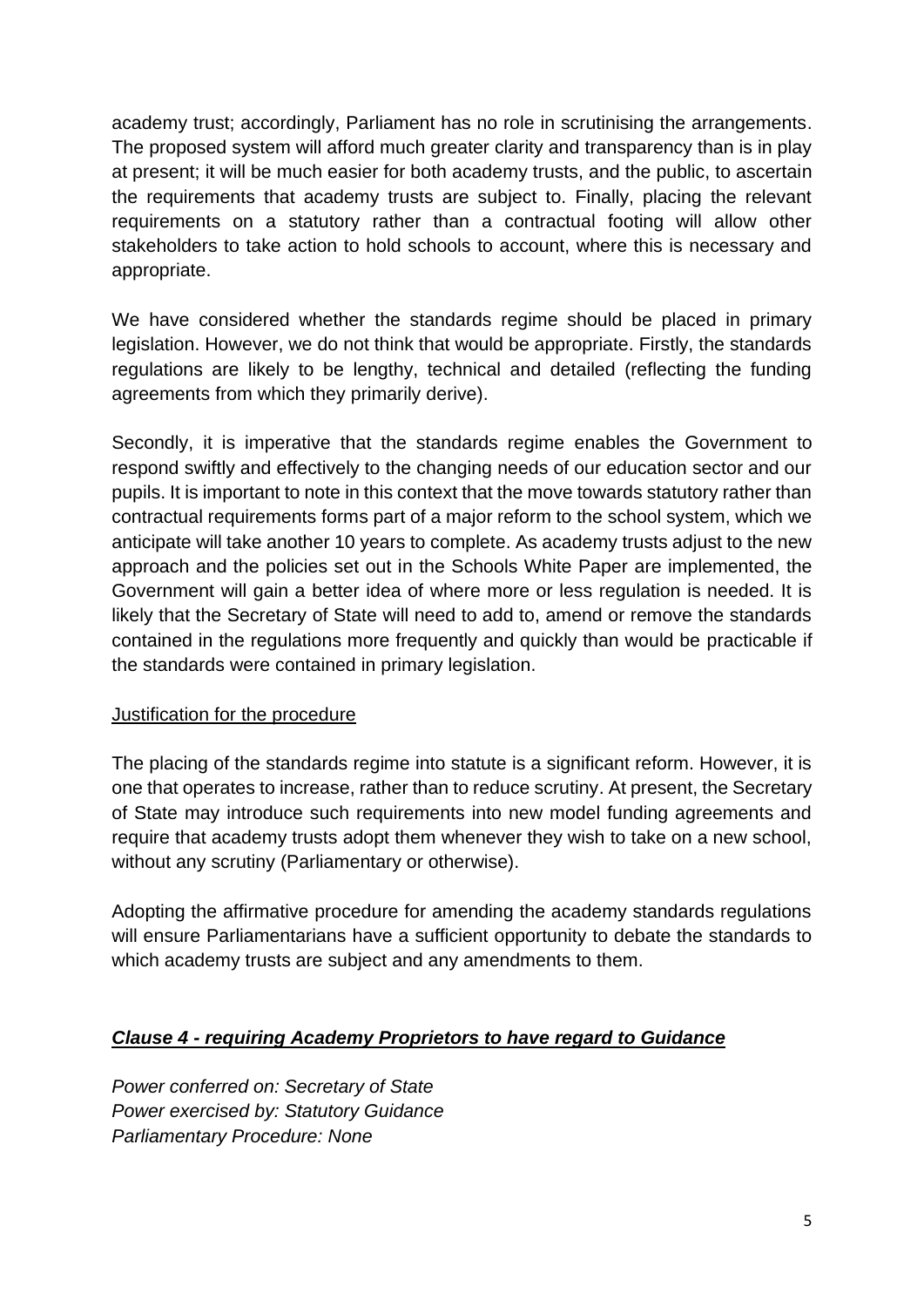### Context/Purpose

Clause 4 requires academy proprietors to have regard to guidance issued by the Secretary of State in relation to the academy standards.

The statutory guidance will provide a clear and accessible articulation and explanation of the overall standards package to academy trusts, and it will draw together the various elements of that package.

### **Justification for the Power**

The guidance will provide a clear, accessible, user-friendly articulation of the various requirements imposed on academy trusts. It is important to note in this regard that although the great majority of requirements on academy trusts will in future be found in the standards regulations, there will remain some provisions in primary legislation which apply to trusts directly, and also some continuing obligations contained in funding agreements which are bespoke to particular schools. Accordingly, in addition to providing an accessible articulation of the relevant provisions, the guidance is where all such requirements will be brought together. This will enhance the ability of trusts, parents and pupils, as well as other stakeholders, to understand (and therefore to support appropriate enforcement of) the requirements on our schools.

It is necessary to require academy proprietors to have regard to guidance because the guidance will set out how and what they need to do to meet the requirements in the academy standards. In particular, it will cover managing public money and the main financial requirements for academy trusts. These matters are not otherwise contained within the legislative framework (they are currently enforced via contractual means) and therefore it is important that the guidance is statutory to support the enforcement of the rules managing public money. These requirements are currently updated on an annual cycle to make minor changes to ensure the financial requirements remain relevant and robust.

In the case of a substantial list of statutory standards, it is considered appropriate to support compliance with those requirements by providing guidance explaining how they should be met.

### Justification for the Procedure

We do not consider that it would be necessary or appropriate for the statutory guidance to be subject to any parliamentary procedure. The guidance needs to be swiftly amendable to reflect changes to the standards and new expectations on the sector are introduced. The standards will be set out in regulations, subject to affirmative procedure.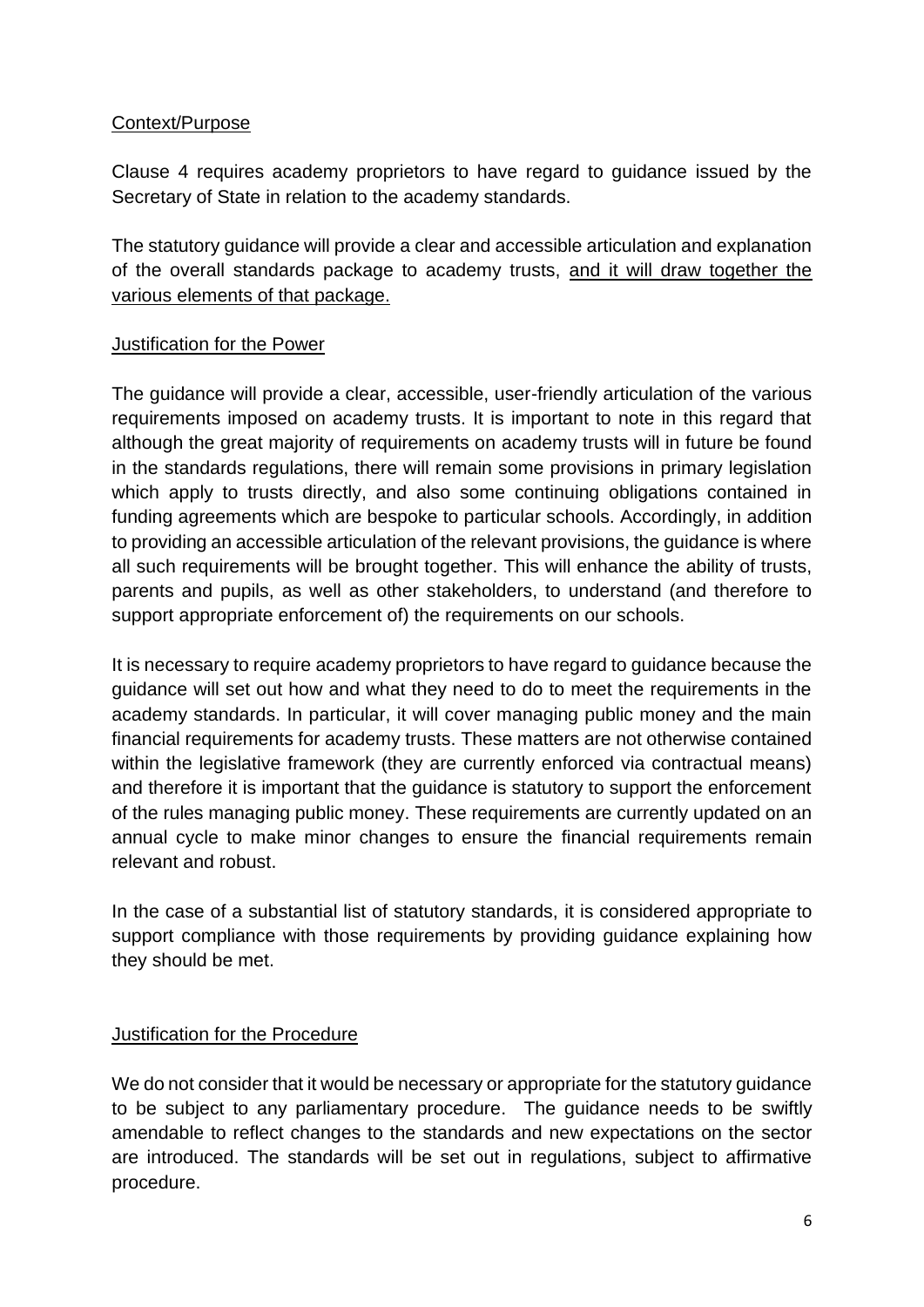# *Clause 3 - power to apply/ amend/remove education-related legislation (including primary legislation) in relation to academies by regulations*

*Power conferred on: Secretary of State Power exercised by: Henry VIII regulations Parliamentary Procedure: Affirmative*

### Context/Purpose

The Department is embarking on a major set of changes to established education policy whereby in future, not only will all schools be academies, but all academies will sit in a family of strongly performing schools, within a Multi-Academy Trust.

The current regime for maintained schools is exclusively statutory. As set out above, the regime for academies is primarily contractual (contained in funding agreements). The Department wishes to transfer the latter arrangements into a new statutory scheme, based on secondary legislation. This will involve a gradual process of replicating, amending or modifying the statutory regime which applies to maintained schools so that it extends to, and works for, academies.

Creating the future system, under which there will be no more maintained schools, is anticipated to take a number of years, with regular reconsiderations of which provisions of primary legislation need to apply directly to academies, which do not quite work, and which new duties may need to be added. This process will also involve consideration of where and when it is appropriate for such requirements to be contained in the statutory standards regime, rather than in primary legislation.

This power in clause 3 would allow the Secretary of State to apply existing provisions in primary legislation to academies or to disapply them where they already apply, subject to modifications where necessary. The power would only apply to those provisions of primary legislation which concern educational institutions including schools and providers of childcare or further education.

The power would be exercised by the affirmative procedure.

#### Justification for the power

The landscape of affected educational institutions is broad (single and multi-academy trusts, faith and non-faith academy trusts; mainstream academies, special academies, alternative provision academies 16-19 academies, secure academies, selective academies for example). There is a complex web of primary legislative provisions (in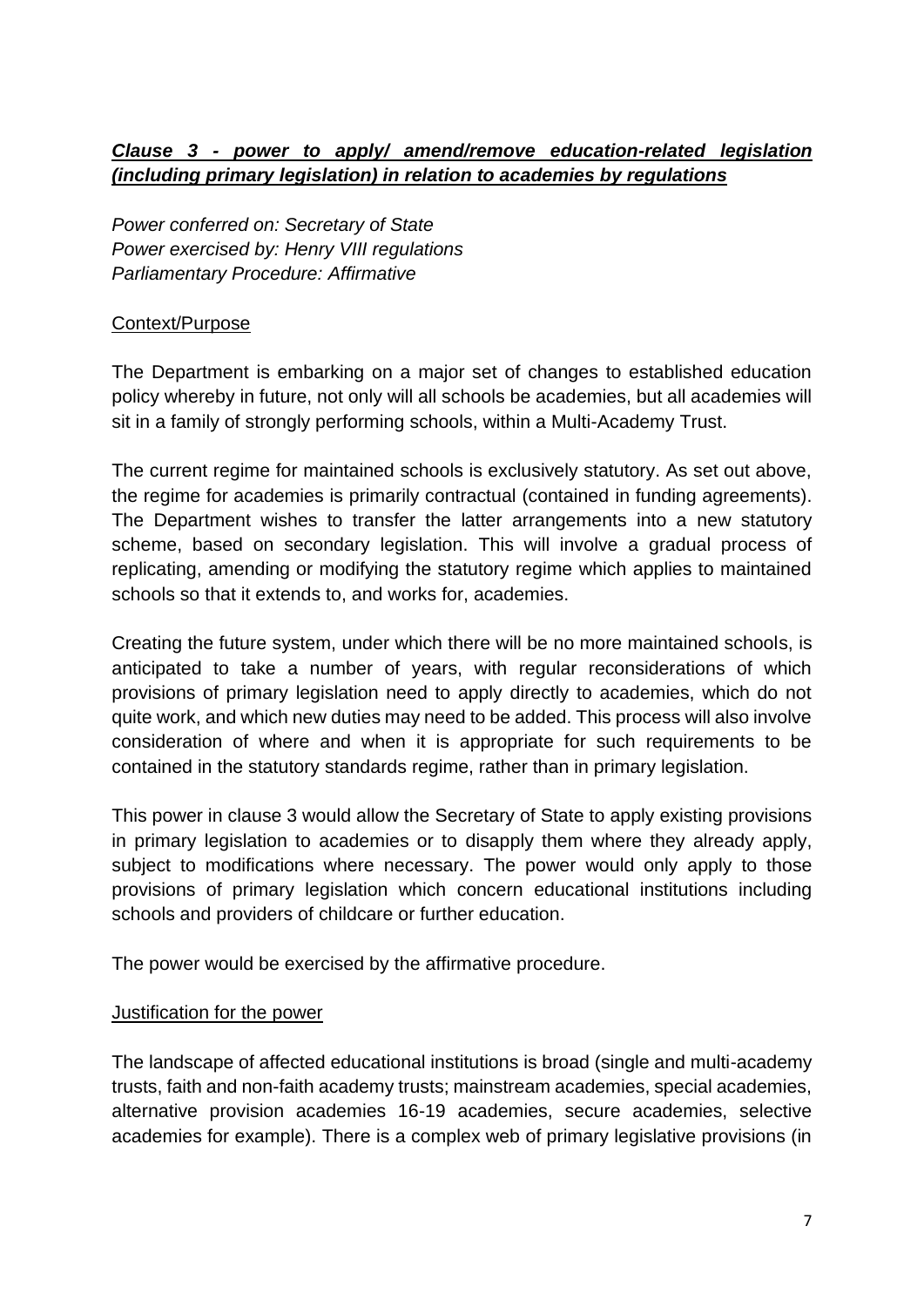addition to secondary legislation) which applies to each of the local authoritymaintained equivalents of each type of institution, as well as to the system generally.

This will support the different types of institutions to transition to the academy standards smoothly, alongside other reforms to develop the future system. This approach will enable the Department to work with academy trusts on the implementation of the academy standards at a pace which is right for them and for pupils and parents.

The Department will be able to identify any improvements that would be brought about by the extension of additional primary duties to academies, the amendment, or even the removal of them, should they prove excessively onerous or unnecessary. The Department considers it necessary to have a power that will allow relevant primary legislation to be amended through secondary legislation as it will allow the Department to be responsive to supporting the needs of a strong academy trust system, ensuring that academy trusts are fully able to comply with the academy standards. Such ability to act swiftly and responsively to changing needs and demands is essential in order to protect the school system through a period of change.

### Justification for the procedure

The Government recognises the broad scope of this power. The affirmative procedure would require Parliamentarians to debate, and vote on any proposed changes to primary legislation. We consider that to be appropriate in this context.

# *Schedule 1 Part 1 - power to apply Chapter 3 of Part 6 of the Education Act 1996 to 16-19 Academies by Regulations*

*Power conferred on: Secretary of State*

*Power exercised by: Regulations*

*Parliamentary Procedure:* Affirmative

#### Context/Purpose

The Department is, through clause 3(4) and Part 1 of Schedule 1 to this Bill, applying certain provisions of the Education Act 1996 and other enactments to academies, which had previously only applied directly to maintained schools, and which had only applied to academies through obligations contained in their funding agreements with the Secretary of State. This includes the general prohibition on charging for education provided and some limited powers to charge for specified activities such as the provision of food, or school trips (see paragraph 15 of Part 1 of Schedule 1).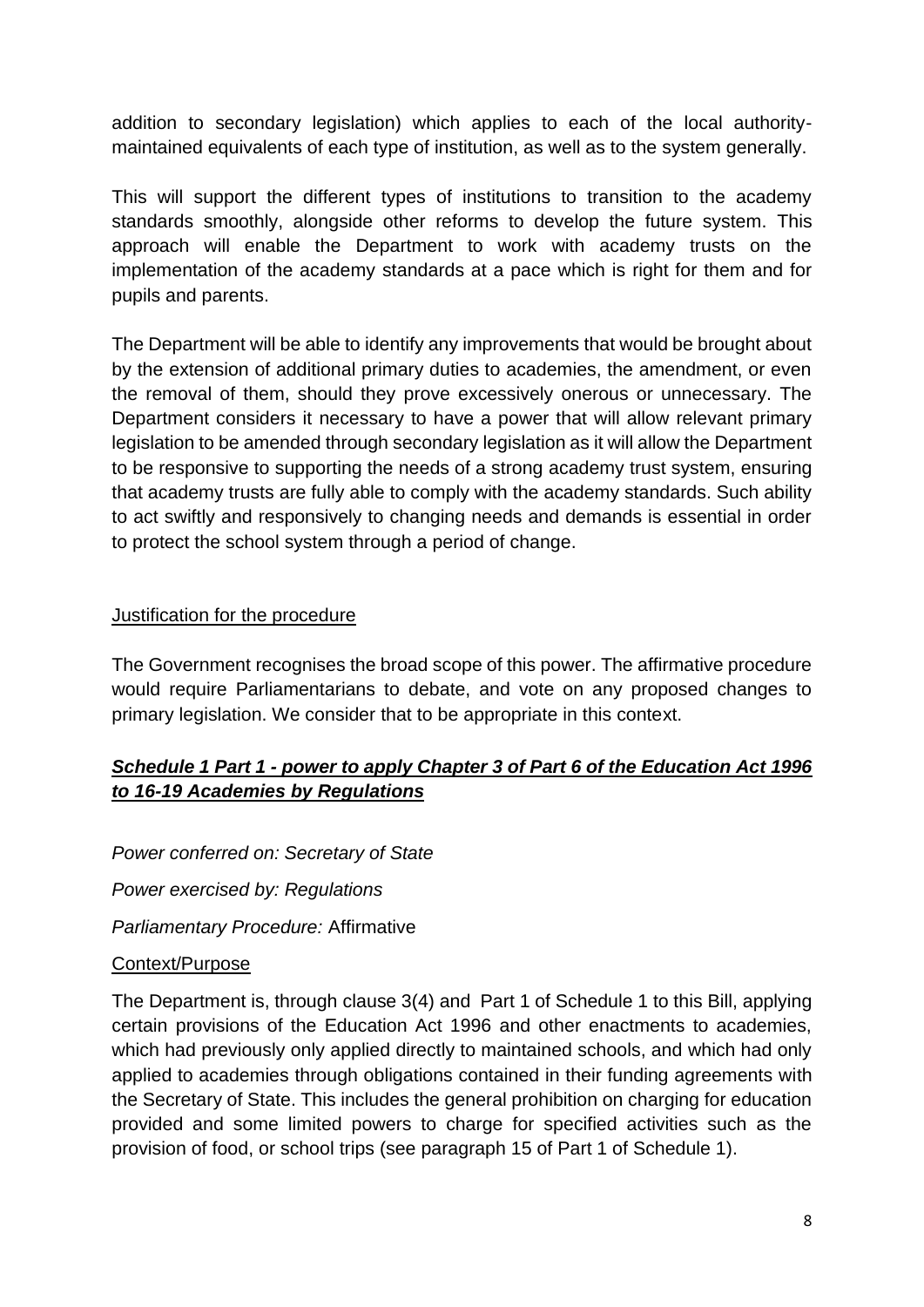tThe Bill applies such charging prohibitions directly to academy schools and alternative provision academies, but not to 16-19 academies. Instead, the Bill takes a power for the Secretary of State to extend provisions of the relevant Chapter to 16-19 academies by regulations, with modifications if necessary.

#### Justification for the power

The reason for the difference in treatment between academy schools and alternative provision academies on the one side, and 16-19 academies on the other, is connected with the age range of those attending the institutions in question. Whereas 16-19 academies are state-funded educational institutions, and successive Governments' policy is that they should essentially form part of a free public education system, post-16 education is largely not compulsory. Whereas it may be a logical step to treat 16- 19 academies in the same way as maintained academy schools so far as the power to charge for education provided in "school hours" is concerned, as would be the intention, as learners grow older, there is a larger number of activities which post-16 providers may wish to provide but may not do if they cannot charge for them. This could include things like protective clothing in relation to scientific, engineering or healthcare courses, or longer duration field trips than those which would normally be undertaken by compulsory school age pupils.

The Department is embarking on a journey, the end aim of which is for the standards "rule book" to be statutory rather than contractual. Further time is needed to consider which aspects of the charging prohibitions applicable to maintained and academy schools should be applicable to 16-19 academies, and what exceptions there should be.

It is considered appropriate to take the power proposed because the scope of the provisions which could be applied to 16-19 academies is limited and the nature of the provisions is uncontroversial. Parliament will be able to assess and debate exactly which provisions could be extended to 16-19 academies and which not during the passage of this Bill and will have a further opportunity to debate any regulations laid.

### Justification for procedure

Given that the power sought is one to apply the provisions of primary legislation to a type of educational institution by regulations, albeit that the scope of those provisions is narrow, the Department considers that the affirmative resolution procedure is appropriate.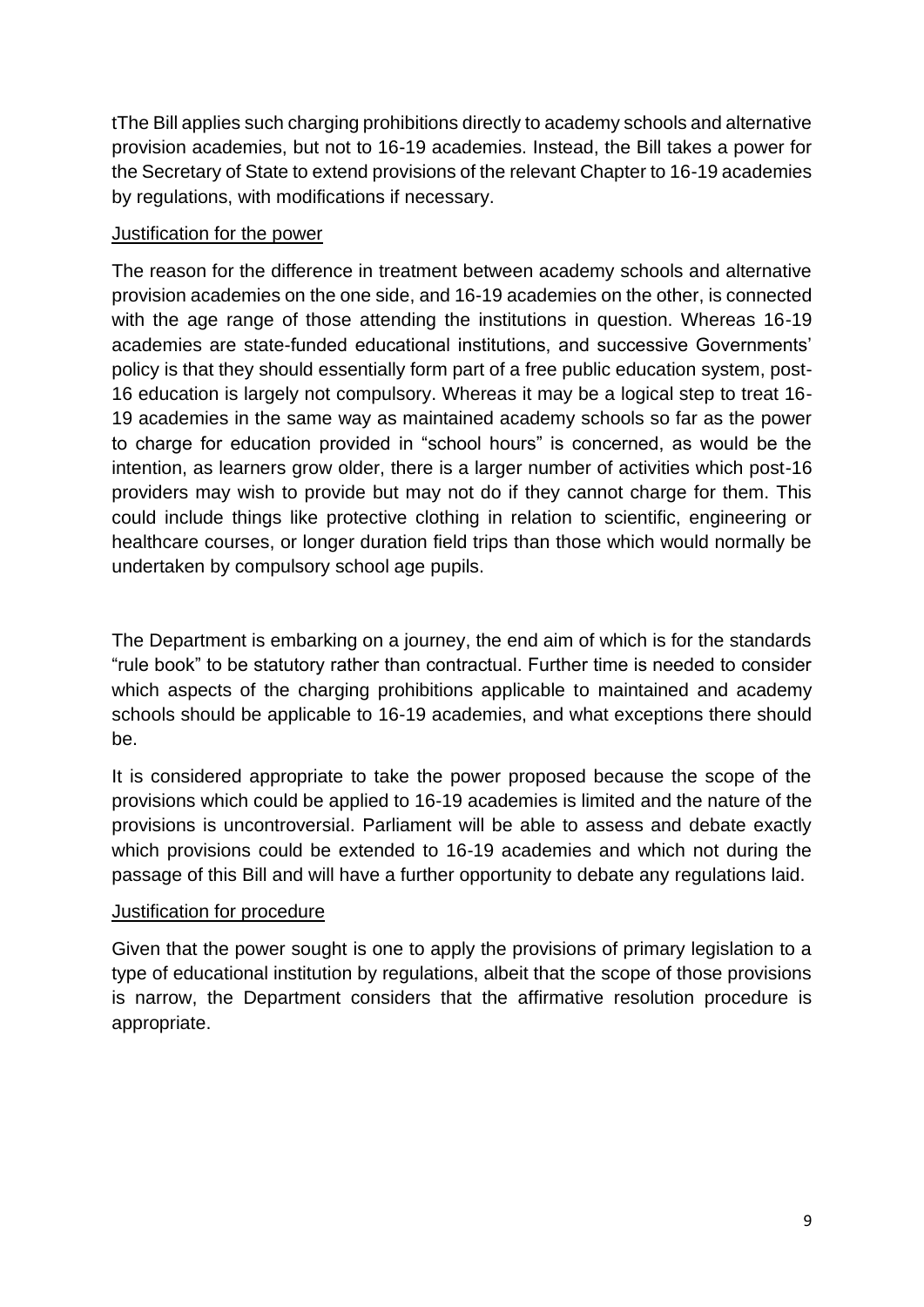### <span id="page-9-0"></span>**Academy Trust Intervention**

#### *Clause 5 - power to give compliance directions*

*Power conferred on: Secretary of State Power exercised by: Direction Parliamentary Procedure: None*

#### Context and Purpose

The Government is seeking a new set of provisions to strengthen the Secretary of State's ability to tackle failings wherever they are identified, including at trust level, and extending the range of ways in which this can be done.

The current intervention framework facilitates intervention mainly at individual academy, rather than trust level. It relies on a limited menu of powers, mostly contractual, which rely on terminating Funding Agreements, which may not be a proportionate response.

Clause 5 confers a power on the Secretary of State to issue directions to an academy proprietor if they are satisfied that the academy proprietor has failed or is likely to fail to discharge certain statutory duties or is discharging or is likely to discharge such duties in a way which is considered by the Secretary of State to be unreasonable. The Bill proposes to provide the Secretary of State with a regulation making power to prescribe the duties to which this power will apply. The duties to be covered by this power will primarily include existing statutory duties in education law which already apply to academy trusts via the funding agreement and directly enforceable contractual requirements under the funding agreement. The purpose of the power is to ensure that the Secretary of State continues to have the ability to directly enforce existing obligations which are currently enforced via the funding agreement.

#### Justification for the power

The policy aim is to ensure academy proprietors' compliance with their duties under education law and the funding agreement in order to maintain a high standard of education, protect the interests of pupils and staff and ensure the stability of the academy sector.

The power will allow the Secretary of State to intervene in a proportionate and targeted manner in the event of non-compliance with a statutory duty or a funding agreement requirement. The power offers a more proportionate and appropriate means of intervention than is available under the current contractual regime, which is limited to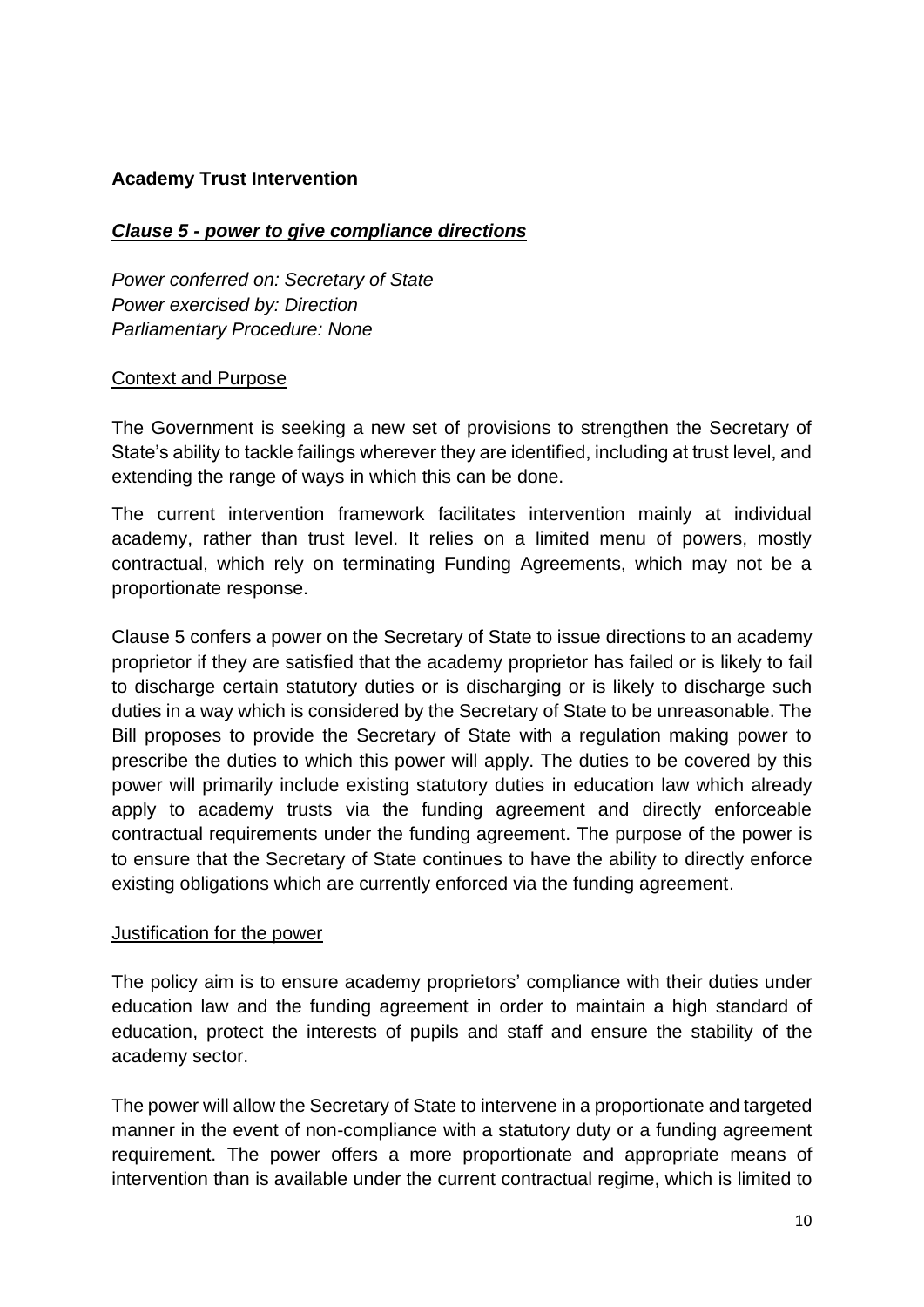the issuing of a Termination Warning Notice in the event of non-compliance. The Secretary of State has similar powers in relation to maintained schools and local authority functions under the Education Act 1996<sup>1</sup>

The power to direct for an unreasonable exercise of a duty will be limited to circumstances of "Wednesbury" unreasonableness. The Secretary of State will not, therefore, be able to issue a direction simply because he disagrees with the action or inaction of the academy proprietor. This power is considered necessary because there may be circumstances where strict compliance with a duty nevertheless leads to an outcome which is clearly unsatisfactory for parents or pupils of a particular academy. For example, an academy proprietor may comply with the statutory duties in relation to complaints but, when reaching a decision on a particular complaint, may come to an unreasonable conclusion based on the information available. The Department considers it appropriate for the Secretary of State to be able to direct the academy proprietor to re-take the decision in such circumstances.

### Justification for the procedure

The Department takes the view that this is a non-legislative delegated power which does not require Parliamentary scrutiny. It is not creating new obligations on academy trusts but is providing an enforcement mechanism to be used by the Secretary of State on a case-by-case basis to ensure that duties imposed on academy trusts are discharged in a reasonable manner. The Department takes the view that the targeted nature of this power to be used in relation to individual academy trusts is clearly administrative in nature rather than legislative, as evidenced by the fact that the powers under the 1996 Act in relation to maintained schools are subject to the same procedure.

# *Clause 5 - prescribing the duties that are subject to the compliance direction power*

*Power conferred on: Secretary of State Power exercised by: Regulations Parliamentary Procedure: Affirmative*

### Context and Purpose

This power in clause 5 will allow the Secretary of State to prescribe the statutory duties that will be in scope of the compliance direction power.

<sup>1</sup> Sections 496 and 497 of the Education Act 1996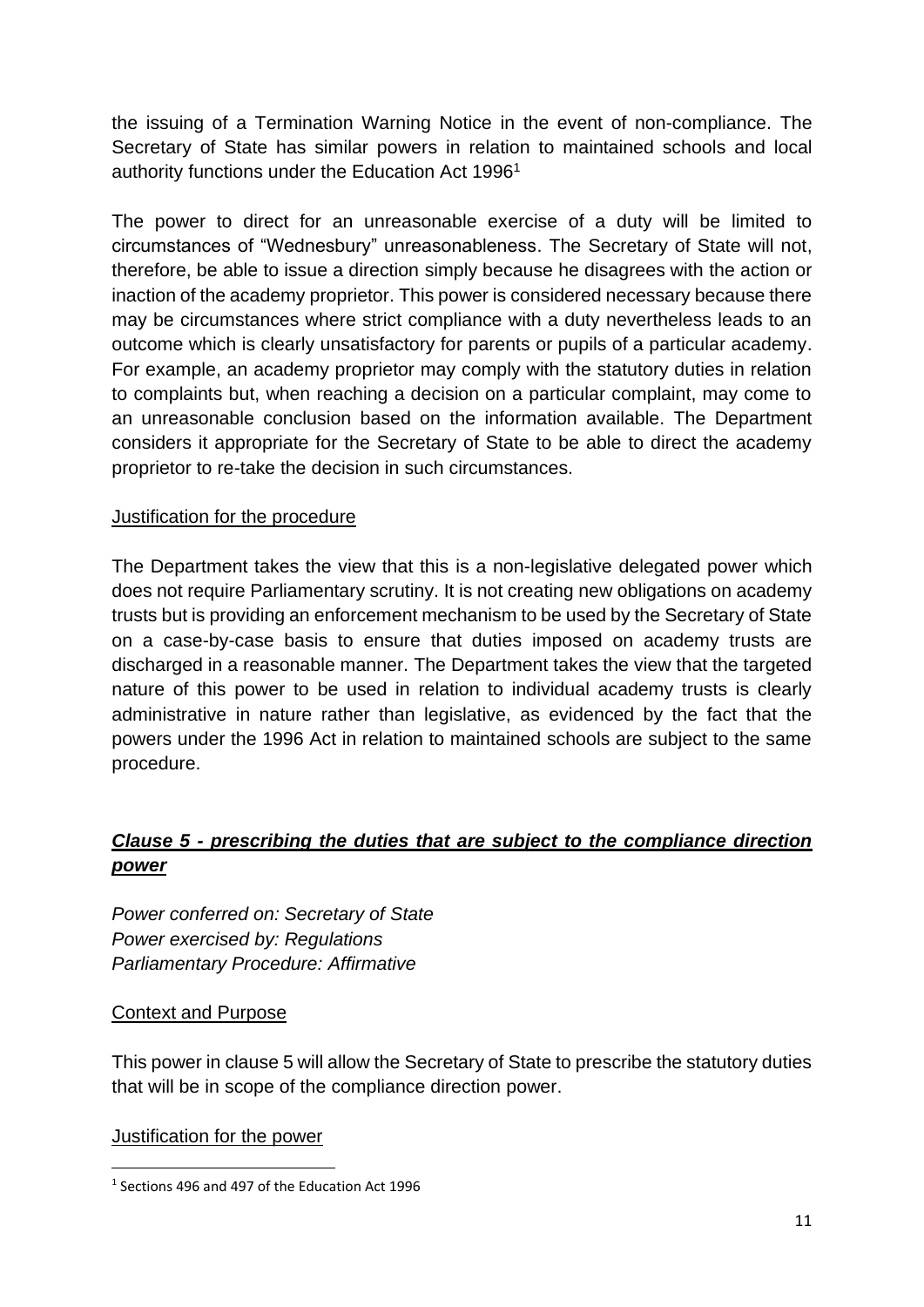Most of the key duties for Academy proprietors will be imposed via the academy standards regulations and the first set of regulations made under this power will prescribe those duties to ensure they fall within the scope of the compliance direction power. Other duties will also be extended to academy proprietors over time under the regulation-making powers set out in clauses 4 and 5 of the Bill. The Department considers that the appropriate time for considering whether to place a duty within the scope of the compliance direction power is at the point at which the legislation is being extended to academies which this power will permit. The Department may also wish to extend the scope of the power to other existing duties as it gains experience of using the power under the new statutory regime.

#### Justification for the procedure

The Department recognises that the scope of the power is potentially broad and therefore considers it would be appropriate for regulations to follow the affirmative procedure. In addition, as the power is likely to be utilised in conjunction with the regulation making power under clause 3 of the Bill the Department considers that it would be sensible for this power to follow the same procedure as regulations made under clause 3.

### *Clause 6 – power to give Notice to improve*

*Power conferred on: Secretary of State Power exercised by: Notice Parliamentary Procedure: None*

### Context and Purpose

This power in clause 6 will allow the Secretary of State to issue a Notice to Improve (a Notice) if the Secretary of State is satisfied that there are significant weaknesses in the management or governance of an academy proprietor. An academy proprietor's compliance or otherwise with the new Academy Trust Standards will be a key factor when considering whether there are such weaknesses.

The Notice will identify the weaknesses and specify a date by which those weaknesses must be addressed. The issuing of a Notice will automatically apply certain restrictions on the academy proprietor's ability to make financial decisions without first obtaining the Secretary of State's consent (such automatic restrictions to be set out in regulations). The Secretary of State may also impose additional restrictions on financial decision-making on a case-by-case basis.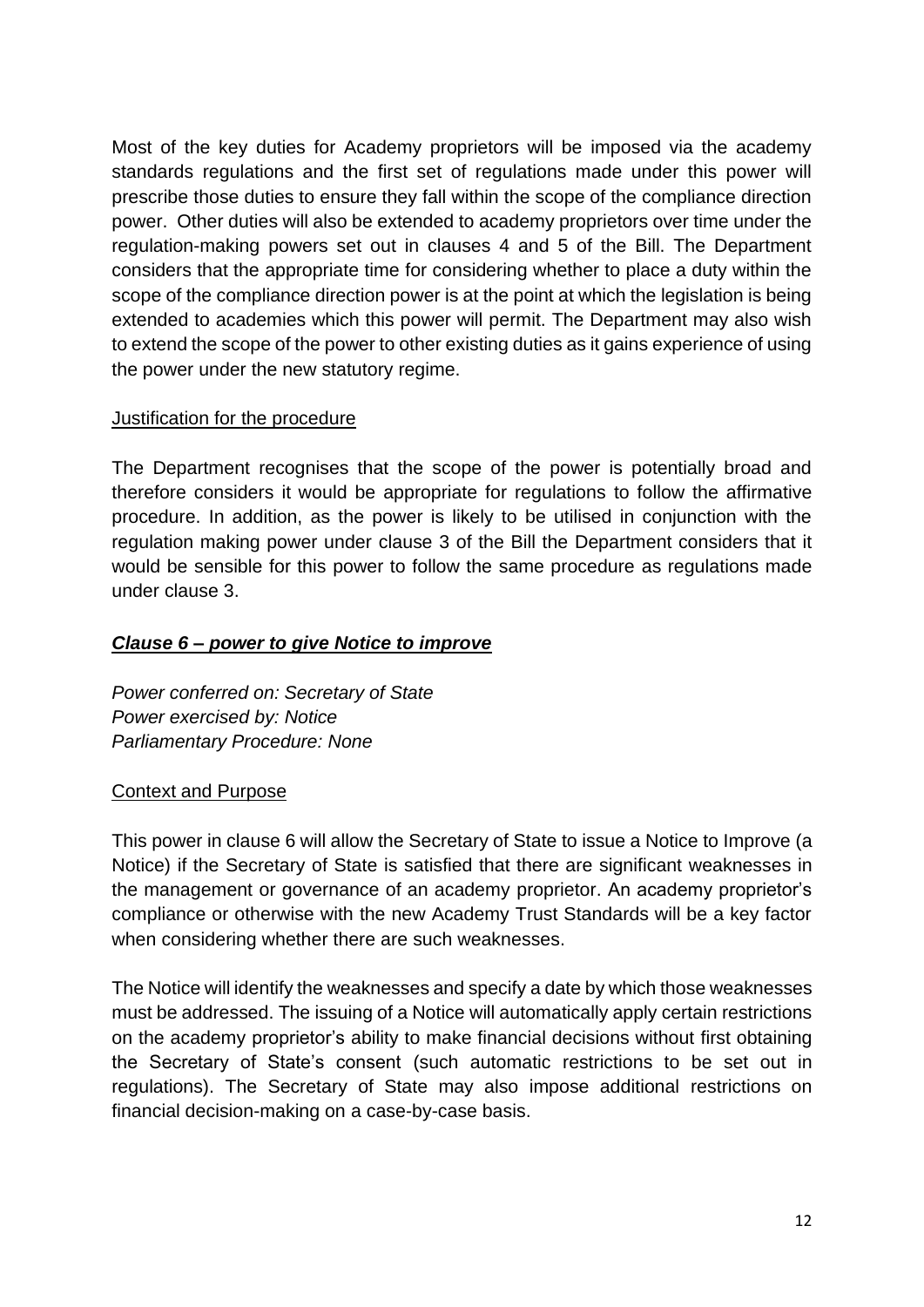A failure to adhere to such restrictions will permit the Secretary of State to terminate the academy proprietor's funding agreement(s).

The purpose of the power is to ensure the effective stewardship of public and charitable funds in order to maintain high standards of education, protect the interests of pupils and staff and ensure the stability of the academy sector.

#### Justification for the power

The power offers the Secretary of State the ability to take proportionate and targeted intervention action that can be tailored to the circumstances of an individual case. The power is required so as to provide the Secretary of State with a degree of control over the use of public and charitable funds once an academy proprietor has been identified as having significant weaknesses. The power is largely replicating the existing contractual arrangement which allows the Secretary of State to issue a contractual Notice to Improve and automatically impose restrictions on the academy proprietor's financial decision-making.

The interference with the academy proprietor's autonomy is appropriately limited because the restrictions only require the academy proprietor to seek the Secretary of State's consent before entering into certain transactions. The Secretary of State's decision-making in this regard will subject to the usual public law principles.

#### Justification for the procedure

The Department considers this to be a non-legislative delegated power of a purely administrative nature which does not require Parliamentary scrutiny. Notices will be issued to individual academy proprietors based on their compliance or otherwise with existing legal requirements.

### *Clause 6 - defining financial restrictions following a Notice to Improve*

*Power conferred on: Secretary of State Power exercised by: Regulations Parliamentary Procedure: Negative*

#### Context and purpose

The power will enable to Secretary of State to prescribe in regulations the financial decisions for which an academy proprietor must seek the Secretary of State's consent as a result of being issued with a Notice to Improve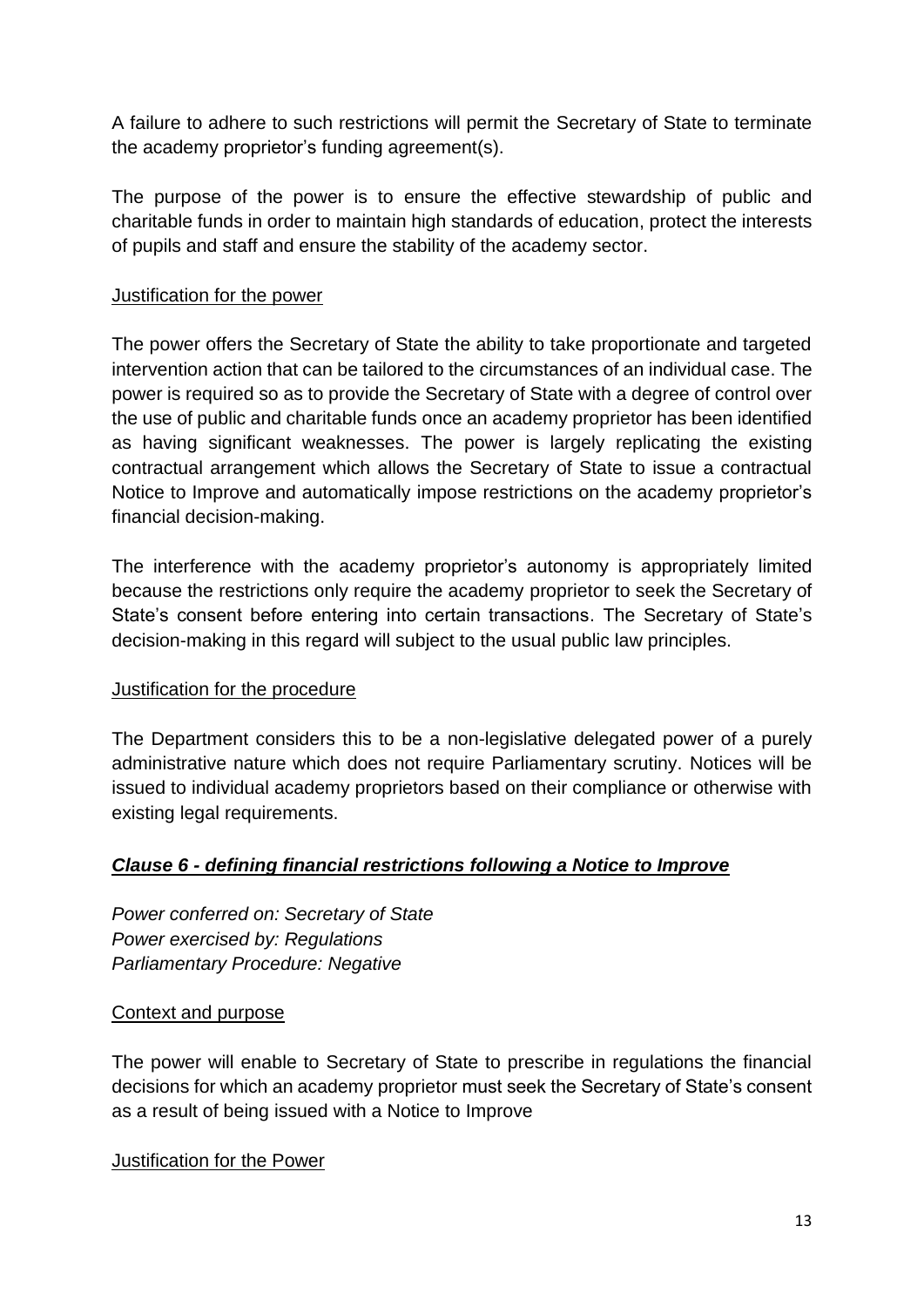The power in clause 6 is required in order to allow the Secretary of State to specify which financial restrictions will automatically be applied when an academy proprietor is issued with a Notice to Improve. Setting this out in regulations will provide clarity and certainty to the academy sector. The requirements will replicate the existing provisions under the current contractual regime which are moving onto a statutory footing. Under the current contractual regime, the Secretary of State is able to amend the terms of the Academy Trust Handbook (which academy proprietors are required to comply with under the terms of their funding agreement) so as to add to or change the financial restrictions to be applied following the issuing of a Notice to Improve. Putting the requirements in regulations will therefore provide greater clarity and legal certainty than the current contractual regime.

Whilst it would be possible to stipulate the existing financial restrictions on the face of the Bill, the Secretary of State considers it important to have the ability to adjust the list of restrictions to adapt to any new requirements which may be imposed on academy proprietors in the future under the new legislative framework. The Secretary of State also considers it appropriate to have the ability to adjust the list of restrictions once the Secretary of State has had some experience of administering the new statutory framework in order to ensure the enforcement powers keep up-to-date with policy developments.

#### Justification for the procedure

The Department considers it would be appropriate for regulations to follow the negative resolution procedure not least since they will largely be reflecting requirements which are already imposed under the Academies Trust Handbook and the funding agreements and which the Department can unilaterally amend without any formal scrutiny, Parliamentary or otherwise. Whilst the regulations will potentially impact all academy trusts, in practice, the number will be a small percentage of trusts which are issued with a Notice to Improve. The impact on those affected will also be limited as the restrictions imposed on academy trusts is to seek the Secretary of State's approval for the relevant transactions rather than a prohibition.

#### *Clause 7 - power to appoint directors*

*Power conferred on: Secretary of State Power exercised by: Notice Parliamentary procedure: None*

#### Context and purpose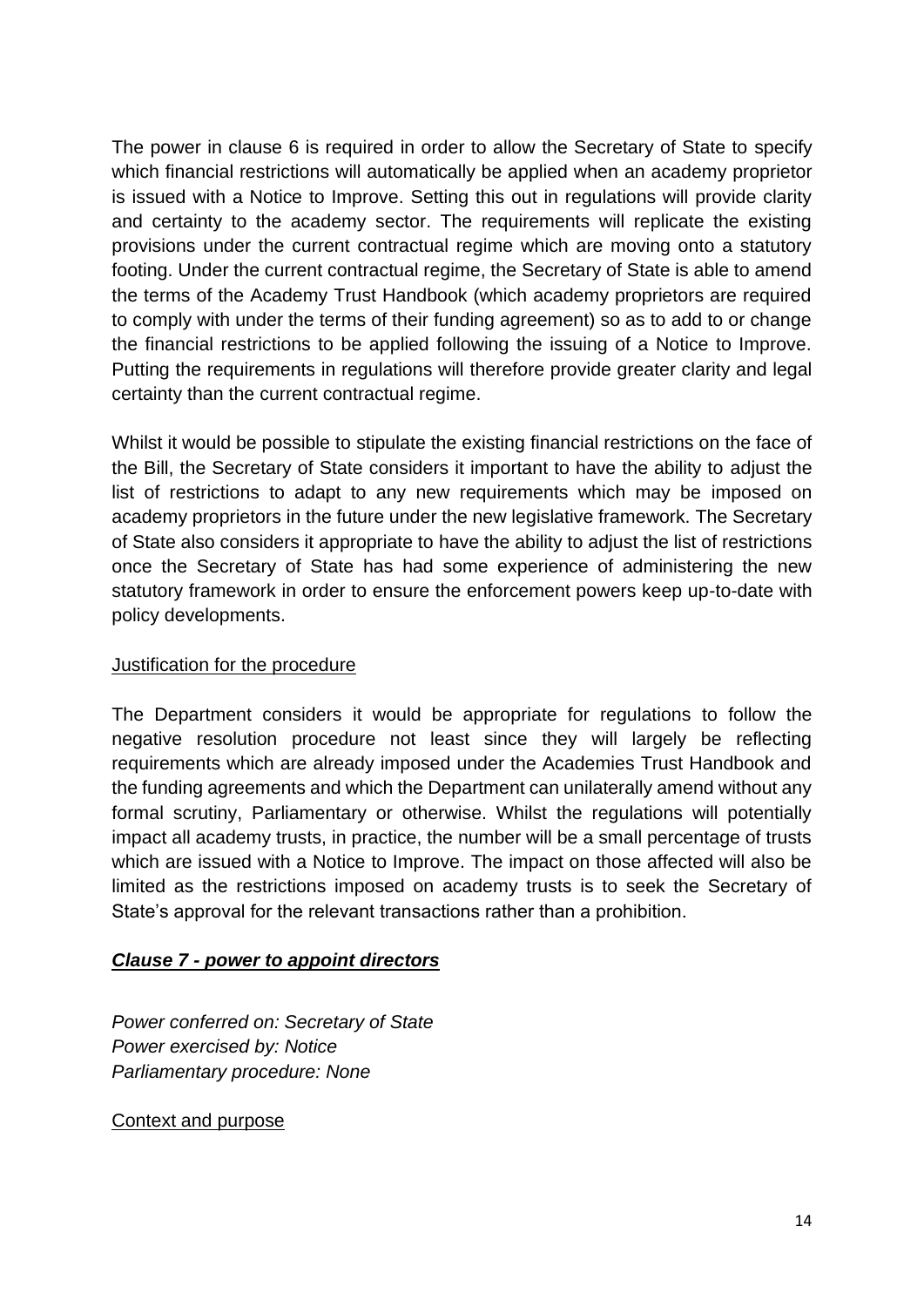Clause 7 is a power for the Secretary of State to issue a notice to an academy trust proprietor directing it to appoint specified directors or directors with particular skills or expertise. The power will also permit the Secretary of State to notify the proprietor that the existing board of trustees is to be replaced by an interim trust board from the date specified in the notice. The Secretary of State may use this power if the academy trust proprietor has failed to address weaknesses identified in a notice to improve under clause 6, if there has been a serious breakdown in the academy trust's governance or in the management of its academies or if there is a threat to the safety of pupils or staff in its academies. The purpose of the power is to provide the Secretary of State with the tools to act swiftly to strengthen or replace the academy trust board in order to secure the necessary improvements at the academy trust.

#### Justification for the power

At present, the powers that are available to the Secretary of State to tackle entrenched trust-level weaknesses or breakdowns are limited to the termination provisions in the funding agreement. Termination of the funding agreement isn't always a desirable outcome as it can be a lengthy process and may not provide the immediate remedy required in the event of a serious breakdown. This power will allow the Secretary of State to act swiftly to address immediate concerns and help the academy trust to improve its management and governance without the academies necessarily having to move to another trust. Where the Secretary of State appoints an interim trust board, he is required to keep the need for it under review and it is limited to 1 year, with the possibility of it being extended by a further year (2 years maximum in total).

### Justification for the procedure

The Department considers this to be a non-legislative delegated power of a purely administrative nature which does not require Parliamentary scrutiny. Notices will be issued to individual academy proprietors based on their compliance or otherwise with earlier intervention action and/or evidence of serious breakdown in governance or management or a threat to the safety of pupils or staff.

### *Clause 10 - termination on grounds of insolvency*

*Power conferred on: Secretary of State Power exercised by: Regulations Parliamentary Procedure: Negative*

#### Context and purpose

Under the current contractual regime, an academy trust may seek to terminate the funding agreement if it is of the opinion that running the academy in question would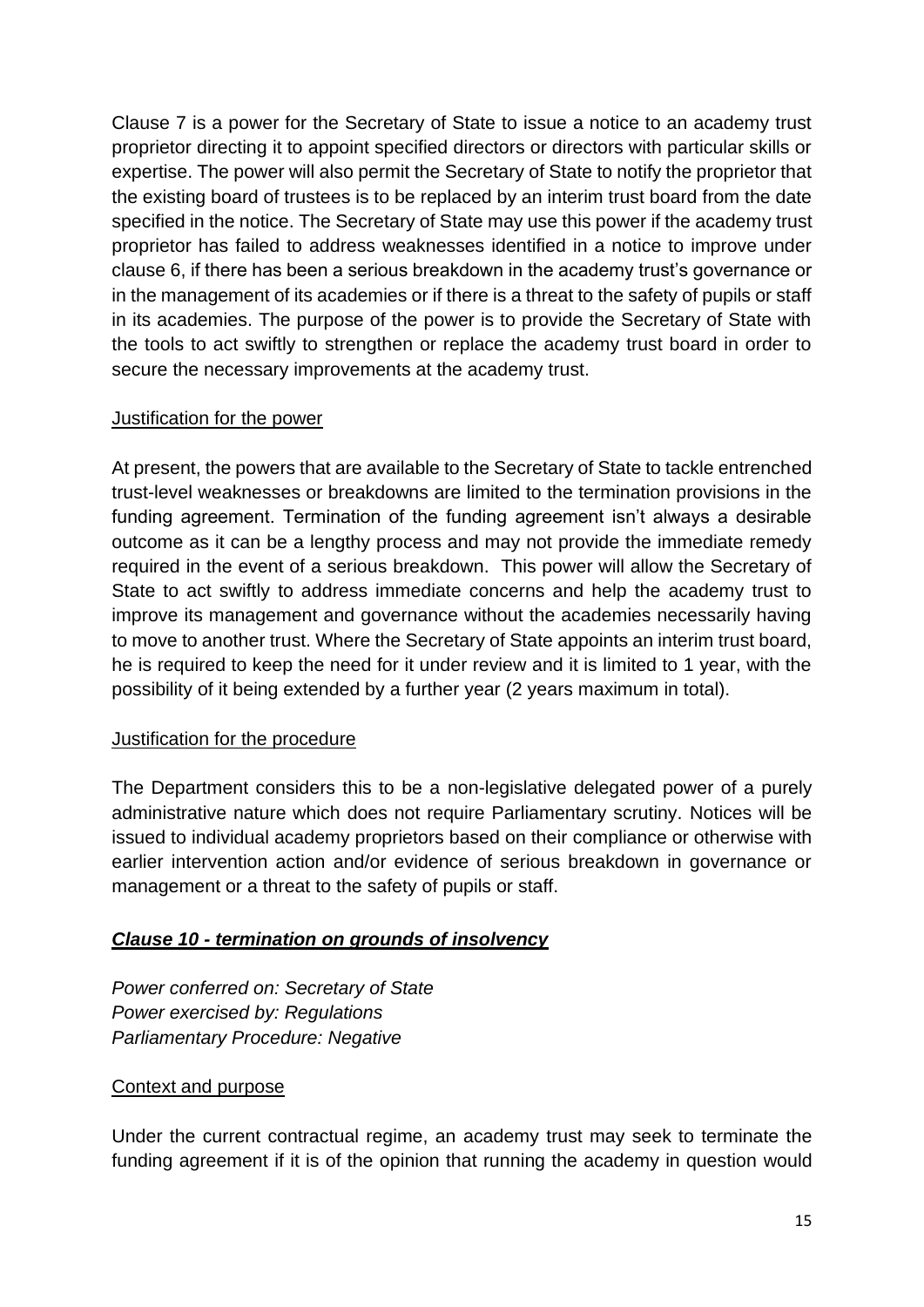cause the academy trust to become insolvent. The Bill intends to provide the termination power on the face of the Bill in clause 10 but to set out the procedure for termination on these grounds in regulations under the power provided in that clause.

#### Justification for the power

The power is necessary to ensure the smooth transition of the termination power from contract to statute. The procedure for termination under this provision is lengthy and technical. It sets out a process for the appointment of experts and representations which the Department does not consider to be appropriate for primary legislation. In addition, the procedure may require updating over time as the Department and the academy sector become more familiar with the statutory process.

#### Justification for the procedure

The Department considers it would be appropriate for regulations to follow the negative resolution procedure – in part because they will largely be reflecting clauses in the funding agreements which can be updated by the Department without any parliamentary scrutiny.

#### <span id="page-15-0"></span>**Academy Schools with religious character: governance**

# *Clauses 19 and 20 - requirement and power for the Secretary of State to make regulations regarding governance of Academy schools designated with a religious character*

*Power conferred on: Secretary of State Power exercised by: Regulations Parliamentary Procedure: Negative*

### Context and Purpose

Clauses 19 and 20 relate to regulations regarding governance of academy schools designated with a religious character. The purpose of the regulations is to help ensure that the character of the Academy school reflects the tenets of its religion or religious denomination.

Clause 19 is a duty for the Secretary of State to make regulations requiring the articles of association of certain academy trusts (defined in clauses 19(2) and (3)) to contain particular requirements regarding members and directors. The requirements are set out at clause 19(4).

Clause 20 is a power for the Secretary of State to make regulations which specify provision that must be contained in the articles of association and/or the scheme of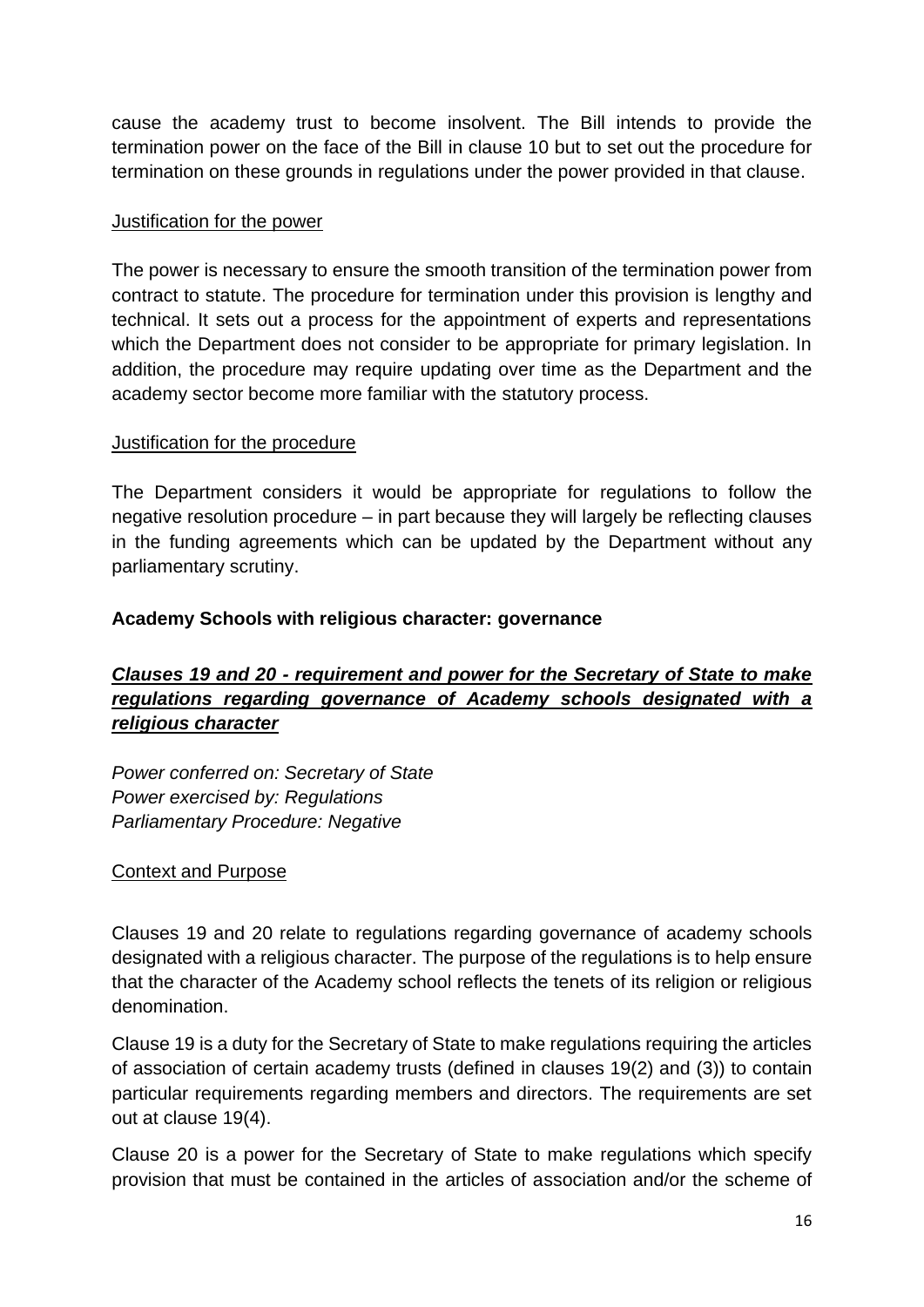delegation of the proprietor of an academy school with a religious character. The power does not relate to *all* academy trusts, but only those trusts that have at least one academy school formally designated with a religious character. The provision that may be specified in the regulations includes, for example, those set out at clause 21(3).

#### Justification for the power

The Department considers that delegated legislation is the appropriate means to set out these requirements. This is because the regulations will provide detail regarding the provisions indicated at clauses 19 and 20 and, importantly, various requirements in the regulations will need to work differently for different types of academy / trust.

There is also precedent on the maintained school side for governance regulations (i.e. many governance requirements are set out in regulations for maintained schools).

In addition, aspects of the regulations may need adjusting more often than Parliament can be expected to legislate for by primary legislation. For example, there may need to be small policy tweaks to specific requirements for certain types of academy / trust.

It is appropriate that the detail of the regulations is finalised after consultation with stakeholders (especially faith groups). The obligation for the Secretary of State to consult before making the first set of regulations is stated at clause 20(5).

#### Justification for the procedure

The Department considers that the regulation making power is not especially significant in its scope or effects (noting that it is not a Henry VIII power, nor does it relate to a criminal offence) and does not delegate significant policy.

The scope of the power has been narrowed by setting out a list of matters that must be included in the regulations (clause 19(4)), may be included in the regulations (clause 20(3)), and through the commitment to undertake formal consultation before the first set of regulations (clause 20(5)). Furthermore, clause 20(5) also requires consultation before making other regulations, unless the Secretary of State considers that the changes made by the regulations are minor and technical.

There is precedent for using the negative procedure for governance regulations, as negative procedure is used for maintained school governance regulations<sup>2</sup>.

### <span id="page-16-0"></span>**Academy schools with religious character: worship and religious education**

### *Clause 26 - inspection arrangements*

<sup>&</sup>lt;sup>2</sup> Sections 19 and 210 of the Education Act 2002.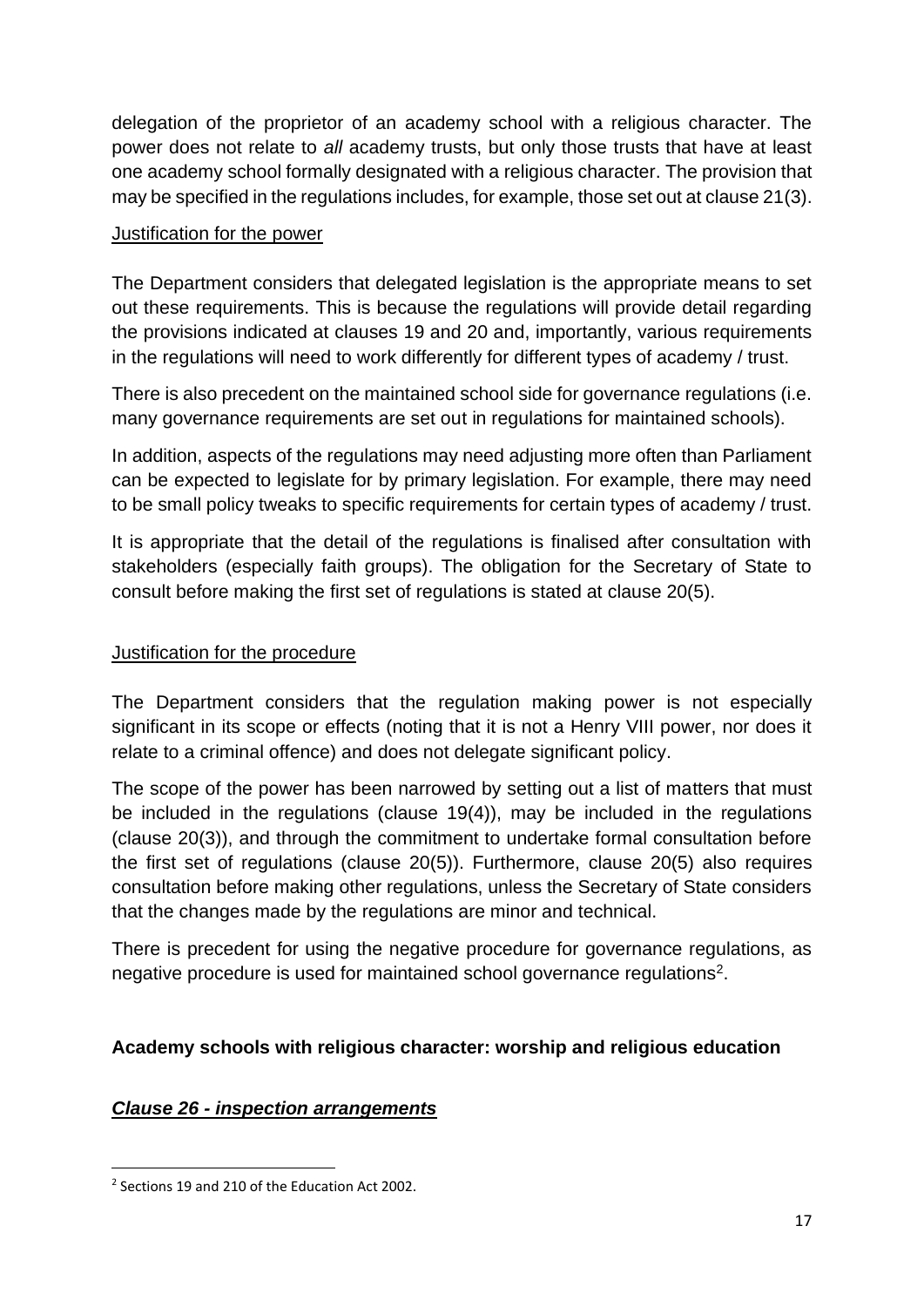*Power conferred on: Secretary of State Power exercised by: Regulations Parliamentary Procedure: Negative*

#### Context and Purpose

Clause 26 sets out requirements regarding the inspection arrangements for collective worship and religious education in Academy schools with a designated religious character.

It makes provision for aspects to be "prescribed". Pursuant to clause 31(1), "prescribed" means prescribed by regulations made by the Secretary of State.

The areas of clause 26 that may be prescribed in regulations are limited. It includes the intervals at which inspections must be carried out, the period for carrying out an inspection, and the period before which a written report of the inspection must be prepared.

#### Justification for the power

Clause 26, including allowing limited matters to be "prescribed" in regulations, has precedent as it reflects similar legislation for maintained schools with a religious designation<sup>3</sup>.

For both academies and maintained schools with a religious designation, the substance of the provisions is in primary legislation, with some detail reserved for regulations. The Department considers that this regulation making power is needed because the detail (such as regarding the timings of inspections) may need adjusting more often than Parliament can be expected to legislate for by primary legislation.

### Justification for the procedure

The Department considers that negative parliamentary procedure is appropriate because it is consistent with the maintained school provisions and procedure.

### <span id="page-17-0"></span>**Grammar Schools**

### *Clause 28 - designation of Grammar Schools*

*Power conferred on: Secretary of State*

*Power exercised by: Order*

<sup>&</sup>lt;sup>3</sup> Sections 48 and 49 of the Education Act 2005 (which applies to maintained schools with a religious designation) allow further detail to be 'prescribed' in regulations.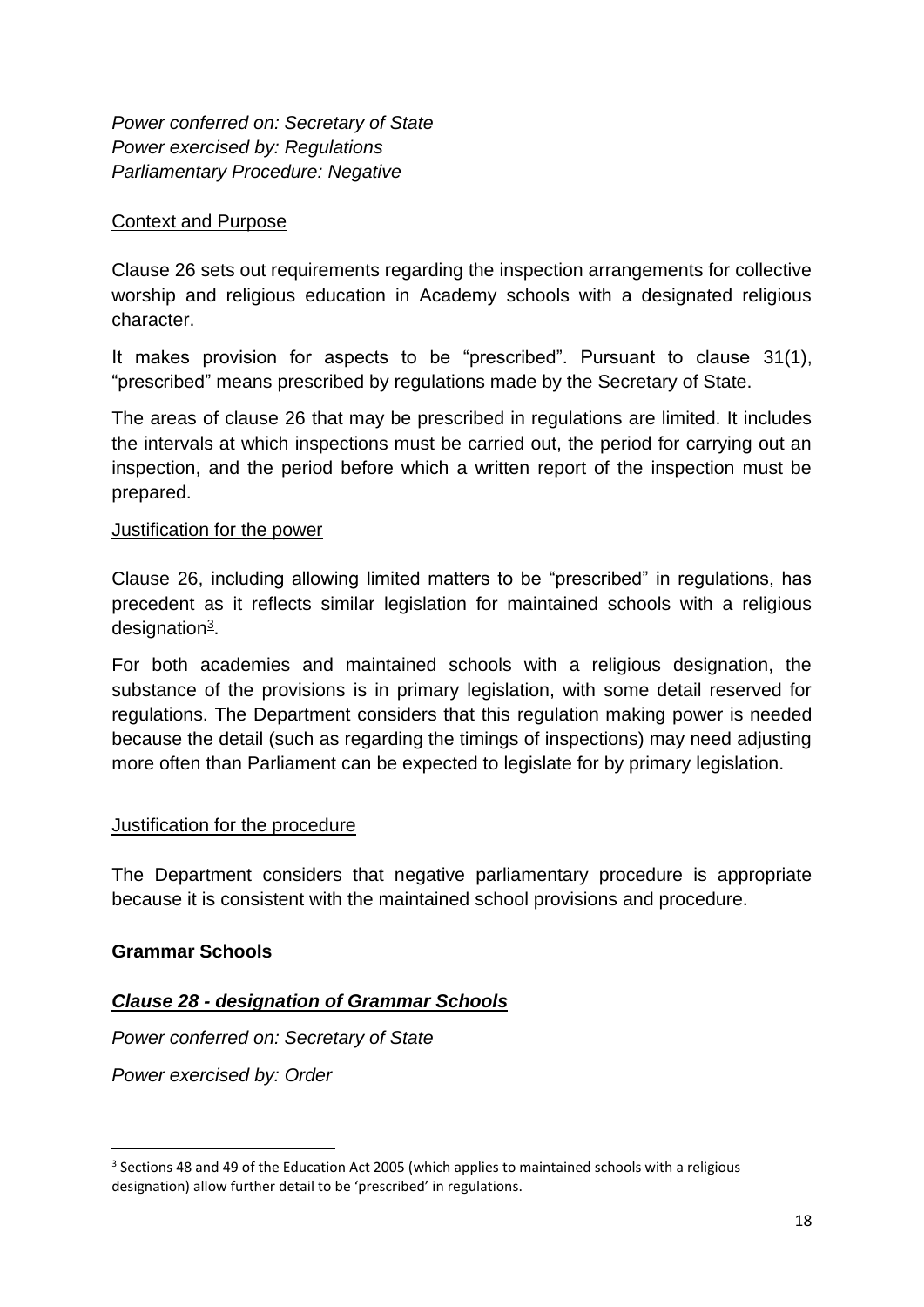#### *Parliamentary Procedure: None*

#### Context and Purpose

The Bill seeks to set out in statute certain provisions relating to those academies which have converted from maintained grammar schools and retain selective admission arrangements. There is a general restriction on admission arrangements that select pupils by ability. One exception to this rule is for those maintained schools or academies formed when such schools converted, which selected all, or substantially all, pupils by reference to general ability with a view to admitting only pupils with high ability at the beginning of the 1997-98 school year.<sup>1</sup> Such schools are generally known as grammar schools.

Section 104(1) of the School Standards and Framework Act 1998 confers a power to designate by order maintained schools as grammar schools where they fulfil the criteria. There is currently no statutory designation mechanism for selective academies which have been established by the conversion of maintained grammar schools. Clause 28(2) therefore confers a duty on the Secretary of State to designate academies as grammar schools where, immediately before conversion to an academy school, the school was a designated maintained grammar school. For consistency, the power is also amended so that any maintained school who has selective admission arrangements that meet the relevant criteria also *must* be designated as grammar schools under this power. All relevant maintained schools are already designated and so this will not lead to practical changes for any maintained schools.

#### Justification for the power

Only those schools which currently select all or substantially all pupils on the basis of high ability are permitted to continue operating such arrangements, to which specific legislative provisions apply. Designation of academy grammar schools, following the precedent of maintained grammar schools, provides clarity and certainty in defining those schools to which these provisions apply. The application of the criteria to numerous individual academies is considered to be most appropriately performed by the Secretary of State given the administrative nature of the power. Additionally, this provision replicates the effect of the power already available for designating maintained schools as grammar schools. The department therefore considers that it is both sensible and uncontroversial to strengthen and extend this power so that the Secretary of State is also required to designate academy schools as grammar schools.

#### Justification for the procedure

There is clear precedent for the Secretary of State's designation power to be by statutory instrument without parliamentary procedure, as this is the process currently used for the designation of maintained schools as grammar schools. This creates legal consistency with these designation processes. The exercise of this power by statutory instrument without parliamentary procedure should also be uncontroversial, as the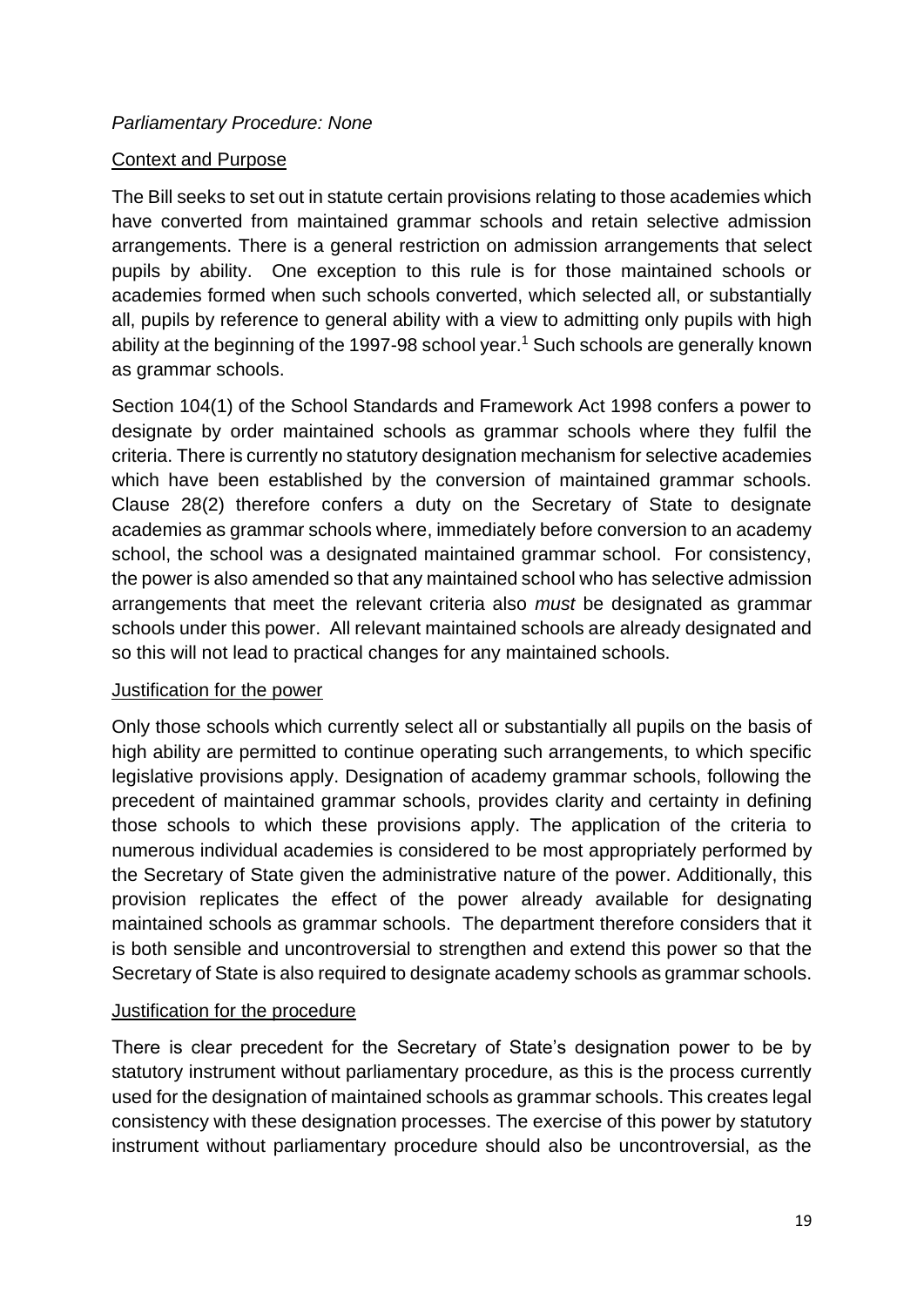power requires the Secretary of State to apply clear criteria set out in primary legislation.

### *Clause 28 - Grammar Schools: Ballot Regulations*

*Power conferred on: Secretary of State Power exercised by: Regulations Parliamentary Procedure: Negative* 

### Context and Purpose

Clause 28 contains provisions to extend the regime applicable to maintained schools under sections 105-108 of the School Standards and Framework Act 1998 for the ending of selective admission arrangements by parental petition and ballot to academy grammar schools. Sections 105 and 106 of that Act contain detailed provision for the creation of regulations ("ballot regulations") providing for the ballot procedure to allow eligible parents to decide whether to retain selective admission arrangements for maintained grammar schools. This provision confers on the Secretary of State an equivalent power to make such regulations in relation to academy grammar schools. This is primarily achieved by the designation power set out in the section above. The intention is for the requirements of the ballot regulations for maintained grammar schools (currently *the Education (Grammar School Ballots) Regulations 1998/2876*) to be applied to academy grammar schools (with necessary modifications).

The extension of this regime to academy grammar schools will not have meaningful operational effects, insofar as academy trusts are already subject to contractual obligations to follow a process designed to mirror the requirements of the ballot regulations in relation to removing selective admission arrangements through their funding agreements with the Secretary of State.

#### Justification for the power

As for maintained schools, the primary legislation sets out in significant detail the provisions the regulations may and shall include. This includes the substantive requirements: which parents are eligible to request and vote in a ballot, and the proportion of parents' signatures required to trigger a ballot. The regulations will also enable the Secretary of State in prescribed circumstances to declare a ballot void and require a fresh ballot to be held. The regulations, in setting out the procedure for such petitions and ballots, will require significantly more detail than is appropriate for primary legislation, largely relating to technical aspects of the process. Given that this power replicates a power that already applies to maintained schools in legislation and to academy schools through their funding agreements, the taking of this power sensibly aligns the framework and should be uncontroversial.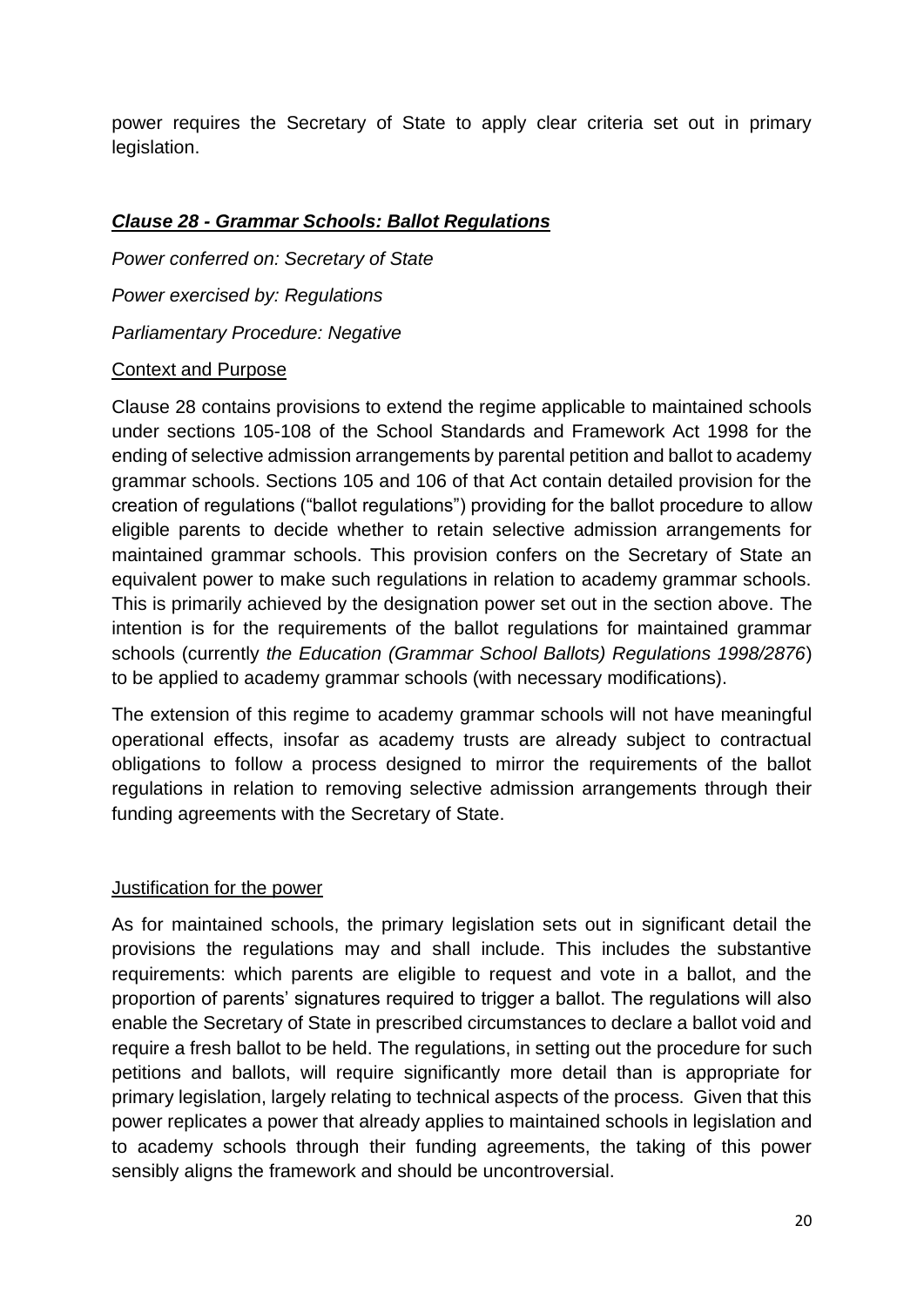### Justification for the procedure

The first equivalent regulations in relation to maintained schools were subject to the affirmative procedure (with subsequent regulations subject to the negative procedure). As the intention is to use this power to apply the same regulations to academy schools as to maintained schools (with necessary modifications) and given that academy trusts are already subject to a very similar procedure in relation to ending selection by parental ballot, this enhanced first-time scrutiny is not considered necessary.

# *Clause 28 - revocation of Designation of an Academy Grammar School*

*Power conferred on: Secretary of State*

*Power exercised by: Order*

*Parliamentary Procedure: None*

### Context and Purpose

This provision requires that where the decision has been made, following the parental petition and ballot procedure, that an academy should cease to have selective admission arrangements, the Secretary of State shall revoke any order designating it as an academy grammar school (or revoke such order insofar as it relates to that academy, as the case may be).

### Justification for the power

The removal of an individual academy school from a designation order to implement a decision made following the statutory procedure is straightforward and suitable for an order making power. Given that this power replicates the process that already applies to maintained schools, the taking of this power sensibly aligns the framework and should be uncontroversial.

### Justification for the procedure

There is clear precedent for the Secretary of State's power to revoke a designation order to be exercised by statutory instrument without parliamentary procedure, as this is the process currently used for maintained schools. This creates legal consistency for the revocation processes. The exercise of this power by statutory instrument without parliamentary procedure should also be uncontroversial, as any revocation will merely implement a decision made following the mandatory procedure set out in statute.

# *Clause 28 - prescription of timing of implementation of a decision to end selective admission arrangements*

*Power conferred on: Secretary of State*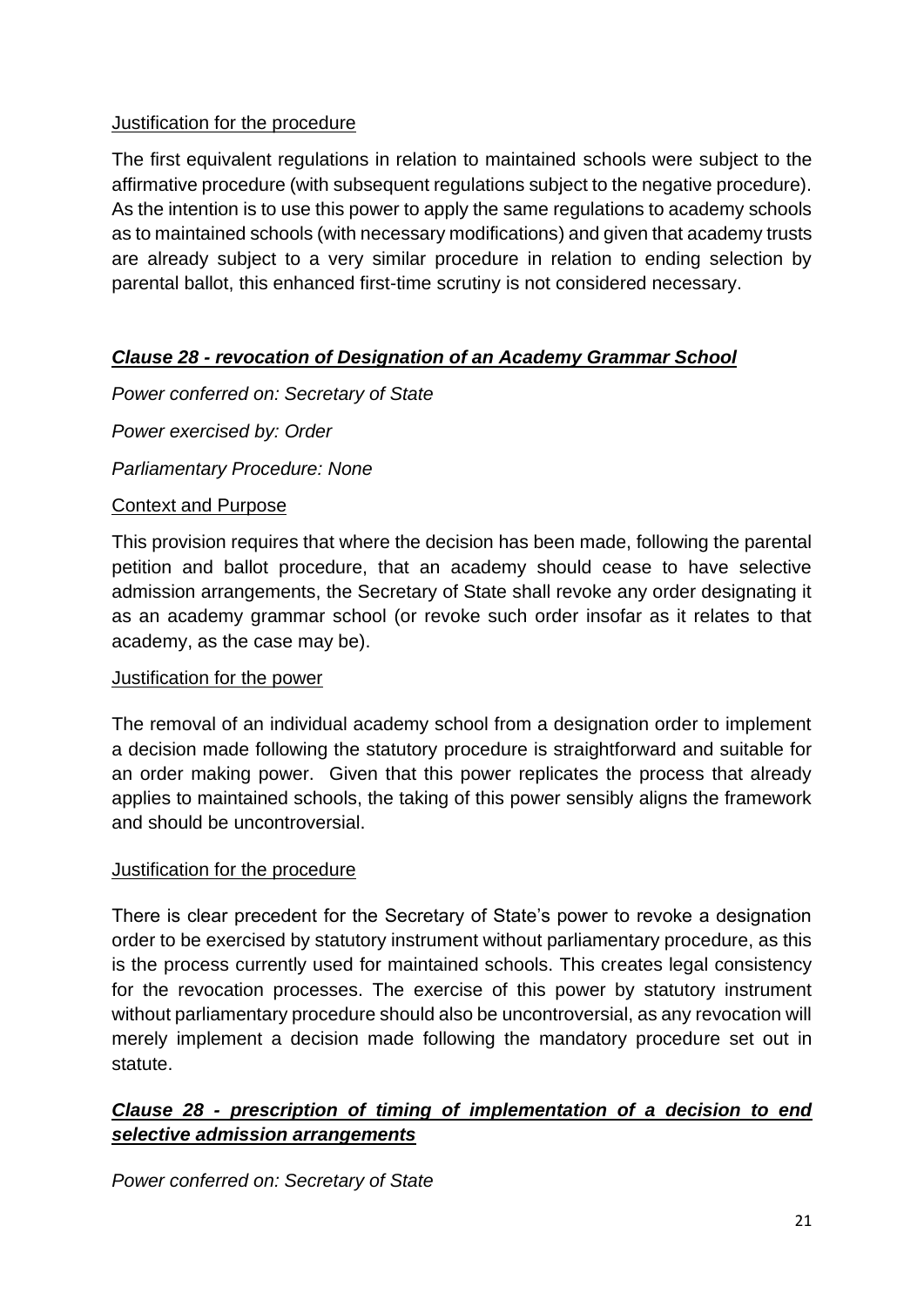#### *Power exercised by: Regulations*

#### *Parliamentary Procedure: Negative*

#### Context and Purpose

The provision will set out that regulations will prescribe in which school year an academy school which has been the subject of a ballot in favour of removing selective admission arrangements needs to cease having those selective admission arrangements. This is in line with the existing power and process relating to maintained schools.

#### Justification for the power

This is a matter of detail, which requires technical provision to account for ballots held at different stages in the school year and admission arrangements cycle. Given that this power replicates a process that already applies to maintained schools, the taking of this power sensibly aligns the frameworks and should be uncontroversial.

#### Justification for the procedure

This provision provides for regulations to prescribe a specific and technical detail in relation to the ballot process and it is therefore appropriate to follow the same procedure as for the regulations providing for other aspects of the process. It also mirrors the procedure for the equivalent power already used in relation to maintained schools, and so it should be sensible and uncontroversial to align this.

### <span id="page-21-0"></span>**Part 2: Schools Funding**

#### <span id="page-21-1"></span>**National Formula Allocations**

# *Clause 33 (1) and (6): Duty on the Secretary of State to determine a formula for calculating national formula allocations and for that formula to be published*

*Power conferred on: Secretary of State Power exercised by: Publication Parliamentary Procedure: None*

#### Context and Purpose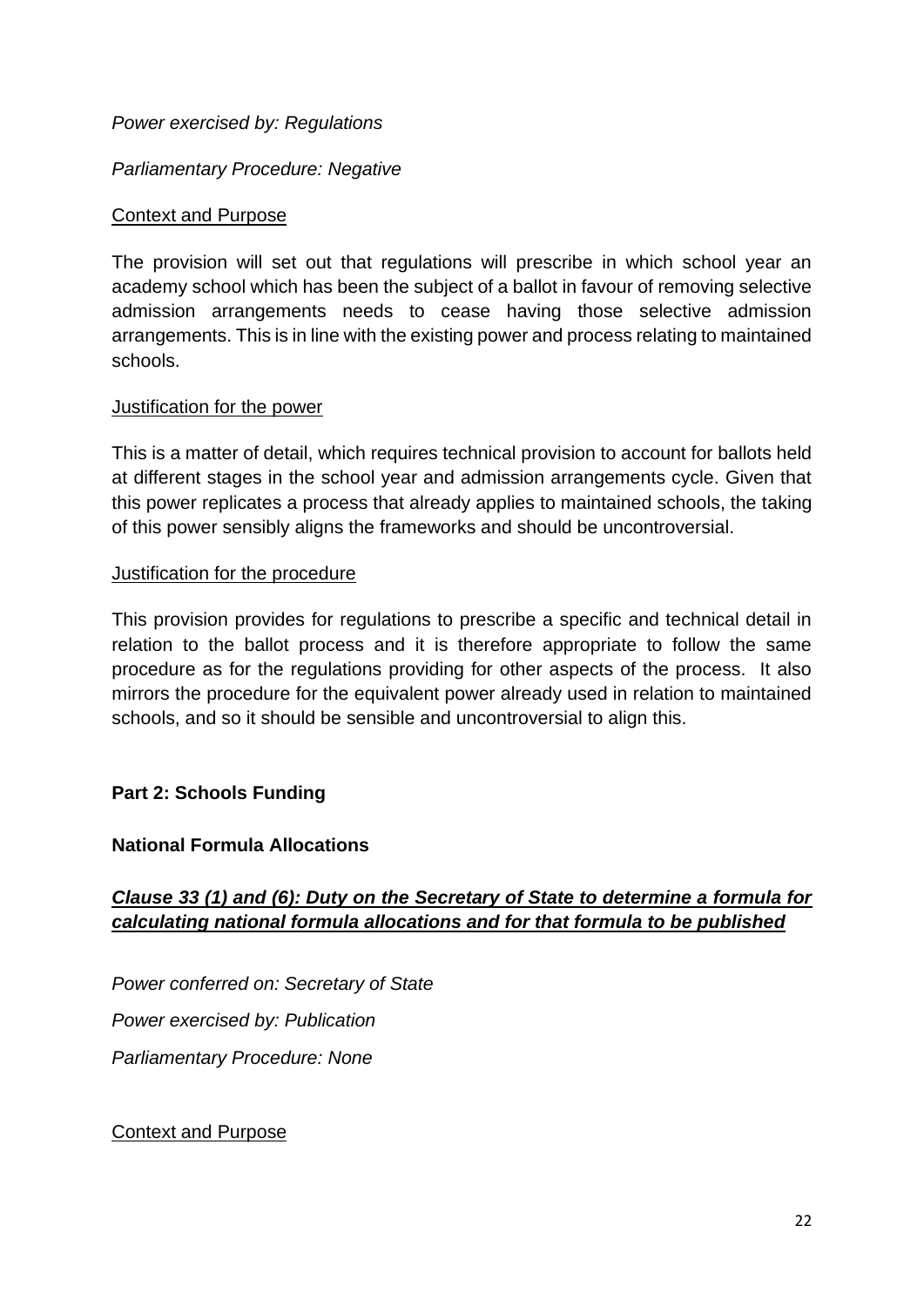Clause 33(1) confers a duty upon the Secretary State to determine "the national formula allocation", for each funding period for each school to which the clause applies ("funding period" means the year ending with 31 March or such other period as may be prescribed, clause 46(1)). The "national formula allocation" is defined in subsection (2) as the amount calculated for a school in accordance with the formula determined by the Secretary of State, for the purposes of the clause, for the funding period in question. In effect, the allocation is the core revenue funding each school receives for the period. The Secretary of State will be required to publish the formula in advance of the funding period to which it relates (subsection (6)).

### Justification for the power

The national formula will be set out in an annual policy document which will be published by the Secretary of State in advance of the funding period. This will be a technical and operational document on funding and will be aimed at providing transparency as to how the Secretary of State makes the formula calculations. The Secretary of State will also need the ability to be able to change the formula on a yearly basis to adapt to shifting circumstances and new policies. Potential changes include changes to factors which are included in the formula, changes in the type and availability of data underpinning the formula, and changes to the mechanics and structure of the formula.

Publication of the formula is consistent with the approach under the existing funding framework whereby the schools' National Funding Formula (NFF), used by the Secretary of State to allocate funding to local authorities under the Dedicated Schools Grant, is published in an online annual policy document on GOV.UK. Further details about the current National Funding Formula can be found here: –

### [https://www.gov.uk/government/publications/national-funding-formula-tables-for](https://www.gov.uk/government/publications/national-funding-formula-tables-for-schools-and-high-needs-2022-to-2023)[schools-and-high-needs-2022-to-2023](https://www.gov.uk/government/publications/national-funding-formula-tables-for-schools-and-high-needs-2022-to-2023) .

The Department has already conducted an extensive consultation process on the NFF in advance of the introduction in April 2018, and the Department will continue to consult on any proposed changes to the structure or factors within the NFF.

### Justification for the procedure

The Department considers that publication is the appropriate approach as this will provide a suitable level of transparency and scrutiny, and that as such no parliamentary procedure is required. The formula is highly technical and will need to be adjusted each year so that it remains accurate and up to date. This is in line with the long-established Departmental practice under the existing funding system of publishing the annual National Funding Formula online. This approach is also consistent with the funding arrangements for sixth-form colleges, further education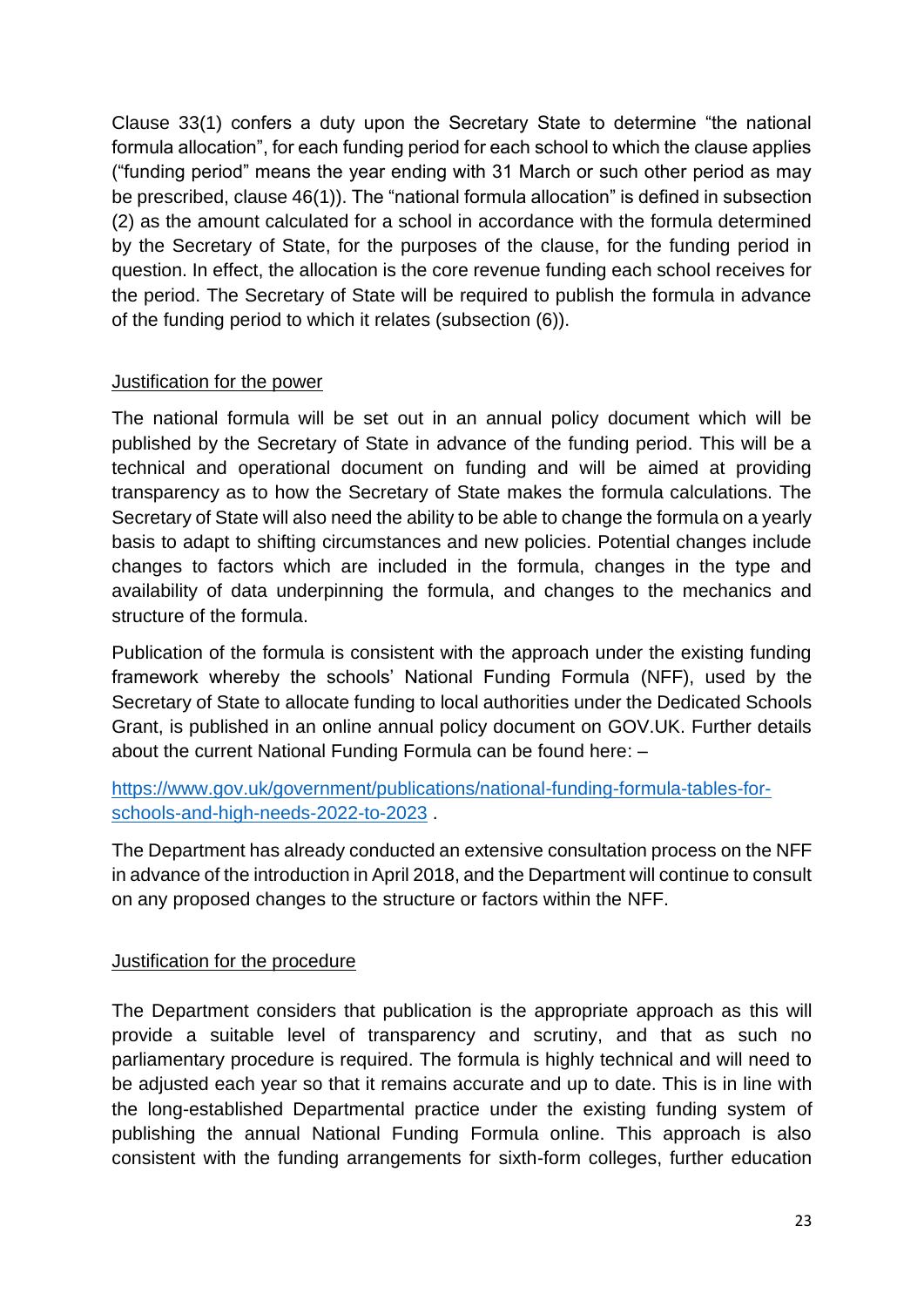colleges and sixth-forms in schools through the Department's 16 to 19 funding formula [\[link\]](https://www.gov.uk/guidance/16-to-19-funding-how-it-works).

# *Clause 33(3)(c), (d) and (e) Power to prescribe in regulations other kinds of academies and maintained schools to which clause 33 applies*

*Power conferred on: Secretary of State Power exercised by: regulations Parliamentary Procedure: affirmative*

# Context and Purpose

Clause 33 (nationally-determined funding for schools in England) applies to schools listed in subsection (3) of that clause. These are Academy schools (subsection (3)(a)), community, voluntary and foundations schools in England (subsection (3)(b)), Academies and maintained schools in England of a prescribed kind (subsection (3)(c) and (d)), and if regulations so provide, non-maintained special schools (subsection (3)(e)). For schools falling within subsection (3)(c), (d) and (e), the Secretary of State may determine different formulae for different descriptions of schools and for different funding periods.

### Justification for the power

The new duty on the Secretary of State to determine national formula allocations in accordance with a national formula will apply from the outset to mainstream Academy schools and maintained schools by virtue of subsection (3)(a) and (b). This is in line with overarching policy intent of the reforms to achieve a fair and consistent distribution of funding for both mainstream Academy schools and community, voluntary and foundation schools in England. The powers for other schools to be included in the scope of clause 33 contained in subsection (3)(c), (d) and (e) are limited to other types of Academies and maintained schools and to non-maintained special schools. The Department considers that these delegated powers are necessary to future-proof the new funding framework by ensuring that the clause can be applied in respect of a wider range of state-funded schools in the future, as prescribed in regulations. This could include non-maintained special schools and special academies and would require the Secretary of State to provide (at least) some of the revenue funding for these schools directly by way of a central formula.

The Department intends to consult extensively with local authorities, special school proprietors and other interested parties prior to introducing a direct funding mechanism for other types of school, and thereafter consult as needed on any substantive changes. In addition, the Department will continue to follow its practice of conducting full public consultations on any significant changes to funding policy.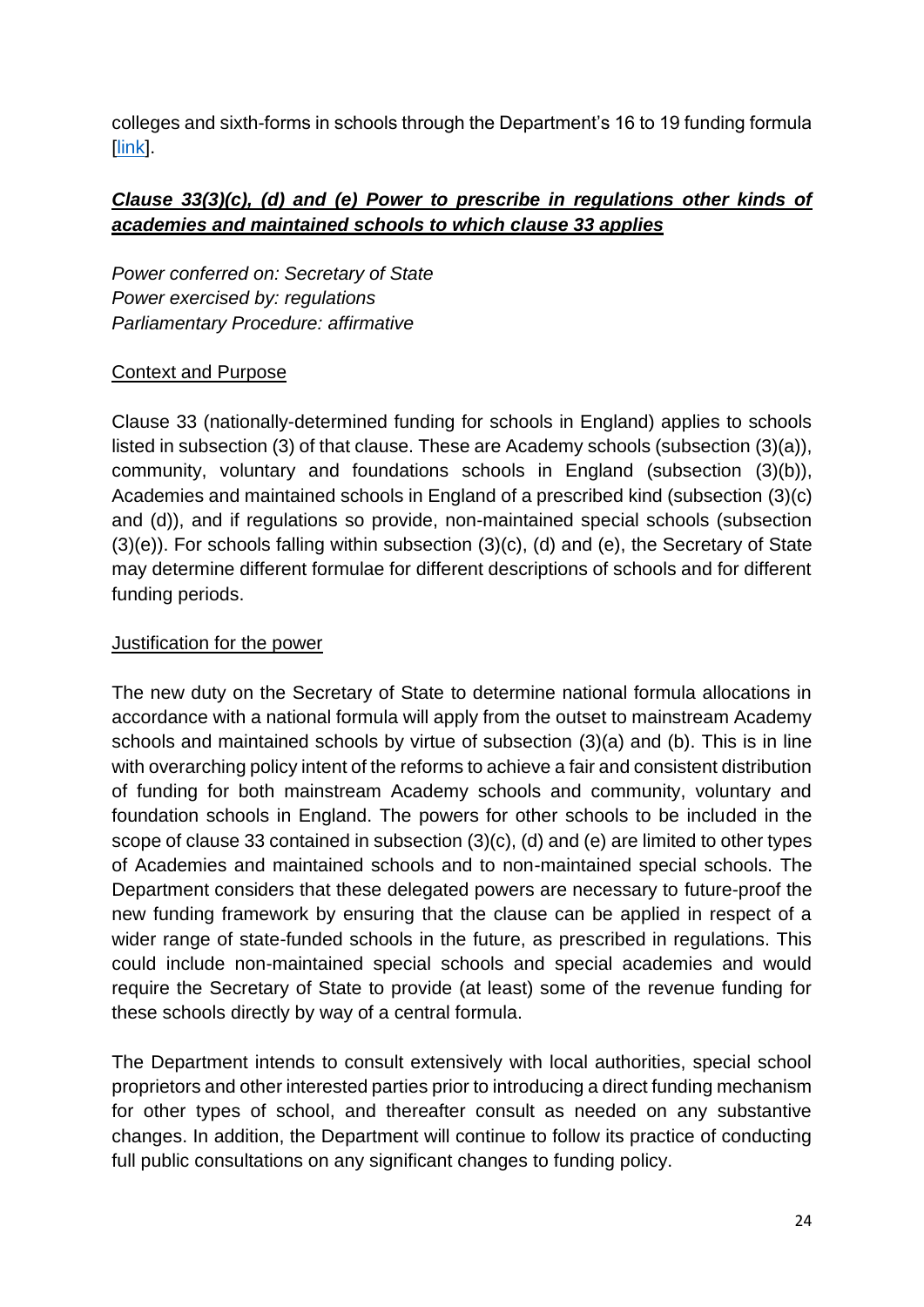#### Justification for the procedure

The addition of a new category of school to the NFF is a matter that Parliament will have an interest in and warrants a greater level of parliamentary scrutiny, particularly if the Secretary of State has not previously determined the funding allocations for the type of school in question. The Department, therefore, considers that regulations made under these powers should be subject to the affirmative resolution procedure.

# *Clause 33(8) - power to make regulations authorising the Secretary of State to substitute a different basis for determining the national formula allocation for a prescribed school where there are exceptional circumstances*

*Power conferred on:* Secretary of State *Power exercised by: regulations Parliamentary Procedure: negative*

#### Context and Purpose

Clause 33(8) provides a power to make regulations authorising the Secretary of State to calculate the national formula allocation for a prescribed school, for a funding period, on a different basis determined by the Secretary of State. This power can only be exercised where the Secretary of State considers there are exceptional circumstances which make it appropriate to do so.

### Justification for the power

The Department considers that this exceptional power is necessary as school funding is a complex area and there are likely to be a small number of schools that do not fit into the national formula and where it is, therefore, necessary to calculate their funding allocation on an alternative basis given the particular circumstances and/or characteristics of the school.

The Department has only identified three mainstream schools where it is likely to be necessary to substitute the formula (albeit it is possible there will be further schools in the future) due to exceptional circumstances. These schools are currently funded outside the national funding formula under the existing funding framework. For example, Five Island Academy is an all-through school based in the Scilly Isles which has boarding provision for pupils who live on different islands and so whose costs cannot be accommodated within the national formula. In addition, were the Department to apply a formula to special schools or alternative provision, there may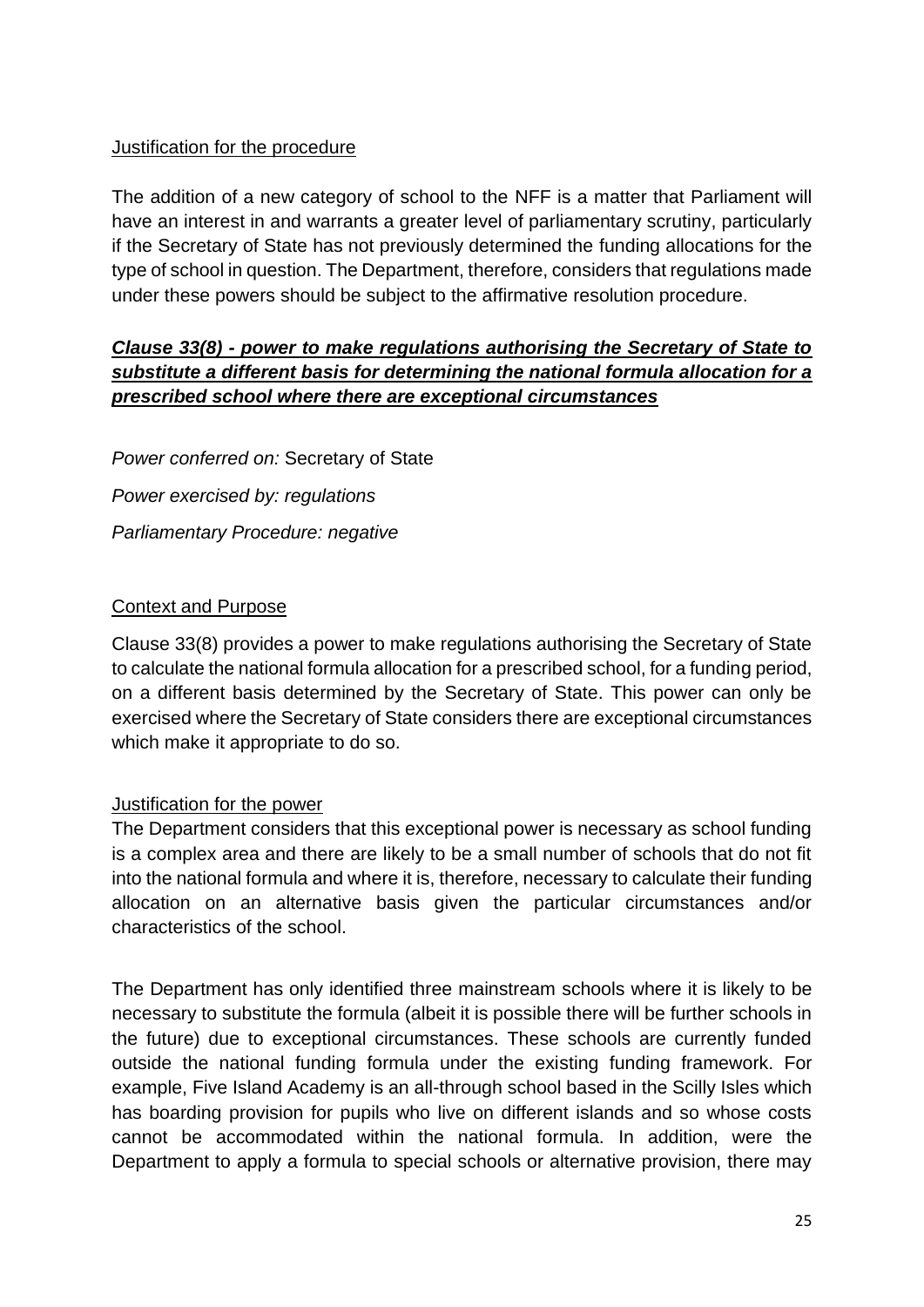be other schools with exceptional circumstances for which those formulae would be inappropriate. The Department may require the ability to disapply the funding formula for different descriptions of schools.

Significantly, this delegated power will not be used by the Department to reduce the level of funding the impacted schools receive, so these schools will receive more funding than they would have done had they been allocated funding under the national formula. Currently, it is standard practice to consult impacted schools. Under the new framework, this will become a statutory requirement by virtue of subsection (9), which requires the Secretary of State to consult with any schools affected and, where relevant, the local authority before making regulations.

### Justification for the procedure

The Department considers that the negative resolution is the appropriate procedure for regulations made under this power and that requiring regulations to be made by the affirmative resolution procedure would necessitate a disproportionate use of Parliamentary time given the justifications for using the power will be so specific to the particular circumstances of the individual school(s) in question. The justifications may also be highly technical in nature. Additional checks on the use of the power are also provided by the statutory duty on the Secretary of State contained in subsection (9) to consult the impacted school and, where relevant, the local authority before making regulations.

# <span id="page-25-0"></span>**Locally-determined education budgets in England**

# *Clause 36(1), (2), (3) and (4) - power for regulations to provide that a local authority must determine the locally determined supplementary allocation for their local schools*

*Power conferred on: Secretary of State Power exercised by: regulations Parliamentary Procedure: negative*

### Context and Purpose

Clause 36(1) enables the Secretary of State, by way of regulations, to provide that each local authority must determine the locally determined supplementary allocation (if any) for each of their local schools for each funding period. Subsection (2) provides that such allocations are to be calculated in accordance with regulations and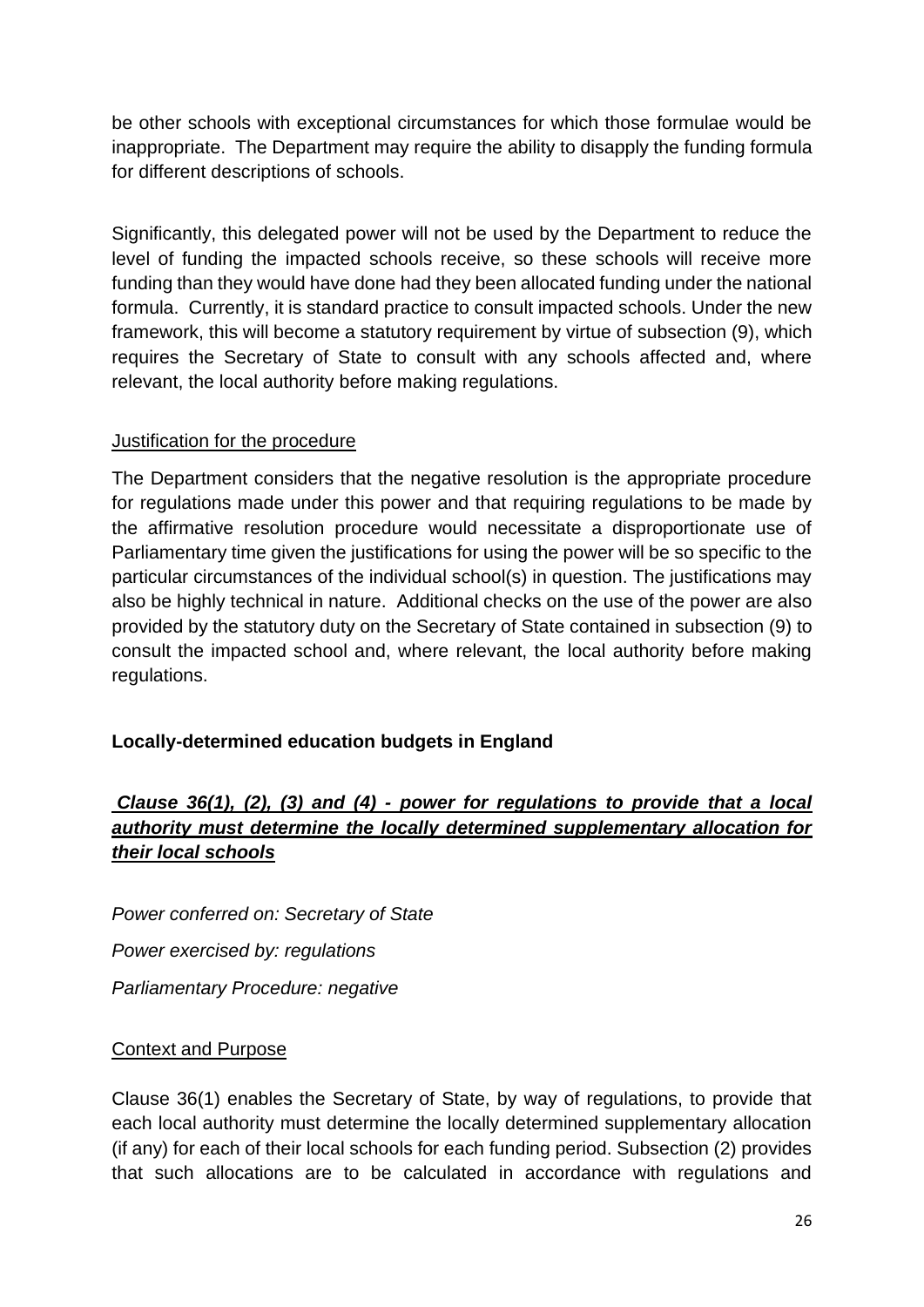subsection (3) gives a non-exhaustive list of what may be specified in those regulations. This list includes making provision enabling any limit or condition to be varied or excluded, on the application by the authority, by the schools forum (local authorities are required to establish a schools forum under section 47A of the School Standards and Framework Act 1998 ("SSFA 1998"). 1998; the purpose of the forum is to advise on prescribed matters relating to school financing) or the Secretary of State or another prescribed person (subsection (3)(i)).

Regulations may also require local authorities to notify the Secretary of State and relevant schools of any determinations made under this clause as well as make provision about the manner and timing of such notifications (subsection (4).

This power enables the Secretary of State to require local authorities to calculate certain allocations for local schools on top of their national formula allocation, where the Secretary of State judges those decisions are most efficiently and effectively taken at a local level. For example, it may be that local authorities have access to better local information or data on the appropriate funding levels for that factor than the Department.

### Justification for the powers

The Department considers that it is appropriate to allow for local authorities to continue to allocate some aspects of schools' funding where the Secretary of State judges that it is necessary because local authorities have the most detailed knowledge about the needs of their schools. The Department expects this supplementary funding to be limited to use where schools see significant growth or falls in pupils on their rolls, and where schools incur additional costs due circumstances on their estate or premises, such as additional costs from a PFI contract.

Regulations are also required to impose necessary and proportionate limits and conditions about how the supplementary funding is determined in order to meet the policy objective of consistent funding for schools. The non-exhaustive list of what may be specified in regulations contained in subsection (3) is based on similar provisions in sections 45A and 47 of the SSFA 1998. The regulations will allow local authorities to determine supplementary allocations in a similar way to which local authorities currently adjust funding to schools, by exercising their discretion to do so within prescribed limits. By enabling this practice to continue within the context of the new funding framework, the Department is seeking not to depart needlessly from previous policy where there is insufficient rationale to do so and to keep similar processes in place where this makes sense.

#### Justification for the procedure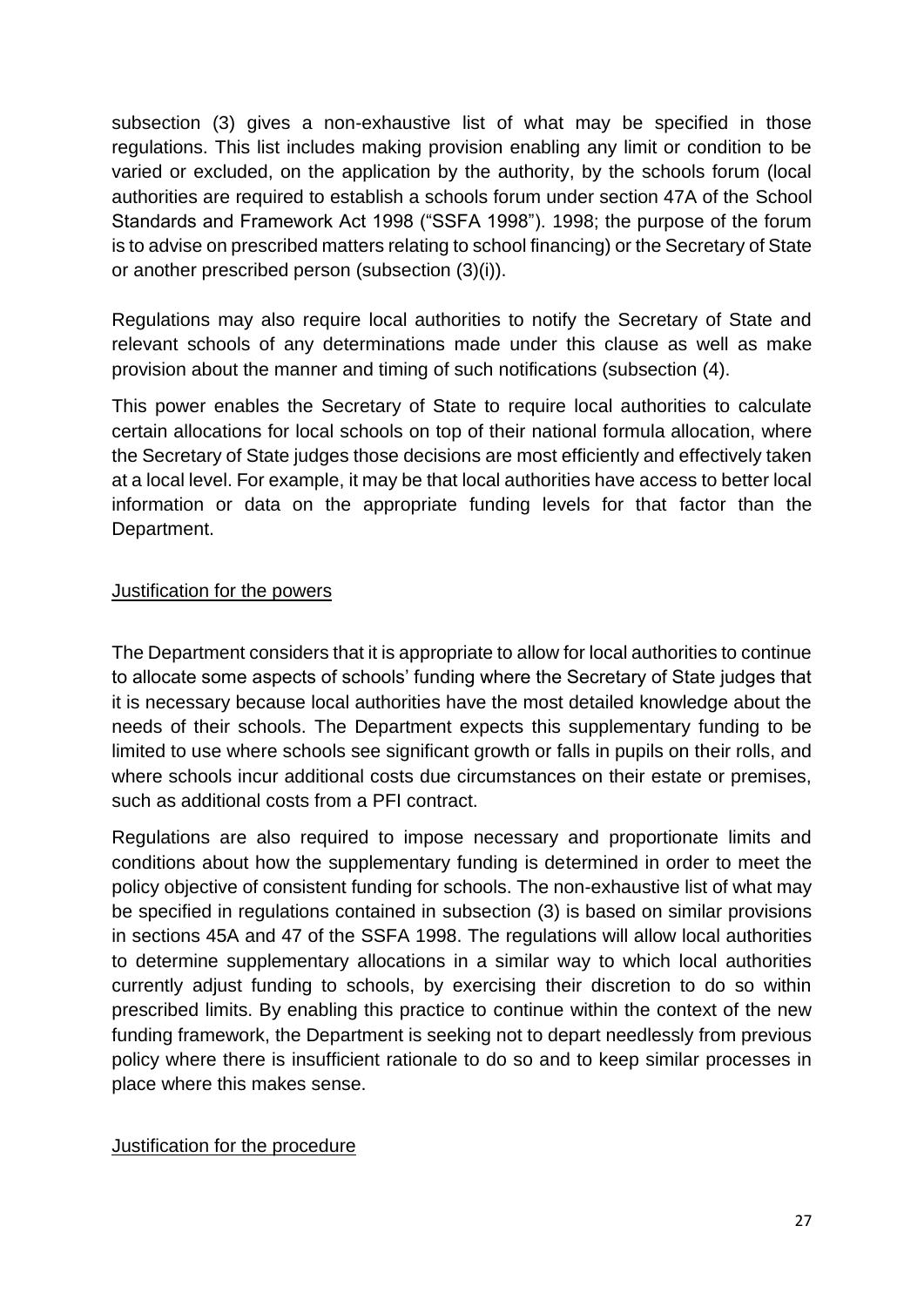The Department considers that the negative resolution procedure is suitable for this power as regulations made under this power will be detailed, operational and technical in nature.

There is a precedent for the Secretary of State to make secondary legislation for equivalent purposes under the existing maintained school funding framework in the SSFA 1998 and the Department proposes, retaining a similar level of parliamentary scrutiny for regulations made under these delegated powers (negative, other than the first set).

# *Clause 37(4) - administration of locally determined supplementary funding*

# *Power conferred on: Secretary of State*

*Power exercised by: Regulations*

*Parliamentary Procedure: negative*

### Context and purpose

Clause 37 provides that the locally determined supplementary allocation must be administered by the local authority. Subsection (4) provides that regulations can enable the local authority, in accordance with the regulations, make this funding available to be spent by the proprietor of an academy or the school's governing body or subject to such terms and conditions (including repayment conditions) as the local authority considers appropriate.

This power is required to ensure that local authorities impose suitable conditions on schools in respect of any locally determined supplementary funding provided to schools in their area.

As above, it is likely that regulations under clause 36 will provide that the locally determined supplementary allocation includes funding for schools that have unavoidable additional costs resulting from their PFI agreement. Regulations under clause 37(4) would then prescribe the conditions that local authorities must apply to this funding, for example, they may specify that the funding is spent by schools on the specific purpose intended or have terms relating to the assurance over how this funding is spent provided by the accounting officer.

### Justification for the power

This power is required to enable the Secretary of State (and local authority in setting the conditions in accordance with the regulations) to have sufficient control over how this public money is spent by schools. It is appropriate that the technical details in respect of these local arrangements are outlined in regulations. This also provide the ability for the Secretary of State and local authorities to impose different terms and conditions for different types of funding.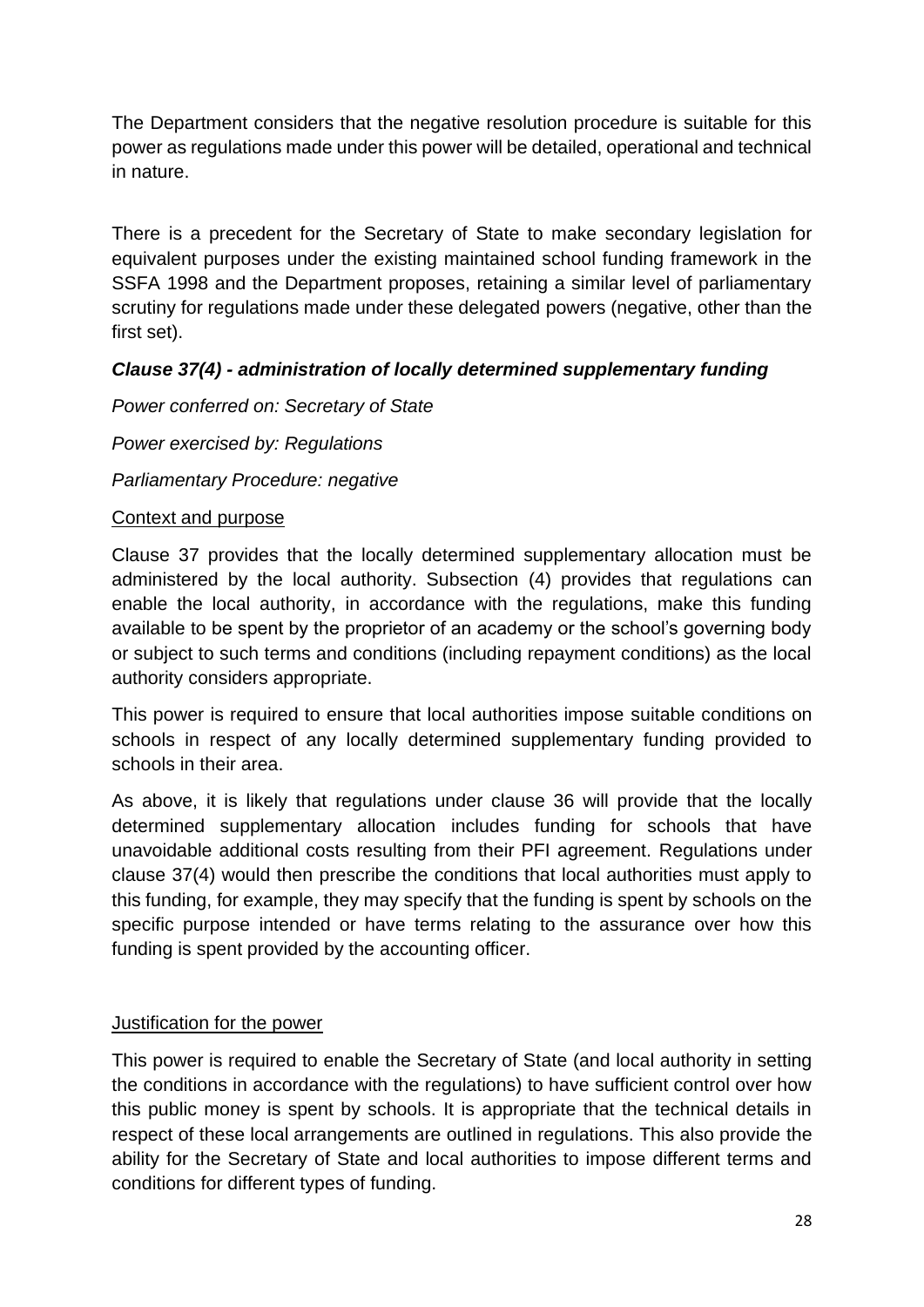### Justification for the procedure

The Department considers that the negative resolution procedure is suitable for this power as regulations made under this power will be operational and technical in nature.

# *Clause 38(1), (2) and (3) - local authority to determine and administer other education expenditure of a prescribed class or description in accordance with regulations*

*Power conferred on: Secretary of State Power exercised by: Regulations Parliamentary Procedure: negative*

# Context and Purpose

Clause 38(2) enables the Secretary of State to make regulations that place a duty on local authorities to determine and administer other locally determined education expenditure (this is funding in addition to the locally determined supplement under clause 34 that will also be determined by the local authority), subject to any constraints set out in regulations. Subsection (3) provides a non-exhaustive list of what may be included in the regulations.

These powers are required to enable the Secretary of State to make provision for local authorities to determine and administer expenditure of a prescribed class or description. This will continue to cover funding provided to local authorities for high needs funding, early years provision which includes funding for free entitlement childcare and for central services that local authorities provide in relation to schools, for example, admissions.

As is currently the case, these provisions will enable a local authority's schools forum or the Secretary of State to disapply any limits or conditions that would otherwise apply under the relevant regulations (subsection (3)(i)). This will enable the current 'disapplications' process to continue and ensure that the system can take local circumstances into account. For example, in the current School and Early Years Finance (England) Regulations growth funding can only be provided to schools with Good or Outstanding Ofsted ratings (paragraph 5 of Schedule 2 to those Regulations). However, local authorities can apply to the Department to 'disapply' this restriction in relation to a particular school, where, for instance, the local authority judges the school has shown an improvement since that inspection, or the need for school places cannot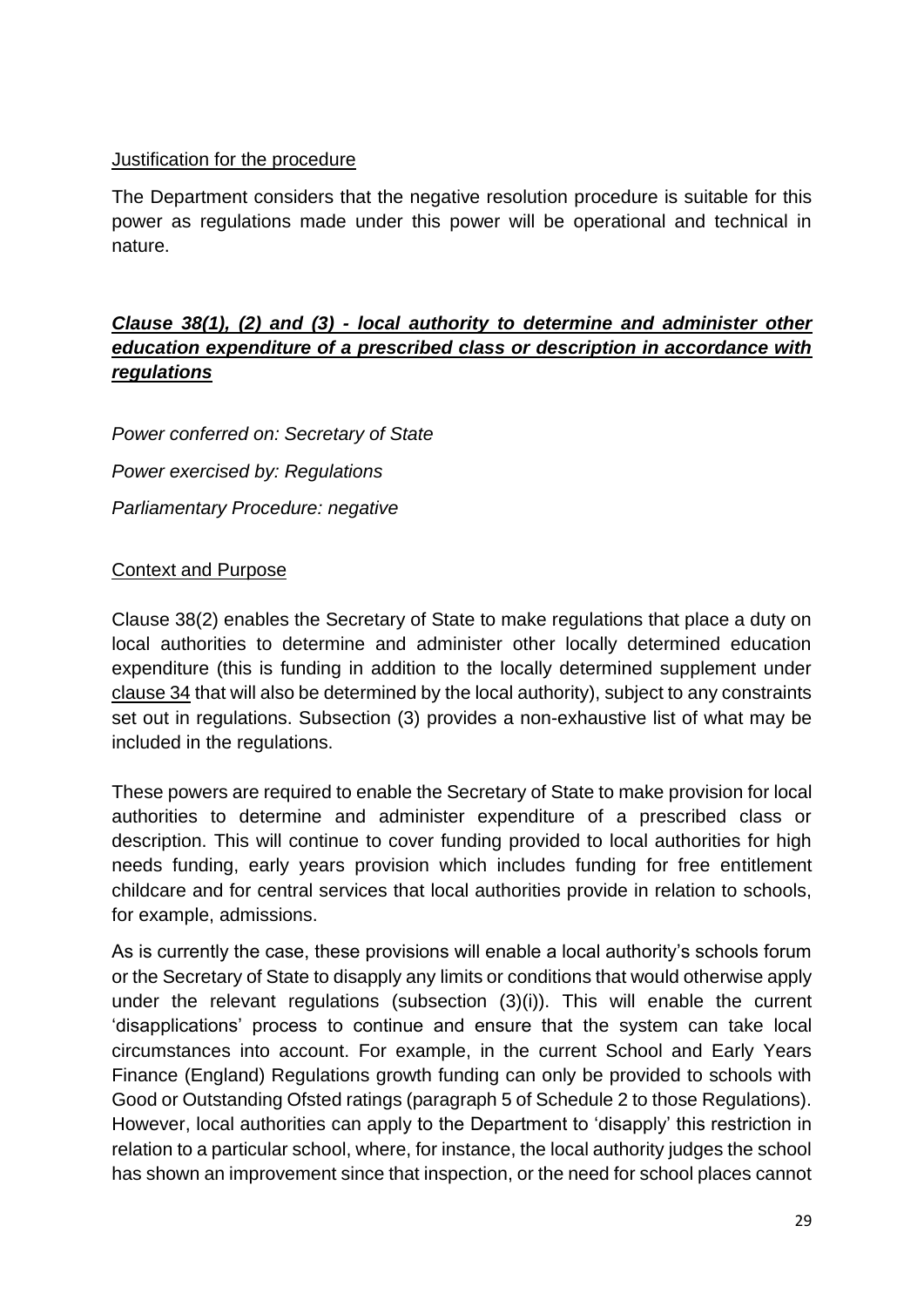be met elsewhere. This allows the Secretary of State to set a framework for local authorities to allocate funding within which they can respond to specific local circumstances as necessary.

#### Justification for the power

These powers are required in order to prescribe education expenditure that will continue to be determined and administered locally by local authorities, subject to appropriate constraints. The function of high needs, early years and central services funding is not changing substantially under these reforms and the delegated powers in this clause enable the Secretary of State to continue to provide funding regimes that meet the particular needs of these sectors.

There is precedent for making regulations that place requirements on the local authority in respect of these areas of education funding (the School and Early Years (Finance) Regulations made annually under chapter IV of Part II of the SSFA 1998. It is appropriate that the technical details in respect of funding for these complex regimes continue to be provided for in regulations.

#### Justification for the procedure

The delegated powers correspond to the current powers contained in sections 45A and 47 of the SSFA1998 which allow local authorities to exercise their discretion only within prescribed limits. The regulations will provide similar detail to that contained in annual regulations made under these existing provisions and are unlikely to be controversial. The affirmative resolution procedure would require a disproportionate amount of Parliamentary time given the technical and operational nature of these regulations.

In addition, the Department will continue to follow its practice of conducting full public consultations on any significant changes to funding policy.

### <span id="page-29-0"></span>**Budget adjustments**

# *Clause 40(1) and (4) - power to make regulations enabling the Secretary of State to make a national to local budget reallocation*

*Power conferred on: Secretary of State Power exercised by: Regulations*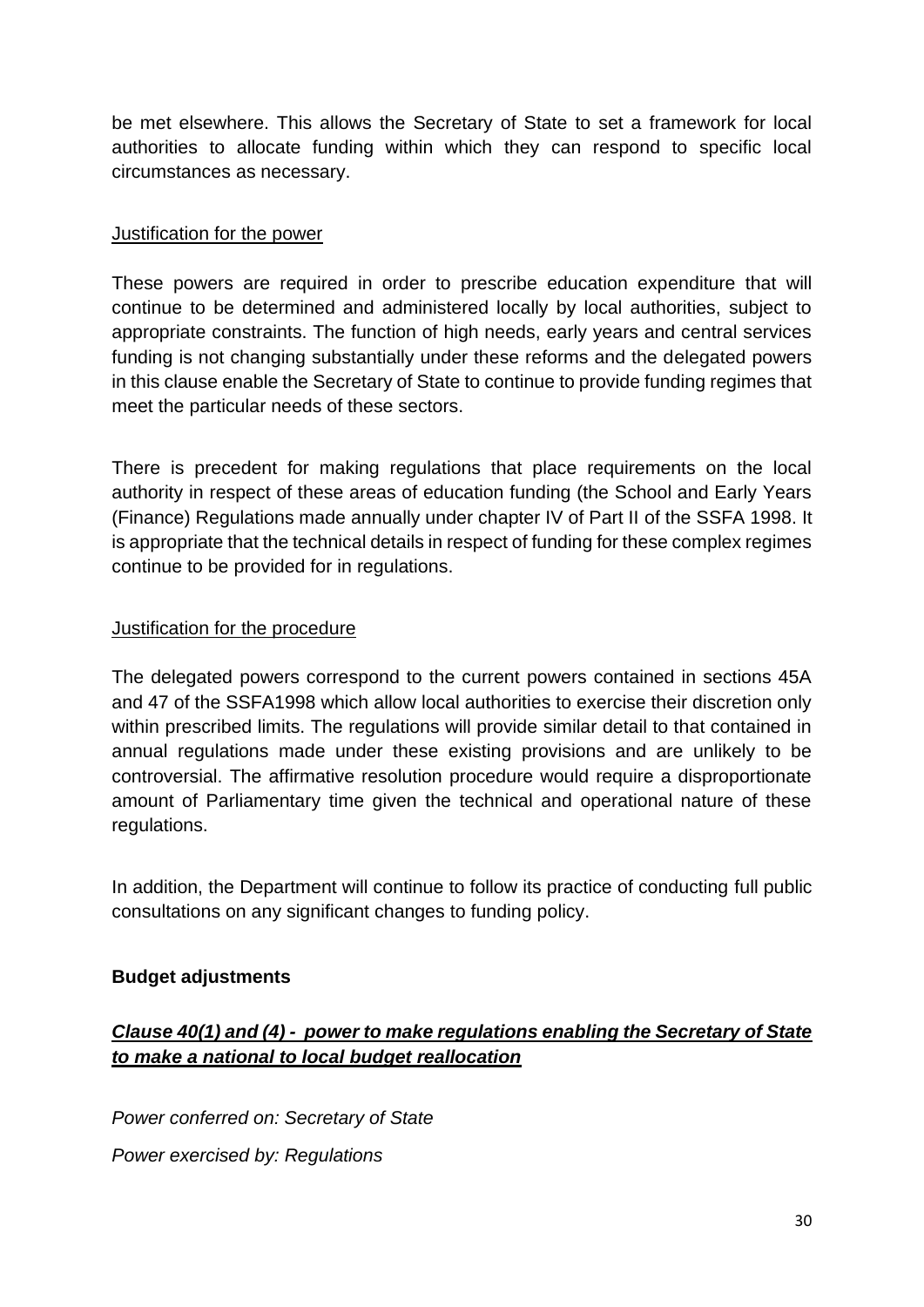### Context and Purpose

This power enables the Secretary of State to make regulations that make provision for the Secretary of State, on the application of a local authority, to make a national to local budget reallocation. Subsection (2) sets out that this reallocation occurs when the Secretary of State adds a reallocated amount to the local authority's locallydetermined education budget (as defined in clause 35) for a relevant period and in accordance with regulations makes a corresponding reduction to the national formula allocation applicable to one or more of the schools in its local area.

This corresponding reduction to the national formula allocation can be in respect of one or more of the local authority's local schools.

Subsection (4) provides a non-exhaustive list of what may be included in the regulations and this includes provision requiring a local authority to consult their schools forum before making an application (paragraph (d)).

### Justification for the power

This power is necessary as whilst local authorities will have a different role under the new school funding framework, there will still need to be the ability within that framework for authorities to respond effectively to local high needs funding pressures. There is a strong precedent for these types of budget reallocations as under the existing school funding system the local authority can transfer funding in a similar way under conditions of grant for the Dedicated Schools Grant.

In their responses to the Department's consultation on *'*Fair School Funding for All; Completing our Reforms to the National Funding Formula*'* which ran from 8 July 2021 to 30 September 2021, key stakeholders, including all of the relevant teaching unions, pressed for such a mechanism in the new system to help local authorities meet high needs cost pressure.

### *Justification for the procedure*

The Department considers it appropriate that the affirmative resolution procedure is used the first time that regulations under this power are made given it is intended to replace the mechanism of block-transfers currently provided for by way of the conditions of grant for the Dedicated Schools Grant. It is appropriate that Parliament is able to debate this new approach, especially as it relates to high needs funding.

Subsequent iterations of these regulations are likely to be made on an annual basis with minor changes required to take account of technical and operational requirements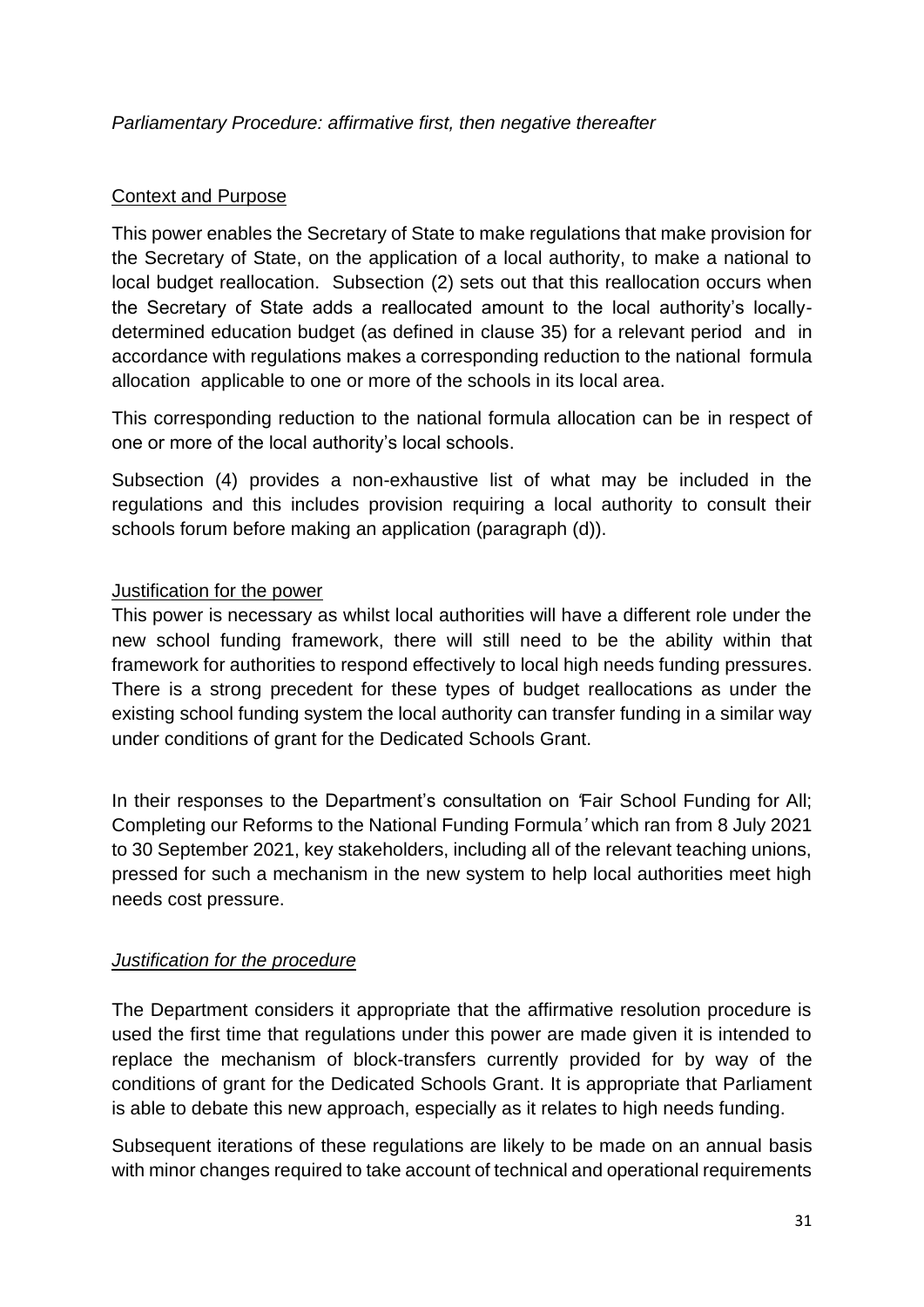for the next funding year. Once the new procedure has bedded in, the Department does not consider this will require the expenditure of additional Parliamentary time.

The Department will continue to abide by the policy of conducting full public consultations on significant changes to funding methodology.

# *Clause 41 (1) (4) and (8) - power to make regulations in respect of budget adjustments for excluded pupils*

*Power conferred on: Secretary of State*

*Power exercised by: regulations*

*Parliamentary Procedure: negative* 

#### *Context and Purpose*

This clause provides that regulations may require adjustments to be made by a local authority to the national formula allocation under clause 34 in respect of pupils who have been excluded:

Clause 41(1) enables regulations to make provision for a budget deduction to be made in respect of a pupil who is permanently excluded from an academy or maintained school to which section 33 (national formula allocation) applies. A budget deduction is defined in subsection (2): for an academy it is the amount paid by the local authority out of the academy's national formula allocation for the funding period in which the exclusion takes effect. In the case of maintained school, it is the amount deducted by the local authority from the national formula allocation for the school for that funding period.

Clause 41(4) provides that regulations may make provision for a "budget addition" to be made in respect of a pupil who was previously permanently excluded from a maintained school or academy, who is then admitted into a local school or otherwise provided with education by a local authority. A "budget addition" is defined in subsection (5) and covers the amount paid by the local authority to the institution.

Clause 41(8) provides that regulations may prescribe the time when permanent exclusion of the pupil is to be regarded as taking effect for the purposes of this section.

### *Justification for the power*

Regulations made under this power will ensure that where a pupil is permanently excluded in-year funding will flow to the school that takes responsibility for the pupil. This is line with the overarching policy intent to ensure that there is a fair distribution of funding to schools.

The delegated powers are similar to the power in the SSFA 1998 (section 47(2)(c)) which enables the Secretary of State to regulate how local authorities exercise their discretion to adjust funding to maintained schools to reflect excluded pupils. The Department considers that it continues to be appropriate for technical details about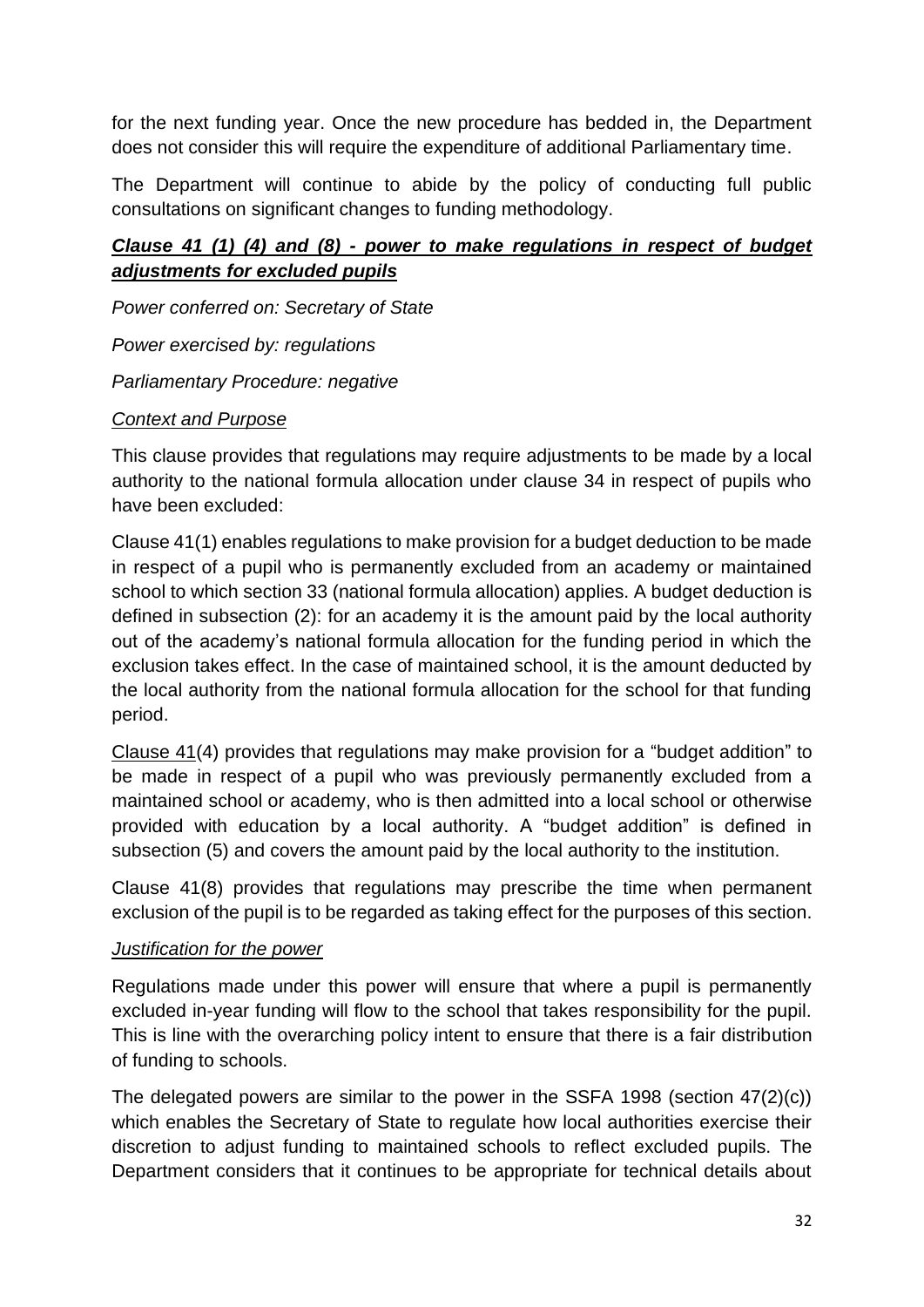these adjustments to be in secondary legislation. These powers will apply to readjustments for both maintained schools and academies, ensuring that the position is consistent and transparent across the sector.

#### Justification for the procedure

The Department considers that the negative resolution procedure is the most appropriate as there is a strong precedent for the use of delegated powers in this area and they are unlikely to be contentious at either a national or local level. Regulations on funding related to the exclusion of pupils will also be operational and technical in nature. The affirmative resolution procedure would require a disproportionate amount of Parliamentary time given the nature of these regulations. In addition, the Department will follow its practice of conducting full public consultations on any significant changes to funding policy and this would apply should any substantial change to exclusion policy and funding be considered. The Department therefore seeks to maintain the same level of parliamentary scrutiny (the negative resolution procedure) for regulations made under these delegated powers as Parliament decided was appropriate for (all but the first) annual School and Early Years Finance (England) Regulations, made under the SSFA 1998.

# *Clause 42(1) and (3) - power for regulations to authorise the deduction of prescribed education expenditure from maintained school's core budgets*

*Power conferred on: Secretary of State Power exercised by: Regulations Parliamentary Procedure: negative*

### *Context and purpose*

Clause 42(1) enables regulations to authorise local authorities in England, in prescribed case, to deduct such prescribed education expenditure as the authority determine in accordance with regulations from the total core budgets of its maintained schools. The "core budget" is defined in subsection (2).

Under subsection (3)(a), regulations can provide that those deductions can only be made if authorised by the local authority's schools forum, the Secretary of State or another prescribed person. Further subsection (3)(c) enables limits and condition in the regulations to be varied or excluded (where the regulations allow for this) subject to the approval of the schools forum, the Secretary of State or another prescribed person.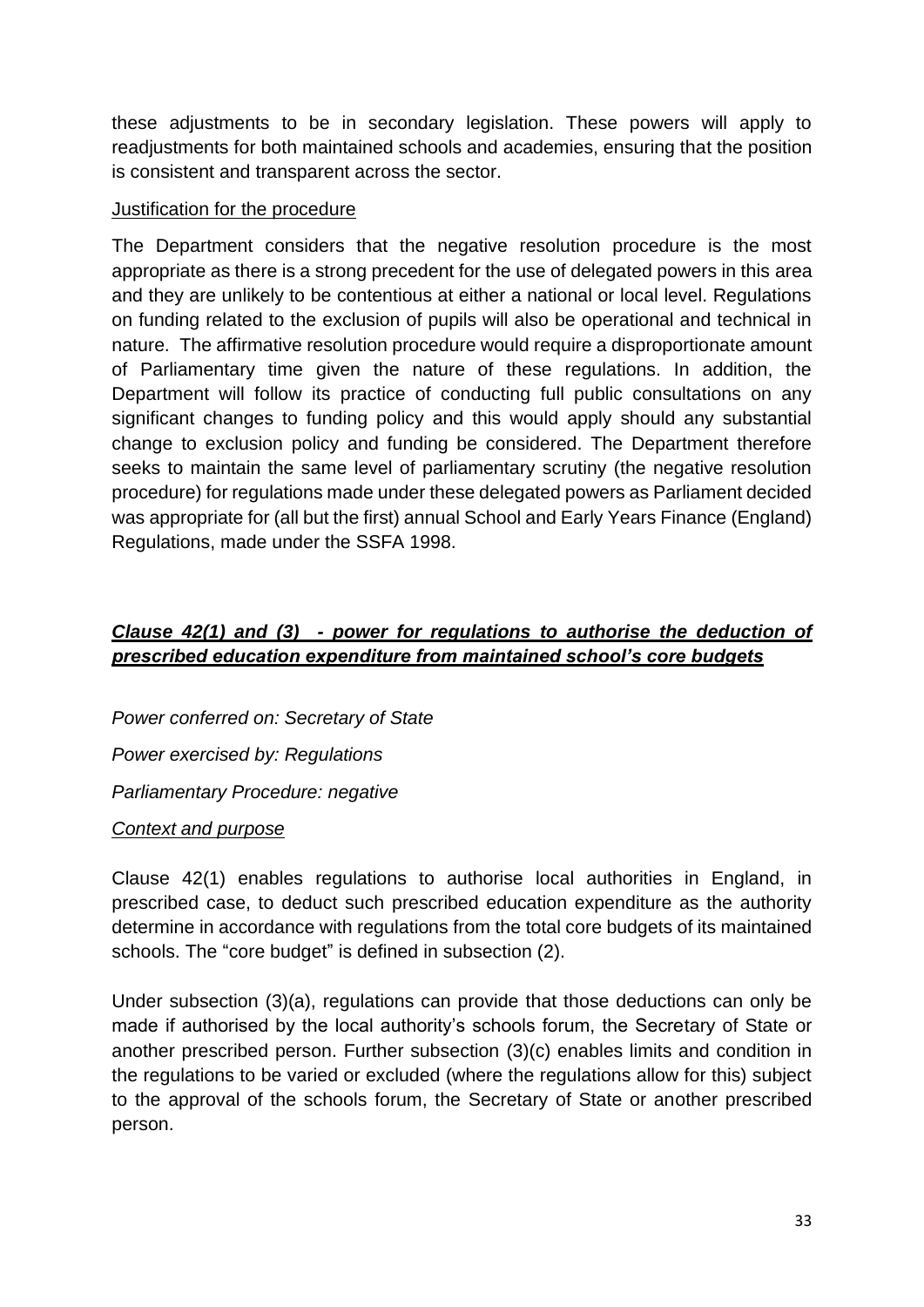This power is required as it enables local authorities to continue to be able to deduct funding from mainstream schools' core budgets to pay for certain services for those maintained schools such as behaviour support services.

### *Justification for the power*

This power is necessary as it enables governing bodies of maintained schools and local authorities to manage their resources more effectively. As is currently the case, where the local authority provides services on behalf of schools they can achieve economies of scale and thereby reduce costs and lower the administrative burden on schools. It can therefore be cost effective for a local authority to have a strategic approach to a select number of services. There are also benefits from a risk management and organisational perspective. It is appropriate that the details as to how this technical budget readjustment process operates is detailed in regulations.

There is a strong precedent for the use of delegated powers for this purposes and the power is analogous to section 47(2)(dd) of the SSFA 1998. The types of services that the local authority can currently deduct from schools' core budgets are outlined in Schedule 2 to the School and Early Years Finance (England) Regulations 2022. These include school improvement, behaviour support services and the provisions of free school meals.

# *Justification for the procedure*

The Department considers that it is appropriate for regulations made under this power to be subject to the negative resolution procedure as regulations will be uncontroversial, operational and technical in nature. These powers closely correspond to the existing powers contained in section 47 (2)(dd) of the SSFA 1998 which allow local authorities to exercise their discretion only within prescribed limits. Regulations made under this power will effectively reproduce existing l provisions from the current regulations. The Department, therefore, takes the view that the affirmative resolution procedure would require a disproportionate amount of Parliamentary time given the nature of these regulations.

In addition, the Department will follow its long-standing practice of conducting full public consultations on any significant changes to funding policy.

# *Clause 46(1) - Interpretation – "funding period" and "relevant period"*

*Power conferred on: Secretary of State Power exercised by: Regulations Parliamentary Procedure: Negative Context and purpose*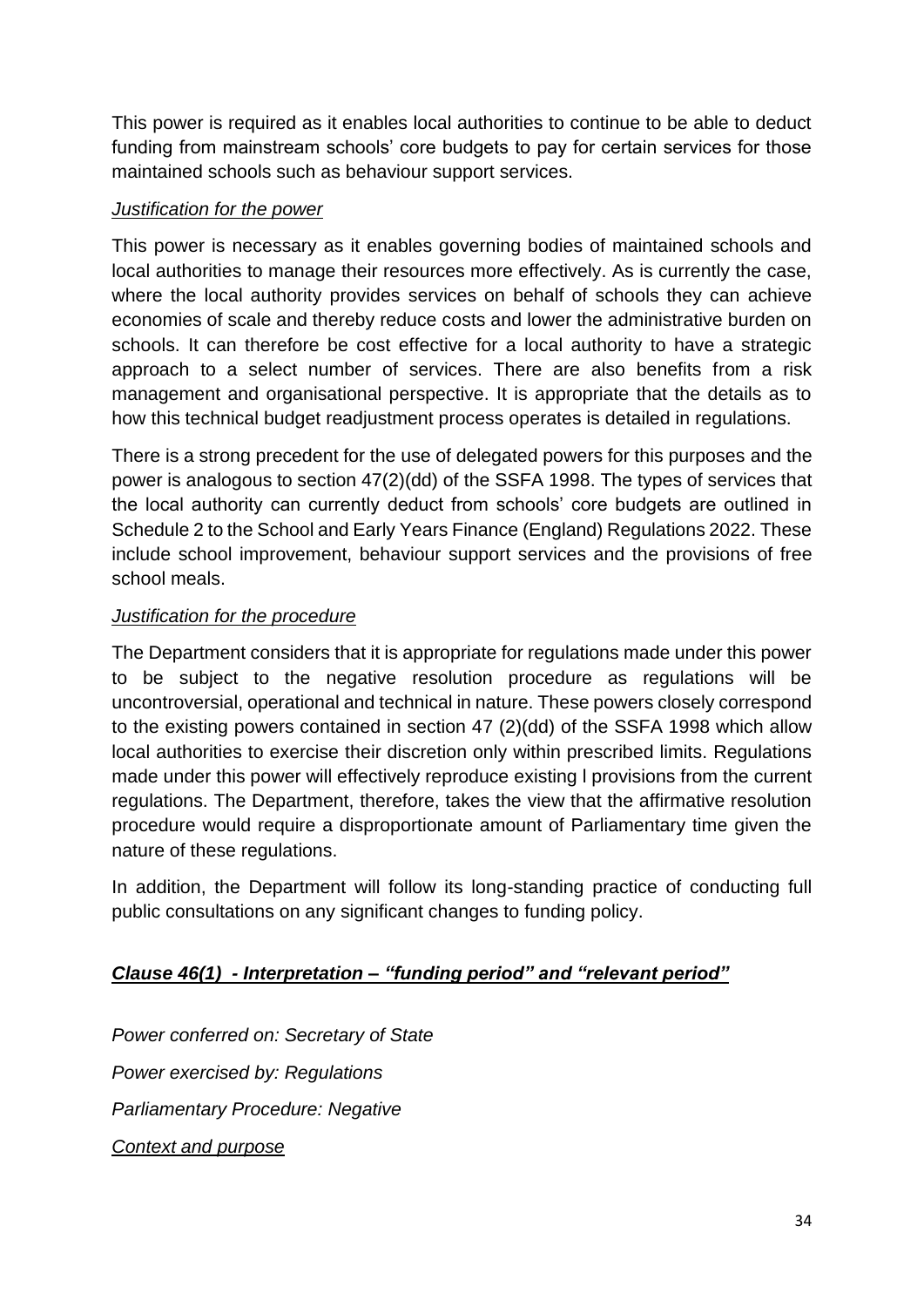Clause 46 defines key terms for the purposes of the school and local authority funding provisions. Subsection (1) includes a definition t of "funding period" in relation to a school. Funding period means the year ending with 31 March or such other period as may be prescribed in regulations. Further, "relevant period" means the year ending with 31 March or such other period as may be prescribed.

Clause 33 places a duty on the Secretary of State to determine the national formula allocation for each school in respect of the "funding period" in question. Subsection (4) of that clause means that the Secretary of State will apply the same national formula to determine funding for mainstream academies and maintained schools for the corresponding funding period of each. The "locally determined education budget" of a local authority applies for a relevant period (clause 35).

### *Justification for power*

These powers to prescribe "other periods" for these terms are required in order to ensure the smooth operation of the new funding framework given different types of schools are funded according to different periods - maintained schools are funded on a financial year basis (April to March), while academies are funded on an academic year basis (September to August). They also "future-proof" the school funding framework should there be reason to adopt a different funding period for a type of school and/or the local authority in the future.

The powers correspond to similar definitions in sections 45(1B) and 45A(1A) of the SSFA 1998.

### *Justification for Parliamentary procedure*

The Department considers that the negative resolution procedure is appropriate as the prescription of such periods is operational and technical. The powers correspond to equivalent definitions provided in the SSFA 1998.

In addition, the Department would conduct a full public consultation on any future proposals to change these periods.

# <span id="page-34-0"></span>**Part 3: School attendance and Children Not in School**

### <span id="page-34-1"></span>**Children Not in School Registration**

### *Clause 48 - regulations making exceptions to eligibility for registration*

*Power conferred on: Secretary of State*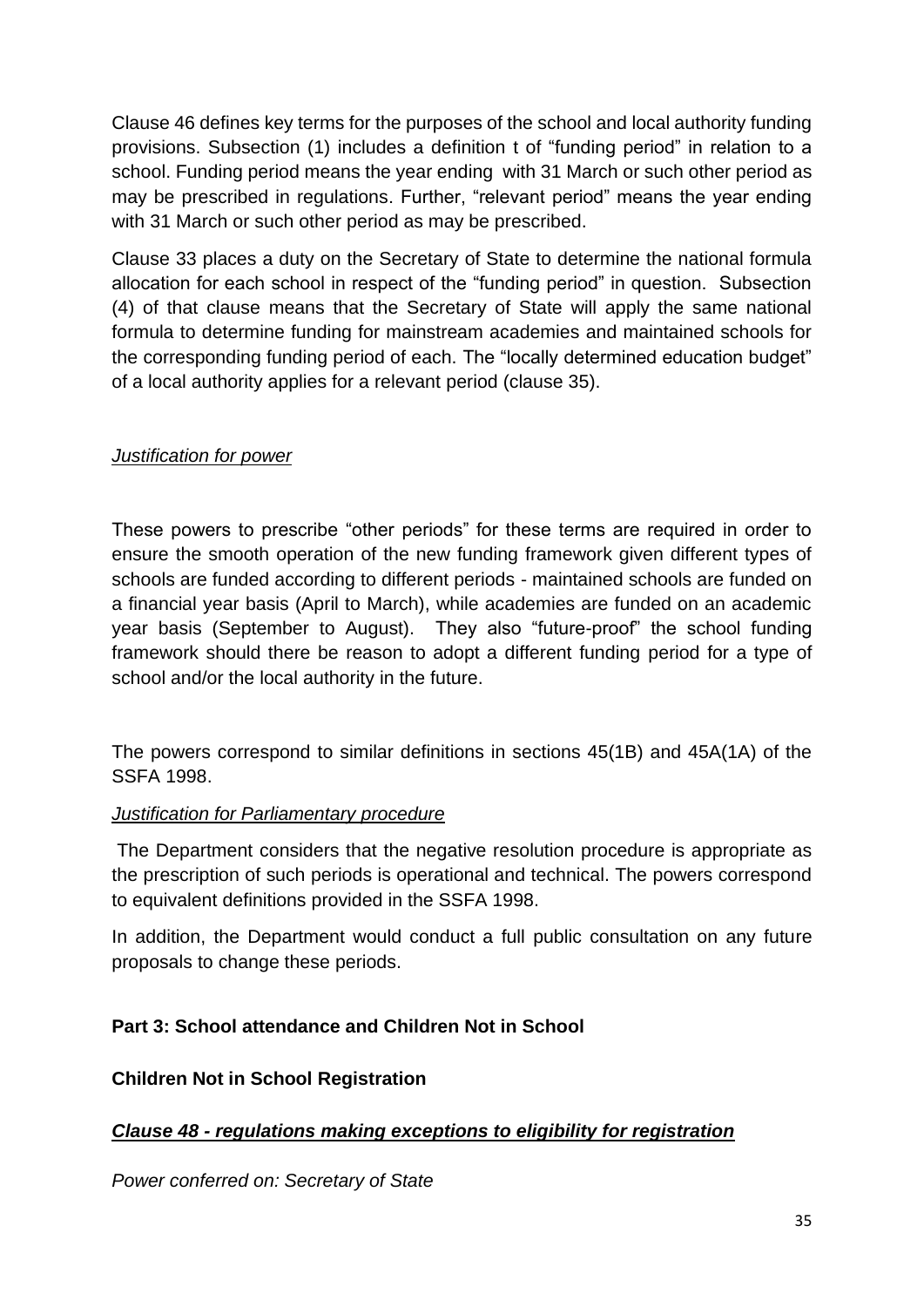### Context and Purpose

Clause 48 requires each local authority in England to keep a register of certain eligible children in their area. Two types of children of compulsory school age will be eligible: those who are not registered as pupils at 'relevant schools' and those for whom their school has arranged or agreed for them to be absent from the school some or all of the time and receive education otherwise than at the school. Subsection (6) of new section 436B of the Education Act 1996 gives the Secretary of State the power to make regulations clarifying whether certain cases fall within or outside that second category of eligibility and specifying circumstances where a child is not eligible despite falling within the category.

#### Justification for the power

The second category of eligibility is intended mainly to cover children who are flexischooled and those who are in certain kinds of alternative provision. But it could, without further provision, also capture children who have quite short or minor absences such as visits to museums. This could cause children to move into and out of eligibility rapidly and unpredictably, creating unnecessary administrative work for parents and local authorities. Cases of this kind are likely to be varied and fact-specific, potentially requiring quite detailed exceptions not appropriate for primary legislation. They may also need to be adjusted from time to time as different situations come to light, as flexischooling and alternative provision can take many forms and it may not be possible to identify and describe them all without observation of the system operating in practice.

### Justification for the procedure

The situations to be removed from scope using this power will be quite technical and should only impact a low number of parents whose children may have flexi-schooling arrangements or are placed in certain kinds of alternative provision. The intention is to use this power to ensure children are not unintentionally brought in scope, when they should not be, for example where a school has made arrangements for pupils to receive swimming lessons at their local leisure centre. The negative procedure is therefore considered to offer Parliament an appropriate level of scrutiny, as this provision will be used to narrow the scope of application rather than to expand it.

### *Clause 48 - regulations prescribing certain details to be included in registers*

*Power conferred on: Secretary of State*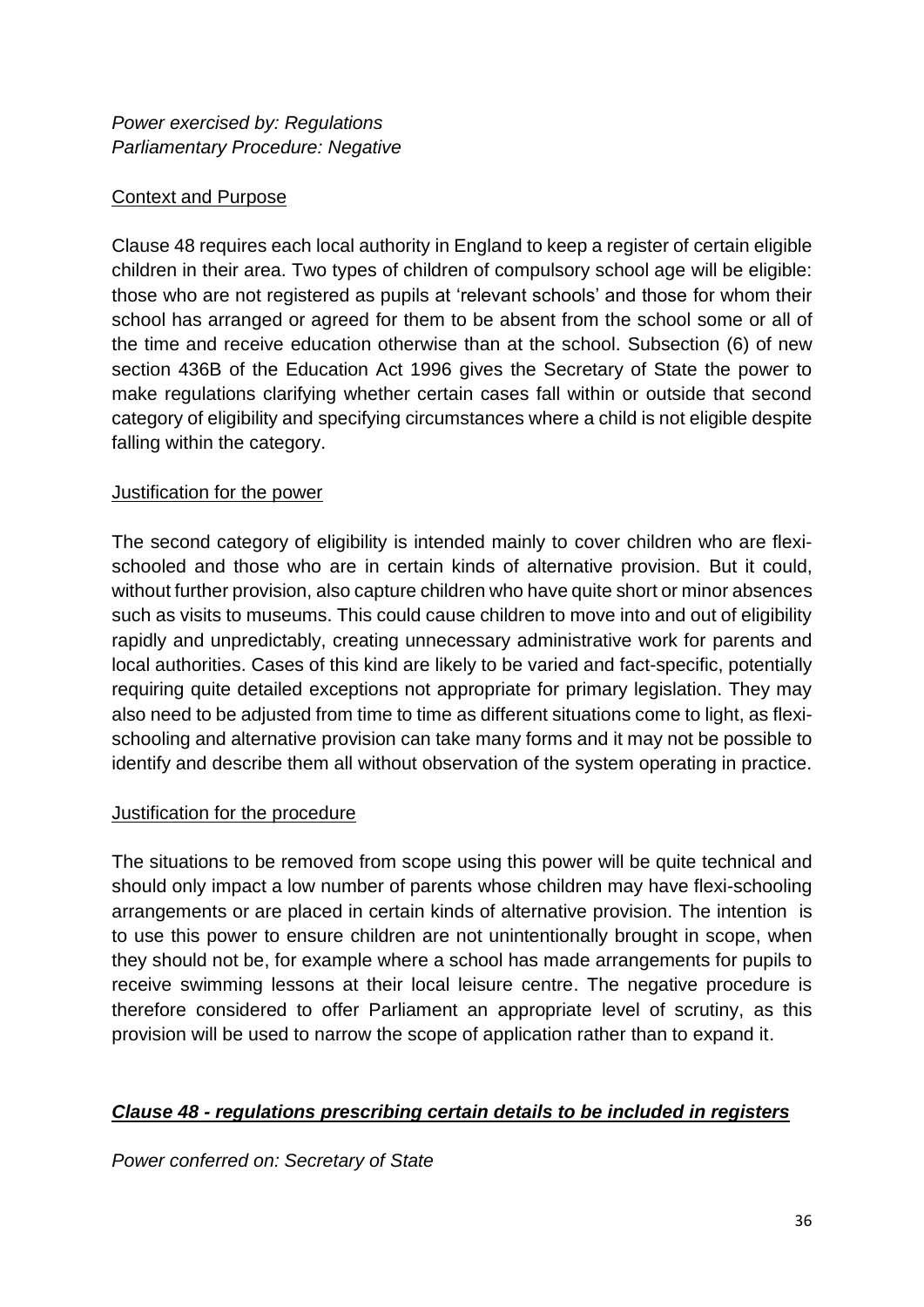### Context and Purpose

Subsection (1) of new section 436C of the Education Act 1996 sets out the information that a local authority must include in their register in relation to a registered child. Paragraph (c) enables the Secretary of State to make regulations specifying the information about the child's education that must be included in the register and paragraph (d) enables regulations to specify other information to be included.

#### Justification for the power

The power to specify the information about the child's education that must be included in registers is largely intended to cover the details of those persons or institutions that may be providing some or all of the education under any arrangement with the parent or local authority, for example in the case of those children placed in alternative provision by the local authority. However, following implementation of the registration system there may be other situations related to the education of the child that may need to be captured on registers, for instance the type of setting offering the education, amount of education being offered / length of time a child is attending the setting, etc. As these could be detailed, case specific, and depend on the threshold for out-ofschool education prescribed under the new section 436E(2)(b), which could be subject to variation from time to time in regulations (discussed below), they may not be appropriate for primary legislation.

Similarly while the inclusion of a child's name, date of birth, home address and the name and home of address of each parent, should be sufficient to support the existing duties of a local authority to try to identify those children not in school and ensure they are receiving an efficient and suitable education, there may be other types of data that it would be helpful to capture in registers – for example a child's ethnicity and other key demographics, whether they have special educational needs or have an education, health and care plan, reasons behind their parent's decision to home educate, or whether there are any safeguarding concerns or ongoing action – to assist local authorities in targeting support to those families who need it most, as well as to support the department to evaluate the impact of the registration system. These may need to be adjusted as factors come to light, and more frequently than would be appropriate for primary legislation. The ability to specify additional information in regulations is also in line with other legislation stipulating what information is required to be collected in a register, such as section 434 of Education Act 1996 which delegates power to prescribe the particulars to be included in schools' registers of pupils (the current regulations are Tthe [Education \(Pupil Registration\) \(England\)](https://www.legislation.gov.uk/uksi/2006/1751/contents/made)  [Regulations 2006 .](https://www.legislation.gov.uk/uksi/2006/1751/contents/made)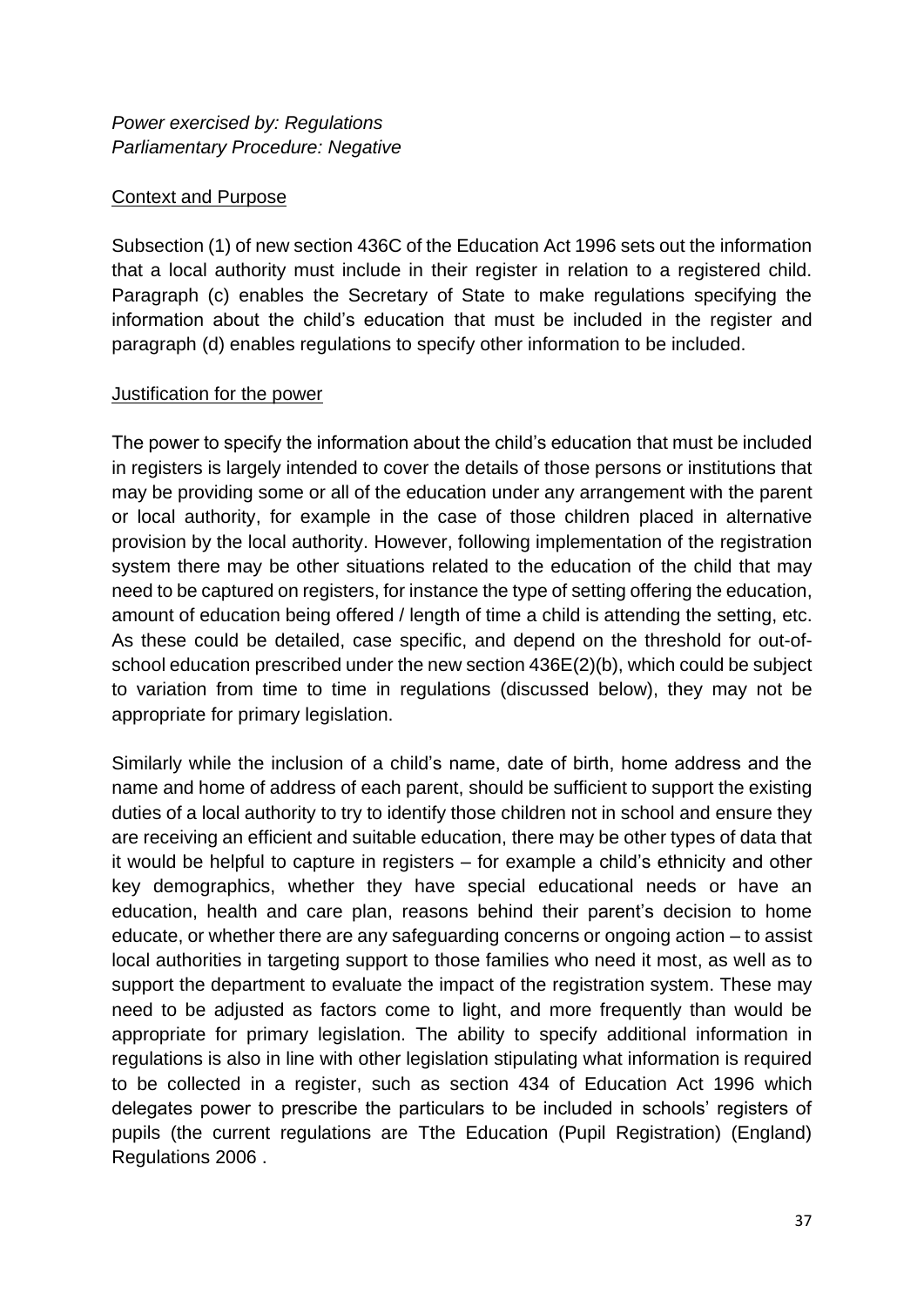### Justification for the procedure

In line with other regulations that outline what data needs to be included in registers (e.g. [The Education \(Pupil Registration\) \(England\) Regulations 2006\)](https://www.legislation.gov.uk/uksi/2006/1751/contents/made), the Department considers that the negative procedure would give Parliament the appropriate level of scrutiny for operational detail. Information collected by the local authority would only be information needed to support the accuracy of the registers and help local authorities meet their existing duties, such as ensuring education is suitable. The data that will likely be collected as part of the registers is to be much narrower in scope compared to information that is already collected on school pupils. Detail of what information is to be included in registers by local authorities does not necessarily need greater parliamentary oversight than the negative procedure affords.

# *Clause 48 - regulations about the keeping of registers, access to registers, &c.*

*Power conferred on: Secretary of State Power exercised by: Regulations Parliamentary Procedure: Negative*

#### Context and Purpose

Subsection (3) of new section 436C of the Education Act 1996 enables the Secretary of State to make regulations about various administrative matters concerning the keeping of registers. This enables the Secretary of State, if necessary, to provide for consistency among local authorities in areas such as how, and how often, they check whether the registered information is still correct, how amendments are to be made (for example whether any record should be made of the date of the amendment or the reason for it), the forms of registers (for example whether they should be kept electronically), whether and how registers should be made available to certain persons or published, and whether a standard registration form should be used.

#### Justification for the power

Many local authorities already voluntarily maintain a register of children not in school or electively home educated children, developed based on local needs. Therefore, initially, there may only be a need to issue guidelines to local authorities on how registers should be maintained. However, to ensure the accuracy of data, the department believes the option needs to be available for the Secretary of State to be able to prescribe processes in relation to the maintenance and upkeep of registers. Such matters may also require adjustment over time, for example to account for differences in local authority structure or internal processes, so regulations are appropriate. There is also some precedent for such matters to be prescribed in regulations, for example in the case of sections 9D(3) and 9E(2) of the Representation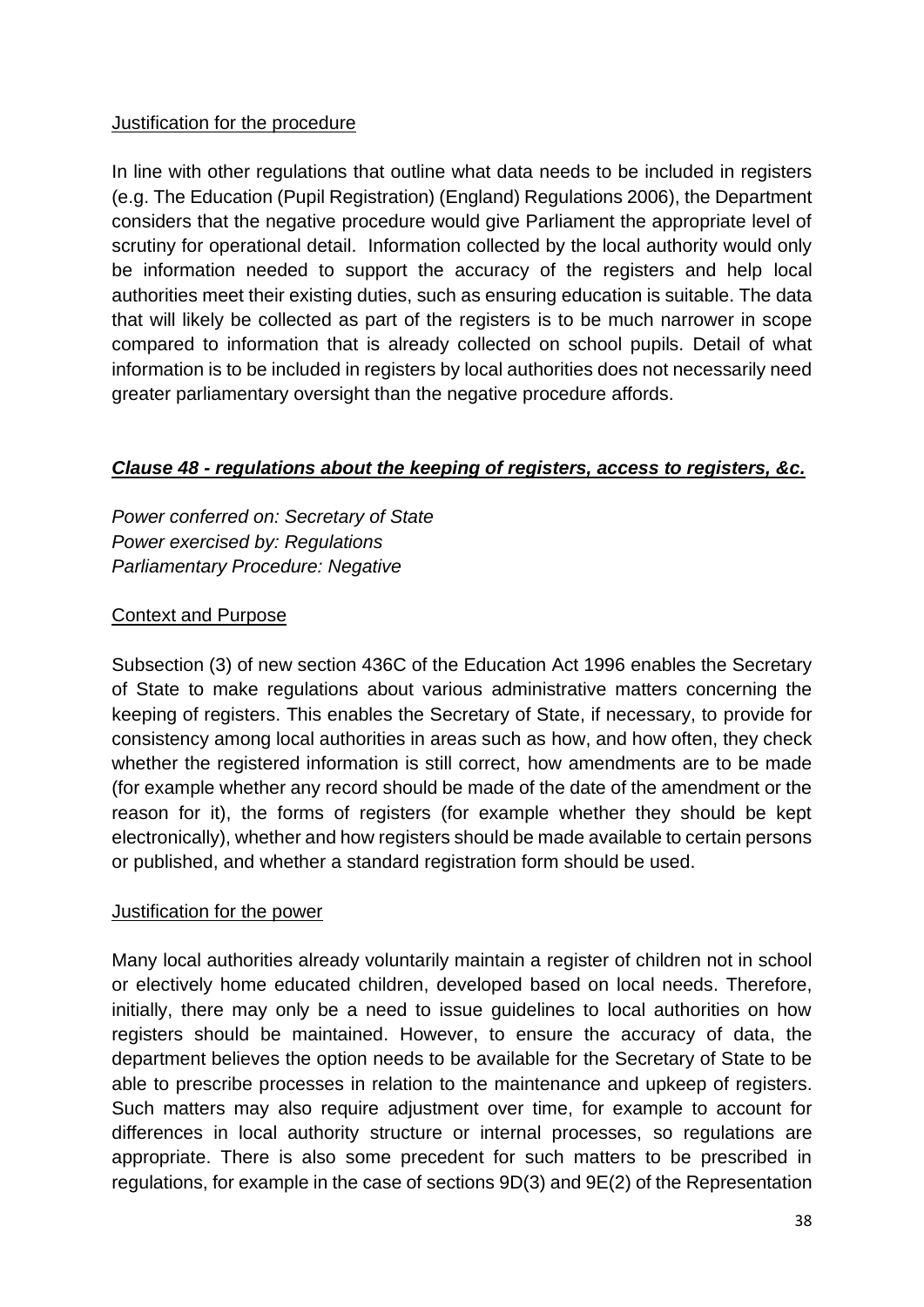of the People Act 1983, which allow for regulations to make provision about the manner and format in which the annual electoral cavass must be conducted, and how invitations to register on the electoral register must be given.

There is similarly precedent for how registers should be made available to certain persons or published to be set out regulations, in sections 10A and 10B of Schedule 2 of the Representation of the People Act 1983.

### Justification for the procedure

The regulations would largely cover operational processes and procedures for local authorities, which may be subject to further adjustment and minor changes over time. It is for this reason that the department is of the view that the negative procedure would be more appropriate and is in line with similar regulations as outlined above. The use of the affirmative procedure could require a disproportionate amount of Parliamentary time.

### *Clause 48 - regulations setting threshold for provider of out-of-school education to provide information*

*Power conferred on: Secretary of State Power exercised by: Regulations Parliamentary Procedure: Affirmative first time and Negative thereafter*

#### Context and Purpose

New section 436E of the Education Act 1996, to be inserted by clause 48, enables local authorities to require certain persons to provide information. This applies only where a local authority reasonably believe that the person is providing out-of-school education above a certain threshold representing a quantity or proportion of a child's time or education. The threshold is to be set in regulations.

#### Justification for the power

To ensure the registration system is as effective as possible in safeguarding children from harm and ensuring children are not missing education or attending illegal schools, there is a need for a duty on providers of certain out-of-school education to be required to supply information on request to the local authority, so that local authorities can ensure the accuracy of their registers. The view of the department is that there should be a threshold at which this duty should apply, to ensure that it only targets those providers most likely to be used by parents for a substantial proportion of their elective home education. Where this threshold is set may vary depending on the types of arrangements parents are using and could be subject to change from time to time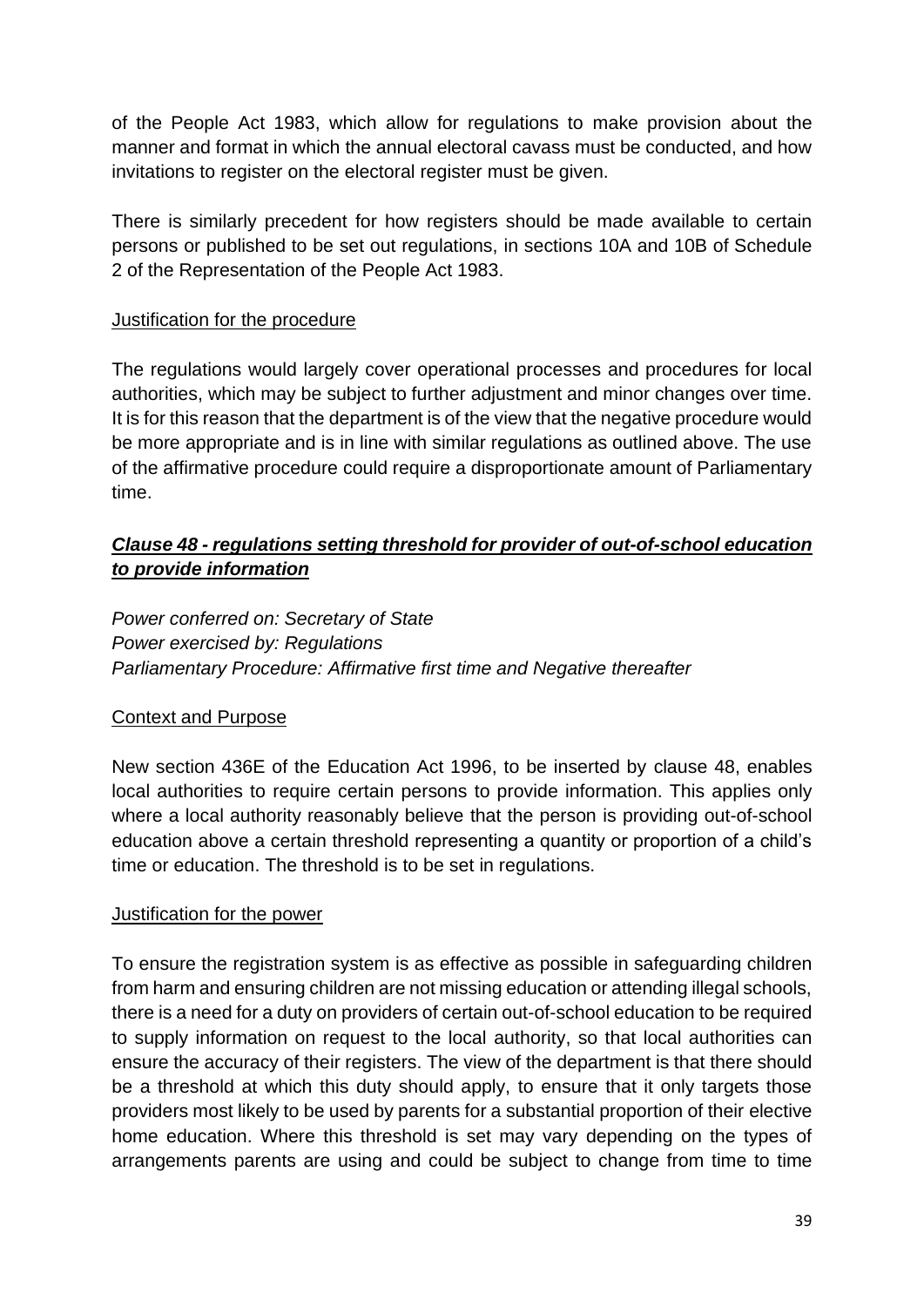because the individual parent arrangements can vary and because current data on how parents are using such provision is limited. Further observation of the system will likely be required to ensure this threshold is set at an appropriate level, and to monitor potential impact on providers.

#### Justification for the procedure

The regulations will be subject to the affirmative resolution procedure the first time they are made to allow Parliament the opportunity to debate the threshold and before the regulations come into force. The department's view is that the first time the threshold is set will be the point at which there could be the most substantial impact on providers of out-of-school education, and it would therefore benefit from full parliamentary scrutiny of the exercise of the powers. Thereafter, any changes would be to account for operational adjustments or changes over time, in response to further observation and consultation on the impact of the system. Therefore, any potential further impact to providers, beyond the first time the regulations are made, is expected to be minimal, where it is expected to be for largely operational purposes only and would otherwise likely follow consultation with the sector. It is for this reason that the negative procedure is considered appropriate when the power is used subsequently.

### *Clause 48 regulations making exceptions to duty to provide information*

*Power conferred on: Secretary of State Power exercised by: Regulations Parliamentary Procedure: Affirmative first time and Negative thereafter*

### Context and Purpose

Subsection (6) of new section 436E gives the Secretary of State power to create exceptions to the duty to provide information when required by a local authority to provide it.

### Justification for the power

This power is to some extent consequential on the power in new section 436E(2) to set the threshold for a local authority to be able to require persons to provide information. Since the threshold is to be set in regulations, it would be difficult and inappropriate for exceptions to be set out in the Act itself as those exceptions may or may not be needed depending on what the threshold is. Moreover, as the threshold may be adjusted from time to time, exceptions may also need to be adjusted as a result.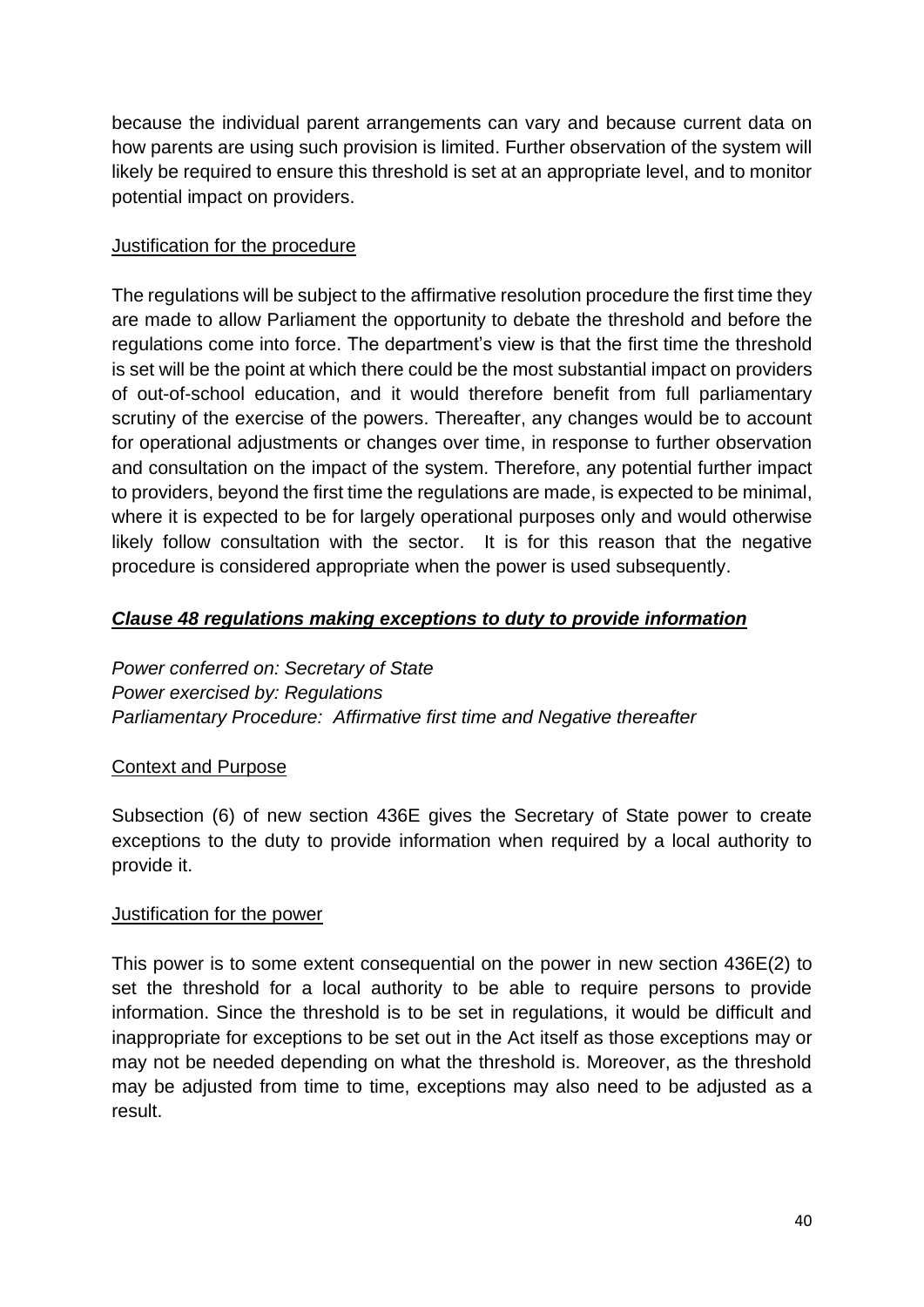As an example, if the threshold were set as 9 hours per week, this might capture informal groups of home educating parents who may come together and take it in turns to teach their own and their friends' children collaboratively, or a museum that offers an extensive educational programme for children, which is open to all members of the public. Without being able to exclude such cases from scope, we could place potentially unreasonable requirements on such providers, that might serve to discourage the provision of these activities.

### Justification for the procedure

Although the power will be used to narrow the scope of application rather than to expand it, the Department considers that the regulations should be subject to the affirmative resolution procedure the first time they are made to allow Parliament the opportunity to debate which providers of out-of-school education would be exempt from the duty. In line with the justification offered for the regulations setting a threshold for provider of out-of-school education to provide information*,* the Department's view is that the first time the exemption is set will be the point at which there could be the most substantial impact on providers of out-of-school education, and as a result the most interest. The Department is therefore of the view that the first time regulations are made, they would benefit from full parliamentary scrutiny of the exercise of the powers. Thereafter, the impact to providers is expected to be minimal and any changes would largely be to account for operational adjustments or changes over time, in response to further observation and consultation on the impact of the system. It is for this reason that the negative procedure is considered appropriate when the power is used subsequently.

# *Clause 48 - regulations setting monetary penalty for failure to provide information – and inserting Schedule 31A paragraph 5 – regulations setting the increase in the penalty if paid late*

*Power conferred on: Secretary of State Power exercised by: Regulations Parliamentary Procedure: Negative*

#### Context and Purpose

When a person does not provide the required information (or provides incorrect information) under new section 436E(1) to (3),and is not within the exceptions prescribed under subsection (6), the local authority may require that person to pay a monetary penalty. Subsection (8) provides for the amount of the penalty to be set in regulations.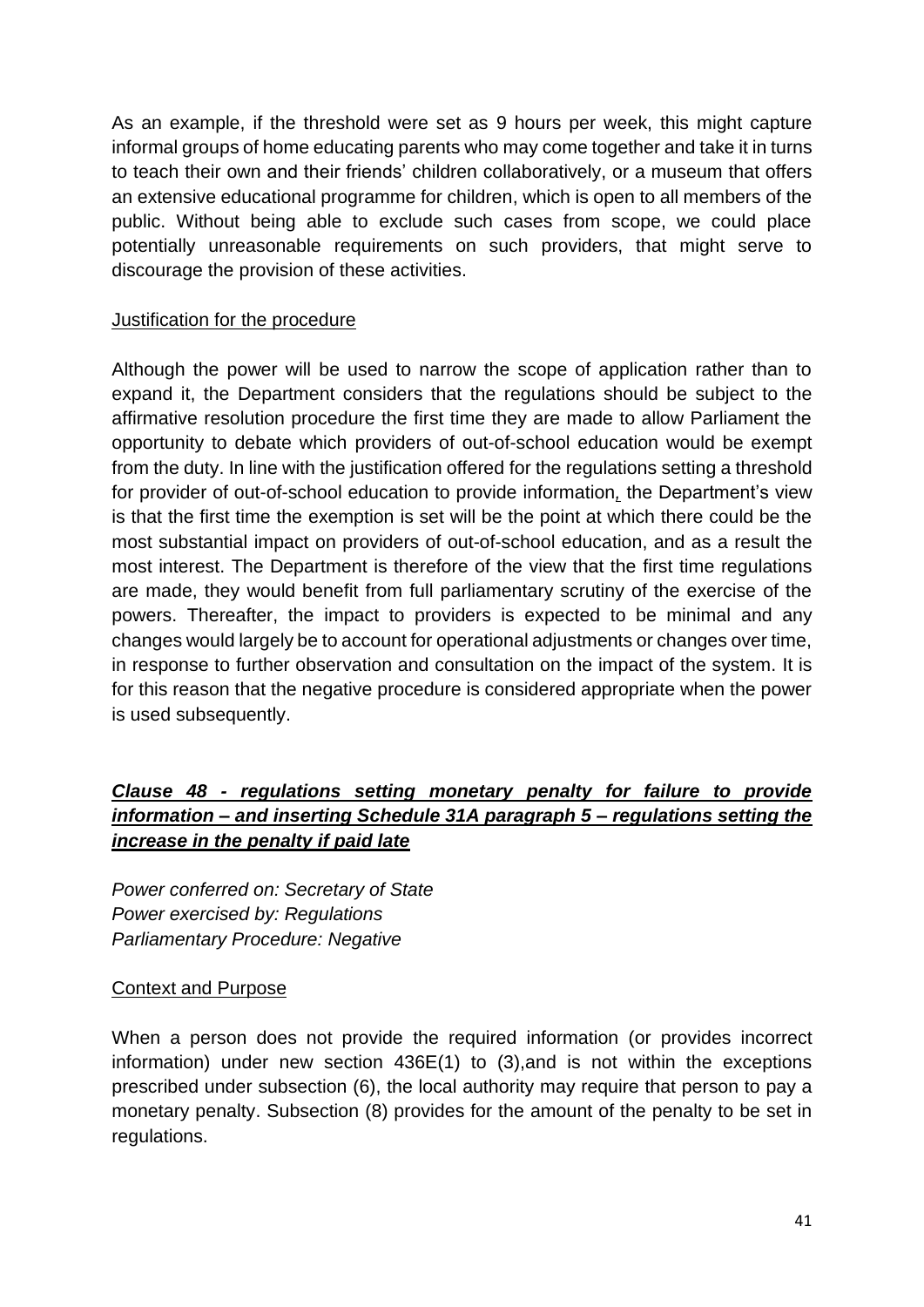Clause 48 also inserts Schedule 31A among the Schedules to the Education Act 1996, making provision about penalties and appeals. Paragraph 5 of Schedule 31A provides that if a person does not pay the penalty within the deadline, the amount of the penalty increases by a percentage set out in regulations.

#### Justification for the power

The level of monetary penalties often needs to be adjusted from time to time to account for economic factors like inflation, to keep them in step with other comparable penalties. It may also be necessary to adjust the level of the penalty in light of experience of the system in operation, as the out-of-school education sector is very varied and it is not easy to predict what level of penalty will be most effective. It is therefore appropriate to set these amounts in regulations. In an education context, existing monetary penalties are set in regulations in relation to, for example, school attendance (sections 444A and 444B of the Education Act 1996) and allowing an excluded pupil to be in a public place (sections 105 and 106 of the Education and Inspections Act 2006).

### Justification for the procedure

This power is setting the level of one penalty, which will impact a very small number of providers of out-of-school education that do not comply with a local authority request for information on eligible children, and so the affirmative procedure would be disproportionate. There is also already precedent for the negative procedure in line with other regulations that set monetary amounts (e.g. The Environmental Offences [\(Fixed Penalties\) \(England\) Regulations 2017 \(legislation.gov.uk\)\)](https://www.legislation.gov.uk/uksi/2017/1050/made?msclkid=ffc04cffb5bc11eca194894123fbef5a).

# *Clause 48 - regulations prescribing information local authority must provide to Secretary of State*

*Power conferred on: Secretary of State Power exercised by: Regulations Parliamentary Procedure: Negative*

### Context and Purpose

The clause inserts section 436F into the Education Act 1996. Section 436F(1) provides that if the Secretary of State directs a local authority to provide him with information from their register then they must do so. The types of information he can direct them to provide are to be set out in regulations.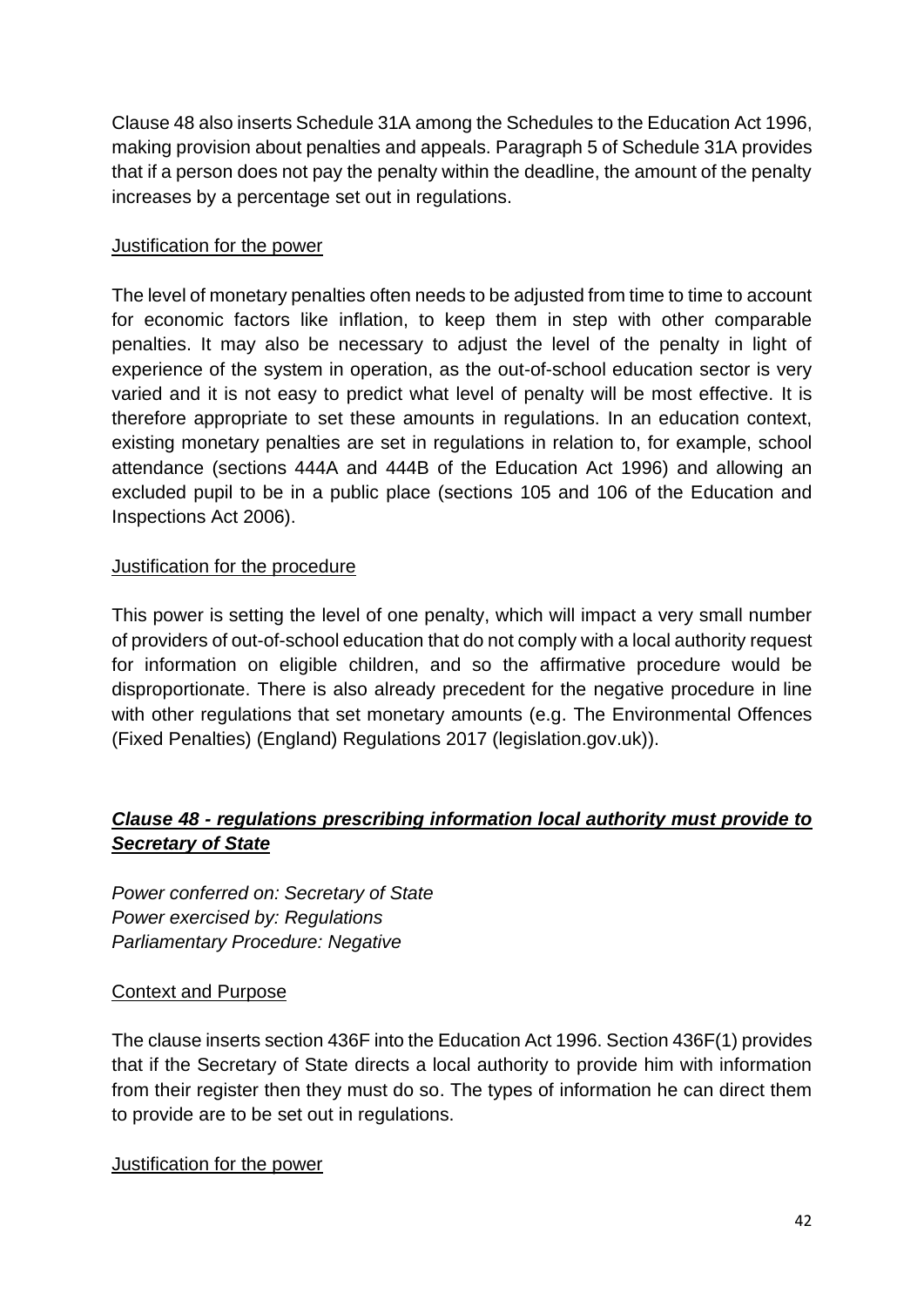As discussed above, regulations under new section 436C(1)(c) and (d) may prescribe some of the information to be included in registers. It is therefore also necessary for the Secretary of State to have power to prescribe the information from registers that must be provided to him, so that it can be set and adjusted in light of the prescription of information that must be included in registers in the first place.

This power would also provide the ability to amend data collection requirements to respond to unforeseen situations or circumstances, which could be influencing an increase or decrease in those children being registered. For example, allowing for data collection to measure the impact of situations, such as the COVID-19 pandemic.

#### Justification for the procedure

In line with similar data collection regulations (see Education (Information About Individual Pupils) (England) Regulations 2013 and the Education (Information About Children in Alternative Provision) (England) Regulations 2007), the Department considers that the negative procedure would give Parliament the appropriate level of scrutiny. The power to require local authorities to share information has a narrow scope, as only information included within a local authority register can be shared. Furthermore, the information collected will be used for straightforward reasons: for the department to analyse, identify trends and feed this into policy development; maintain integrity of the register; and support safeguarding, so any information held by a local authority can be provided when needed and permitted. Detail of what data the Secretary of State requires local authorities to share does not need greater parliamentary oversight than the negative procedure affords.

# *Clause 48 regulations prescribing persons to whom local authorities may provide information*

*Power conferred on: Secretary of State Power exercised by: Regulations Parliamentary Procedure: Negative*

### Context and Purpose

New section 436F(2) allows a local authority to provide information from their register to other persons in certain circumstances. Regulations may prescribe the persons to whom local authorities may provide this information.

#### Justification for the power

The register will include important information on a child or children that may aid another professional's work for the purposes of promoting or safeguarding the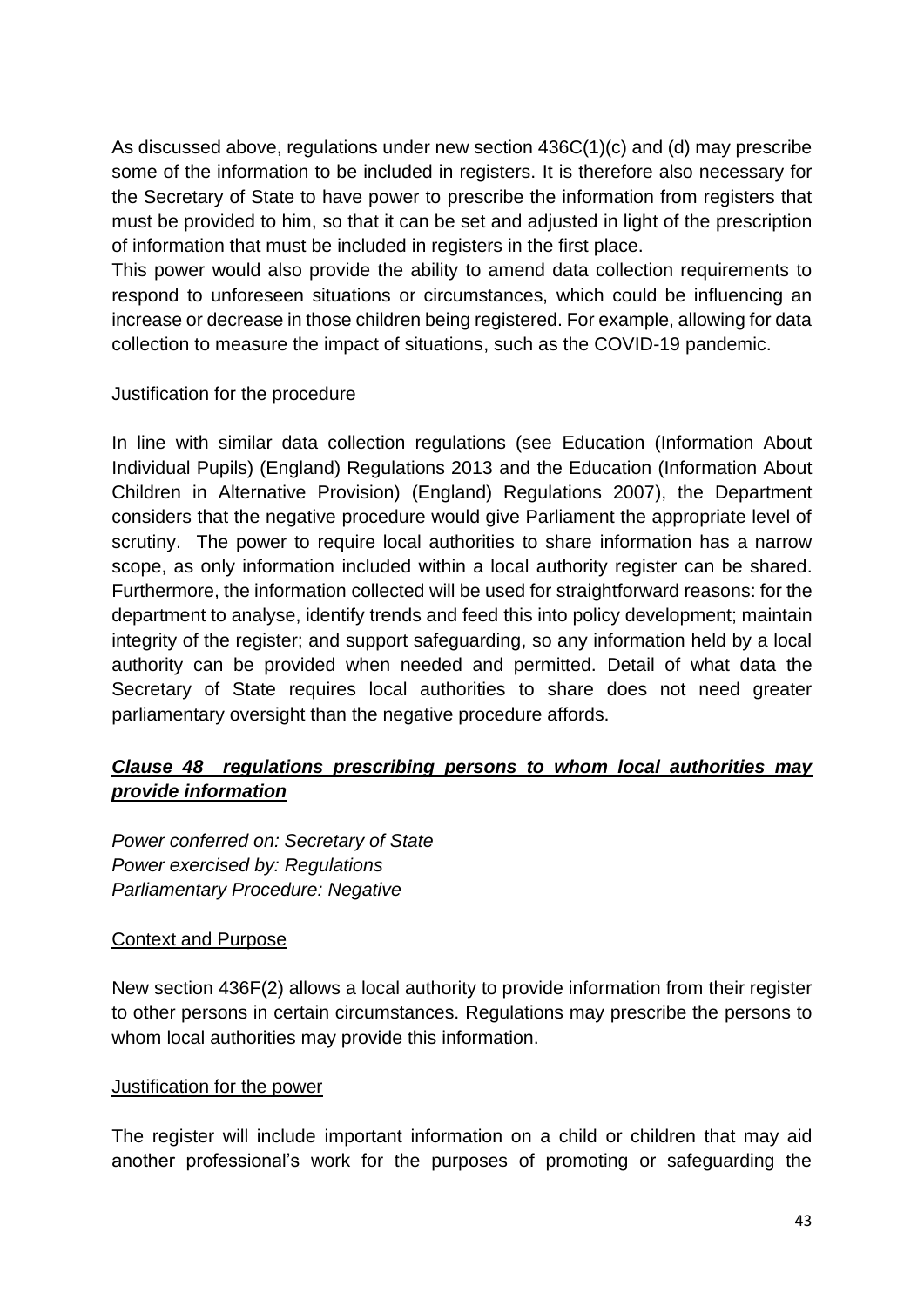education, safety or welfare of the child. It therefore must be necessary that relevant information can be shared with other persons external to a local authority. However, it is necessary that this does not overextend so that any external person is able to access the information, for any reason. The primary legislation outlines that information sharing must be done for a relevant reason (i.e. the purposes of promoting or safeguarding the education, safety or welfare of the child), and a further power is required to outline what persons would be in scope. It may be necessary to adjust the persons in scope more often than Parliament can be expected to legislate for by primary legislation as local authorities get more experience over time of maintaining the register, and using if for purposes related to education, safeguarding and welfare. For instance, should a new and relevant safeguarding/education body be created that would benefit from having access to register information.

### Justification for the procedure

In line with other regulations that prescribe persons (such as [The Education \(Individual](https://www.legislation.gov.uk/uksi/2009/1563/made)  [Pupil Information\) \(Prescribed Persons\) \(England\) Regulations 2009\)](https://www.legislation.gov.uk/uksi/2009/1563/made) the negative procedure is considered appropriate and the affirmative procedure would be considered disproportionate. Those persons included are unlikely to be an extensive list on account of the narrow safeguarding/welfare/safety scope. Instead regulations would only include significant bodies that would also need to be able to evidence that they would be using the information to promote or safeguard the education, safety or welfare of a child (such as the police, NHS and Ofsted).

# *Clause 49 - prescribed form of school attendance order*

*Power conferred on: Secretary of State Power exercised by: Regulations Parliamentary Procedure: Negative*

### Context and Purpose

New section 436J is one of a series of new sections inserted into the Education Act 1996 dealing with school attendance orders in England, which reproduce existing sections 437 to 443 with certain changes. New section 436J(3)(b) replicates part of current section 437(3) by requiring the form of a school attendance order to be prescribed in regulations. The current regulations are the Education (School Attendance Order) Regulations 1995. Prescribing a form for school attendance orders ensures that such orders contain the right information for their recipients.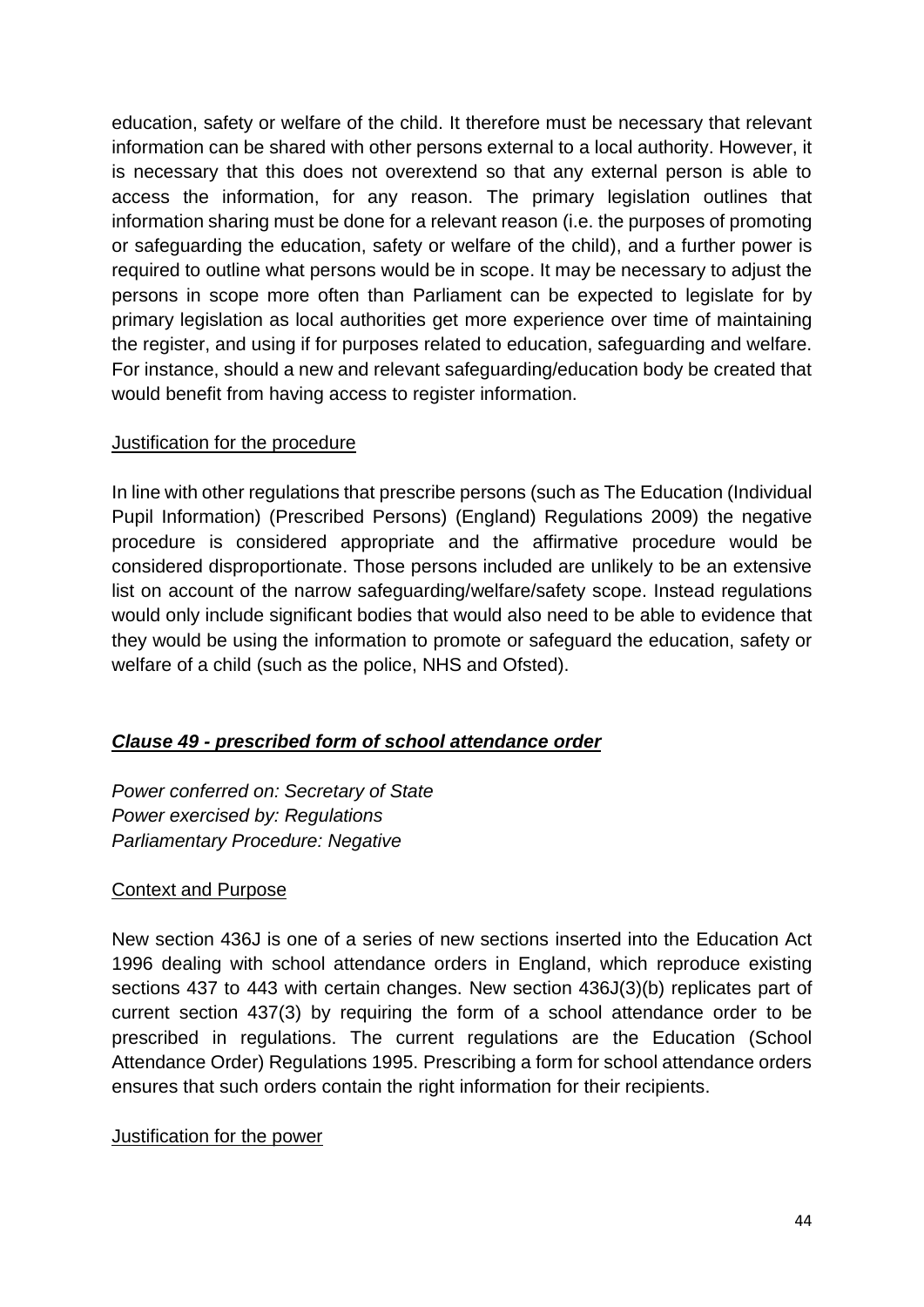The exact form of an administrative order is a matter of detail not appropriate for primary legislation and would not be a good use of Parliamentary time. It may also be necessary to adjust the form of school attendance orders from time to time to ensure they remain easily intelligible and accessible for recipients. The essential contents of a school attendance order are set out in new section 436Jitself, so the regulations will deal only with the precise wording, the order in which the required information is presented, and the inclusion of any less crucial information. A delegated power to do this enables an appropriate level of Parliamentary scrutiny.

#### Justification for the procedure

The negative procedure applies to the current power in section 437(3) and is appropriate given the minor impact of the regulations. The power is very narrow, as the most important information is already in primary (437B) and therefore is focused on the form of the order. Therefore, regulations made are likely to be uncontroversial and administrative.

# *Clause 49 - guidance on registration of children not in school and use of school attendance orders*

*Power conferred on: Secretary of State Power exercised by: Statutory Guidance Parliamentary Procedure: None*

### Context and Purpose

Section 436H, inserted into the Education Act 1996 by clause 48, enables the Secretary of State to give guidance to local authorities about the exercise of their functions related to the registration of children under new sections 436B to 436G. Similarly new section 436I(7) provides for the Secretary of State to give guidance to local authorities about their functions under that section.

#### Justification for the power

The duty on local authorities to have regard to guidance is necessary to support local authorities in the implementation and maintenance of the registration system, and to set out how they may wish to discharge their duty of support. The provision of statutory guidance will help support the accuracy and consistency of approach between local authorities and provide scope to give guidance on the management of day-to-day operations. This will allow for regular and routine updates to consider experiences of administering the new duties, to ensure that they are able to be operated as efficiently as possible.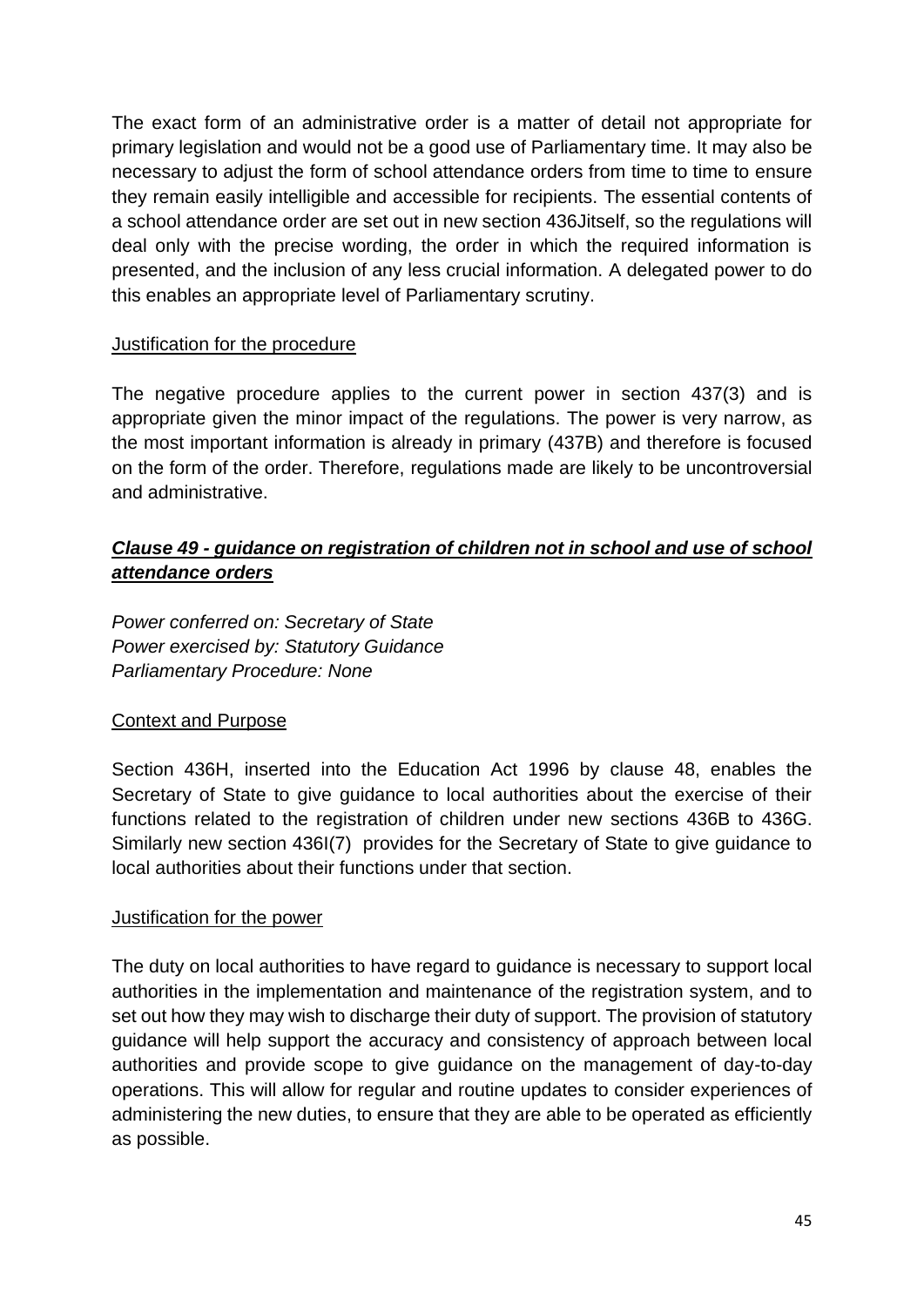#### Justification for the procedure

Absence of parliamentary scrutiny is justified as the guidance will support and explain the duties on local authorities with regard to the practicalities of keeping their registers, including the types of support they may wish to consider offering to parents who electively home educate, and how they may wish to work together with other persons or bodies for the purpose of maintaining their registers. The guidance will not create any new legal obligations, it will only describe the law and offer non-binding advice about related matters. This is in keeping with the arrangements for other statutory guidance documents, such as "*Keeping Children Safe in Education"* and *"Working Together to Safeguard Children".* Our intention is to consult with local authorities and other interested parties prior to issuing the first edition of this guidance, and thereafter consult as needed on any substantive changes.

#### **School Attendance**

# *Clause 52 - guidance on local authorities' general attendance duty and other attendance functions*

*Power conferred on: Secretary of State Power exercised by: Statutory Guidance Parliamentary Procedure: None*

#### Context and Purpose

Clause 52 imposes a duty on local authorities to exercise their functions with a view to promoting attendance at schools in their area and to reducing the number and duration of absences from schools. In the exercise of their functions, they must have regard to any guidance issued by the Secretary of State under this provision.

The purpose of the power is to allow for guidance which will assist local authorities with how to best comply with their legal obligations. Guidance will also help ensure that they understand fully what they must do to meet those obligations and comply with the law. This is designed to improve the consistency of support available to pupils and parents who are struggling with attendance. The guidance will set out expectations of how existing local authority responsibilities and powers are used to improve attendance (for example, this will include the way local authority officers work with school staff on attendance, and how powers and parental responsibility measures should be utilised). The guidance will also include details of a set of minimum components of attendance support that local authorities will be expected to deliver to schools in their area (regardless of school type). These will include expectations on providing advice, sharing best practice and meeting regularly to put support in place for pupils who need it.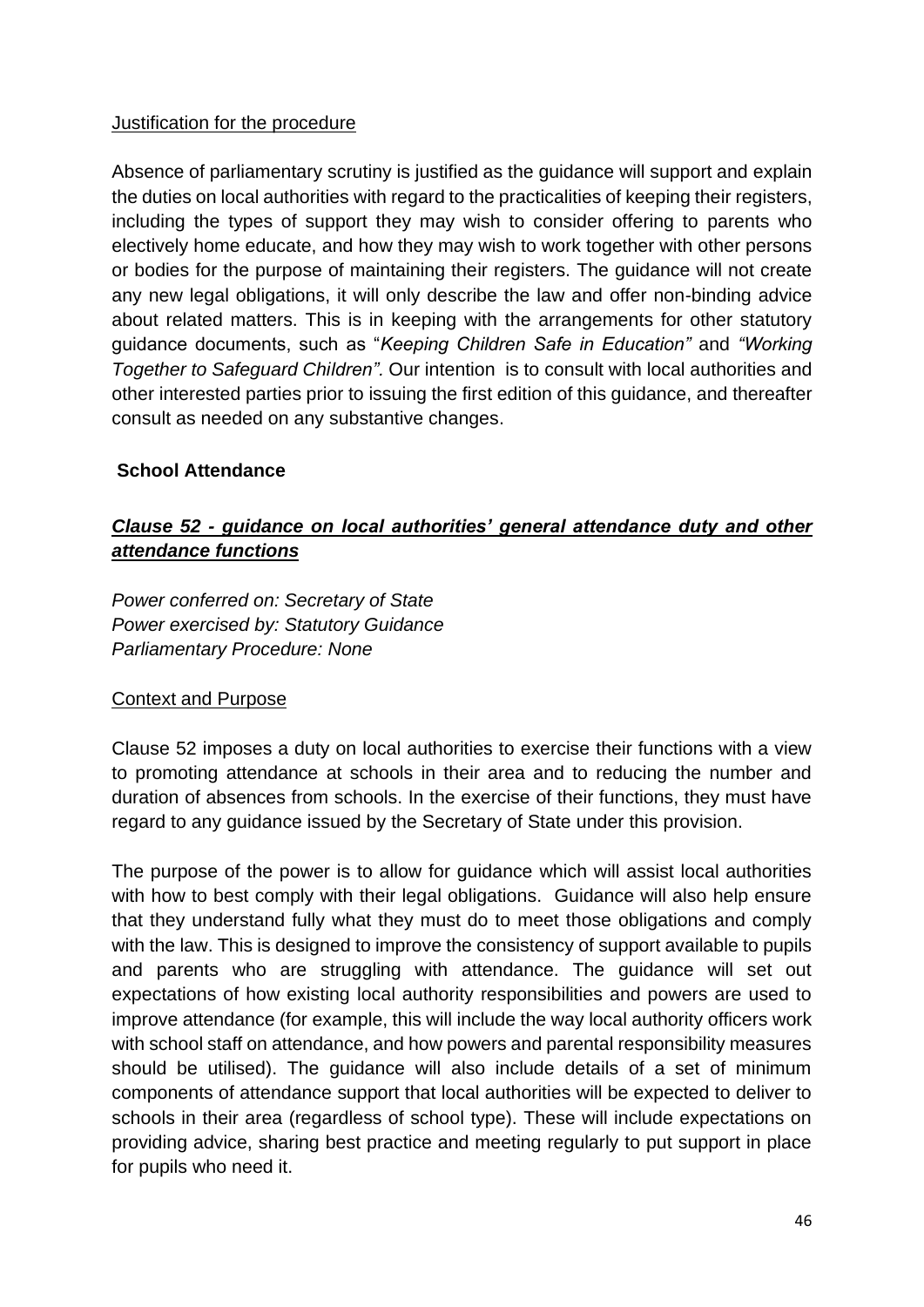#### Justification for the power

The Department considers that the power to issue statutory guidance is necessary to ensure that local authorities promote attendance and reduce school absences in a consistent and proportionate way. It will help to ensure schools and families receive a consistent standard of support no matter where in the country they live. Achieving this will require detailed practical guidance and it would therefore be inappropriate to have the considerable level of detail necessary to achieve this aim in legislation. Moreover, the drivers to attendance are wide and evolve rapidly, so it is important to be able to update the guidance, in consultation with schools and local authorities, to reflect current best practice which changes over time. This could mean that adjustments are needed more often than Parliament can be expected to legislate for by primary legislation.

#### Justification for the procedure

The Department's view is that statutory guidance containing technical, practical and operational details does not require parliamentary oversight. The guidance is to be had regard to by local authorities rather than imposing legal obligations and is likely to need to be updated regularly over time, particularly to reflect the changes in the causes of absence.

### *Clause 53 - guidance on schools' attendance policies*

*Power conferred on: Secretary of State Power exercised by: Statutory Guidance Parliamentary Procedure: None*

#### Context and Purpose

Clause 53 inserts into the Education Act 1996 a new section 443B which will require every school in England to have an attendance policy. Subsection (1) requires the proprietor of a school to ensure that policies to promote regular attendance are pursued and set out in a written document (an "attendance policy"). Subsection (2) sets out matters which the attendance policy must contain. Subsection (3) requires the proprietor to make sure their policy is known within the school and to parents of registered pupils, bringing it to their attention at least once in every school year. Subsection (4) provides that the proprietor must have regard to any guidance issued from time to time by the Secretary of State in relation to school attendance.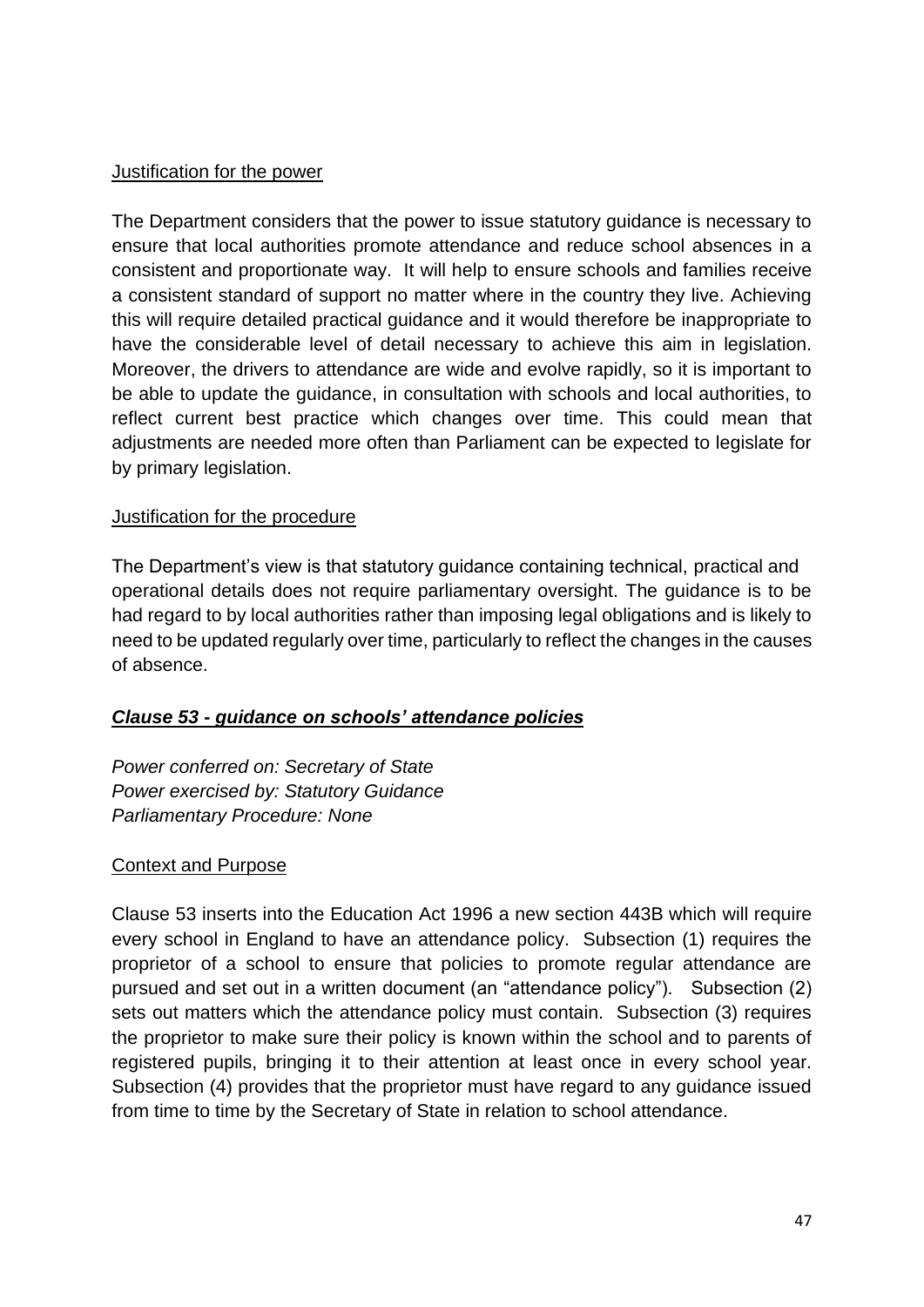The purpose of the power is to allow for guidance which will assist proprietors with how to best comply with their legal obligations. Guidance will also help ensure that they understand fully what they must do to meet those obligations and comply with the law.

### Justification for the power

The intention is that the guidance will be used to assist proprietors in setting out the content and nature of the policies pursued at the school to promote regular attendance. The intention is that the guidance is likely to cover matters such as what proprietors must do to meet their obligations under clause 53 as well as, for example, the regulations made under sections 434 and 551 of the Education Act 1996. It will also include guidance on how proprietors should develop a culture of good attendance and the way they should work with families, local authorities and other partners. The Department considers that statutory guidance is appropriate for practical details such as these, where additional detail is required and where best practice is likely to evolve over time. This could mean that adjustments are needed more often than Parliament can be expected to legislate for by primary legislation.

# Justification for the procedure

The Department's view is that statutory guidance containing technical, practical and operational details does not require parliamentary oversight. The guidance is to be had regard to by proprietors rather than imposing legal obligations.

# *Clause 54 - regulations on penalty notices*

*Power conferred on: Secretary of State Power exercised by: Regulations Parliamentary Procedure: Negative*

### Context and Purpose

Clause 54 amends the existing regulation-making powers in sections 444B of the Education Act 1996 and 106(1) Education and Inspections Act 2006 relating to penalty notices. This will enable the Secretary of State to make provision as to the circumstances in which consideration must be given to issuing a penalty notice and provision for or in connection with co-ordination arrangements between local authorities, neighbouring local authorities, the police and authorised officers.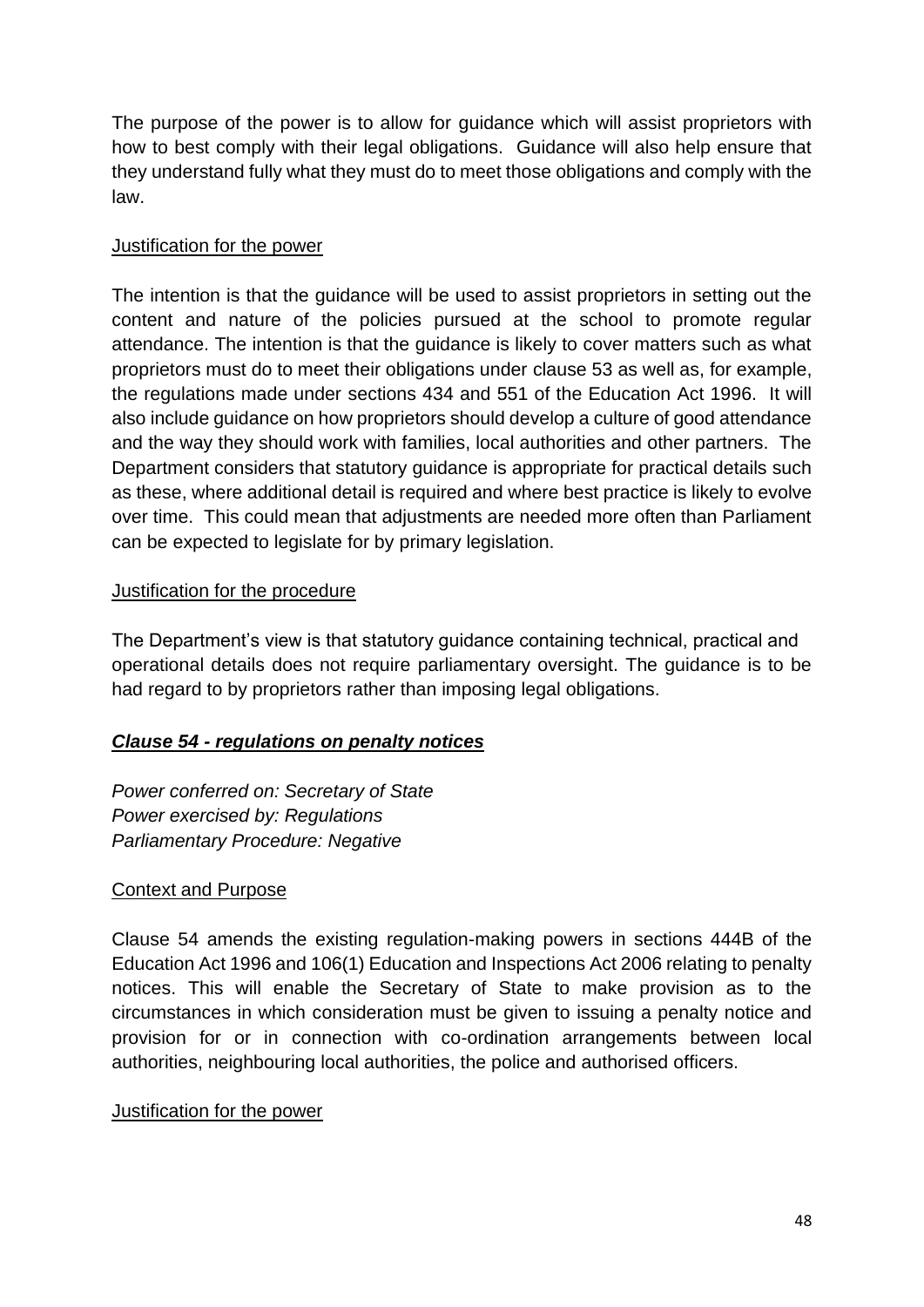The overall policy intent is to ensure greater consistency nationally as to the circumstances in which consideration is given to the issuing of penalty notices and for the making of co-ordination arrangements, as currently these are matters determined by individual local authorities. The Department's view is that it is appropriate for this provision to be made in delegated legislation given that provision about the wider delivery of the penalty notices system is already made in regulations. Furthermore, the circumstances in which the Secretary of State deems consideration must be given to the issuing of penalty notices will likely be subject to frequent change over time given that the causes of poor attendance evolve and can be unpredictable, as demonstrated recently by the impact of the COVID-19 pandemic on attendance. It is not thought appropriate to require the Department to propose primary legislation and take up Parliamentary time each time a change is necessary. The level of operational detail relating to the making of co-ordination arrangements is not appropriate for primary legislation as detail will need to be provided on the types of things that should be included in arrangements, the processes for making such arrangements and what happens where arrangements have not, or cannot, be agreed.

#### Justification for the procedure

The Department seeks to maintain the same level of parliamentary scrutiny that Parliament deemed appropriate for the existing regulation-making powers relating to penalty notices under the Education Act 1996 and the Education and Inspections Act 2006. It considers that the negative procedure remains appropriate for the extension of these powers.

### *Clause 55 - regulations on leave of absence from some academies*

*Power conferred on: Secretary of State Power exercised by: Regulations Parliamentary Procedure: Negative*

#### Context and Purpose

Section 551 of the Education Act 1996 enables the SoS to make provision in regulations with respect to the duration of the school day and year at and granting of leave of absence from schools maintained by local authorities and special schools not maintained by local authorities. The intention of clause 55 is to extend to certain Academies the power to make provision for the granting of leave of absence in regulations. The purpose of making this change is to improve consistency and fairness of approach in relation to leaves of absence across school types.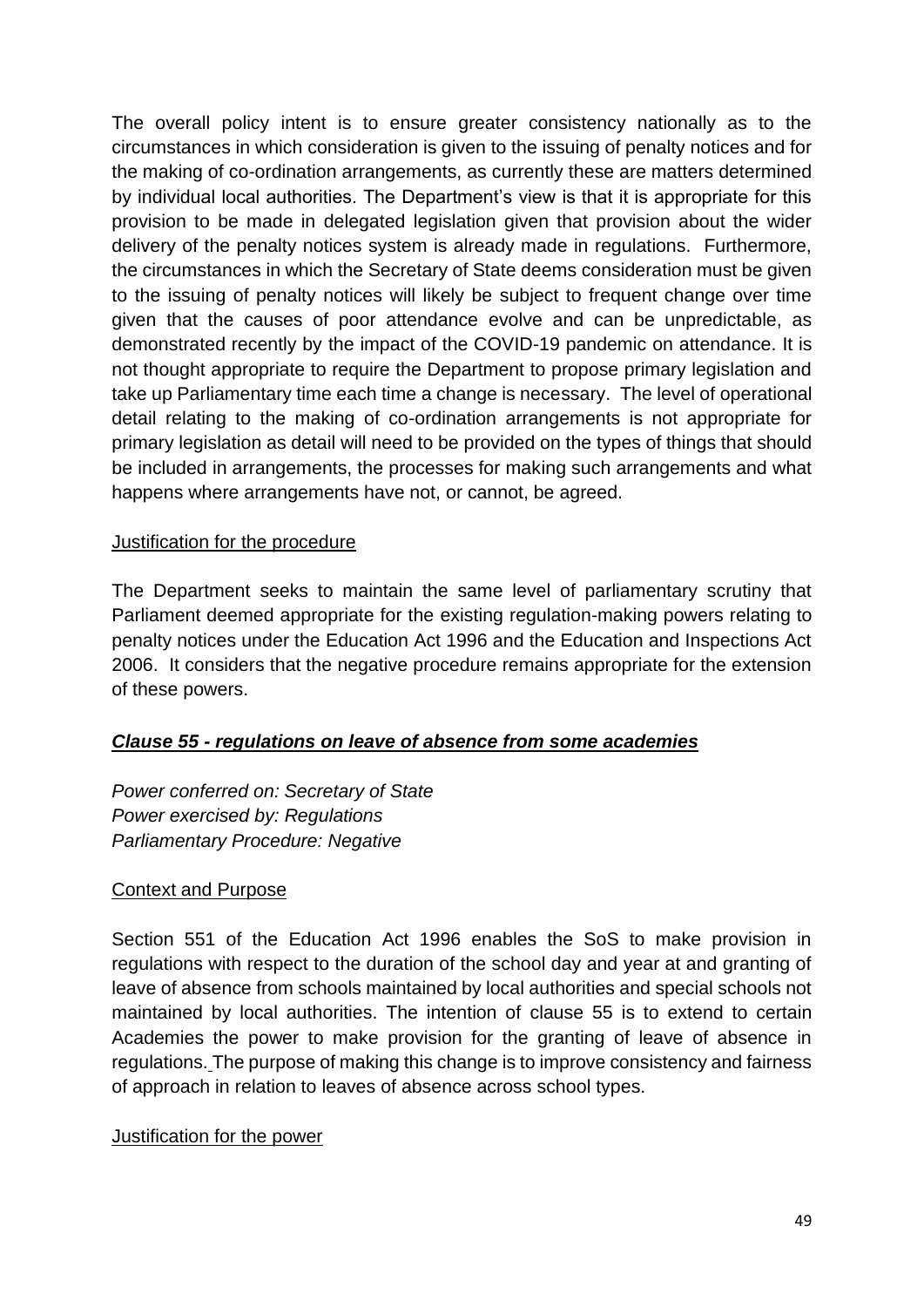Section 551 already confers a regulation-making power on the Secretary of State in relation to granting of leave of absence and the Department's view is that it continues to be appropriate for this to be set out in delegated legislation, due to the technical detail that is needed on how leave for absences should be granted in schools. The Department also considers that it is helpful to those who are required to comply with the legislation for the provisions to be set out in a single place.

#### Justification for the procedure

The Department considers that the negative procedure would give Parliament the appropriate level of scrutiny. Regulations made under the current section are subject to the negative procedure and that is considered to be appropriate for the amendments to this power.

### <span id="page-49-0"></span>**Part 4: Independent Educational Institutions**

### <span id="page-49-1"></span>**Regulation of Independent Educational Institutions**

### *Clause 56 - expanding the scope of regulation*

*Power conferred on: Secretary of State Power exercised by: Henry VIII Regulations Parliamentary Procedure: Affirmative*

### Context and Purpose

This is a Henry VIII power.

Clause 56 amends the definition of "independent educational institution" in section 92 of the Education and Skills Act 2008 ("the 2008 Act") and therefore, changes what institutions will be subject to the regime in Chapter 1 of Part 4 of that Act. Amongst other things, to be such an institution under the new definition, an institution must provide full-time education to children of compulsory school age. The new section provides a test for deciding what is "full-time education". An institution is taken to provide "full-time education" for a child if the child could be expected to get all, or a majority of its, education there (see new section 92(1A)). New section 92(1B) lists the factors which are to be taken into account in determining whether that test is met. New section 92(1C) contains a regulation-making power to add additional factors to, or remove factors from, section 92(1B) - as well as to make provision about how the factors in section 92(1B) are to be taken into account.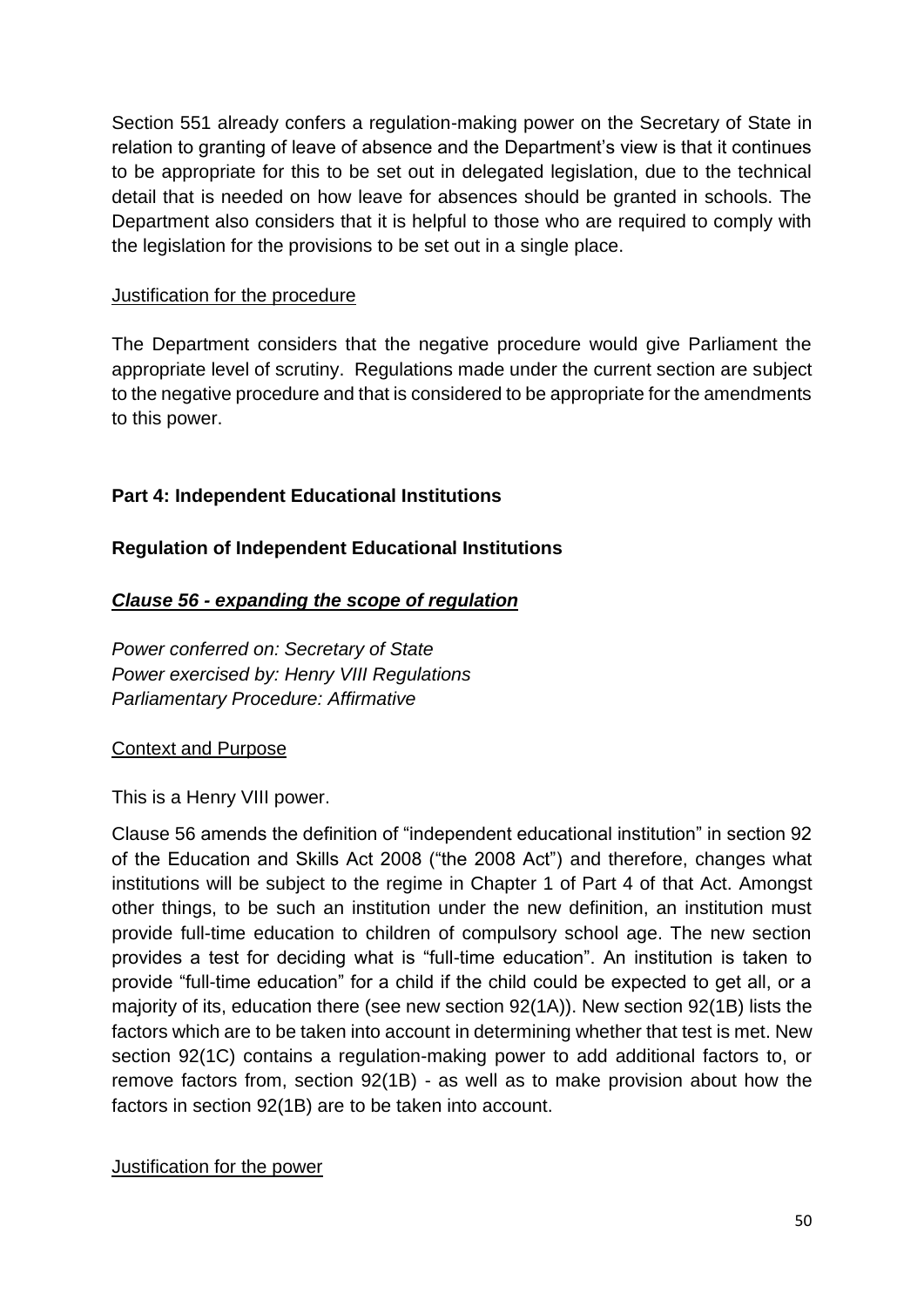The power will enable the government to respond to changing circumstances in order to ensure that the regulatory arrangements remain effective to protect children in fulltime education and to capture modes of 'full-time' education provision which it is not currently intended should be captured by the regime in Chapter 1 of Part 4 of the 2008 Act. This power will enable the definition of full-time to reflect changes to how institutions operate in practice. This will be necessary to ensure that additional modes of full-time education provision may be catered for, including innovative modes of education provision which are not yet commonplace, or to respond to institutions which deliberately structure their provision in such a way as to avoid registration.

An illustrative example is provided below of where this regulation-making power may be used to bring into the purview of Chapter 1 of Part 4 modes of full-time education which it is not currently the intention to capture but which may, in the future, be in the public interest to regulate. However, it is to be emphasized that the main anticipated need for this power is to respond to the development of alternative forms of full-time education provision which are not yet foreseen.

The factors to be taken into account which are currently in the Bill are focused on attendance by children at an institution – which points towards an interpretation that "independent educational institutions" do not include providers that educate children entirely remotely on-line or with a mix of such teaching and in-person teaching at, for example, a child's home – away from an institution. To provide for further clarity on this point an exclusion may be made under the power described elsewhere in this memo to create 'excepted institutions". However, as new models of such provision develop (and the number of children who make use of such provision as their sole source of education increases), it may become appropriate to regulate some of them under Chapter 1 of Part 4. Being able to amend the factors, or prescribing how they are to be taken into account, would enable for this to occur and provide clarity to proprietors, parents, commissioners and others about what settings are caught and what are not. How settings of this sort may deliver education to children in the future is difficult to fully foresee and the powers here provide the scope to address the inventiveness of providers.

The powers are analogous to powers which are currently in section 92(3)(b) and (c) of the 2008 Act since these permit regulations to be made changing what constitutes a part-time institution for the purposes of section 92(1)(b). There is also a further analogous power to be found in section 132(5)(b) and (c) of that Act – which permits changes to be made to alter the definition of an "independent post-16 college".

#### Justification for the procedure

The Department considers that the affirmative resolution procedure is appropriate for this regulation-making power since it is a Henry VIIIth power. It will give Parliament the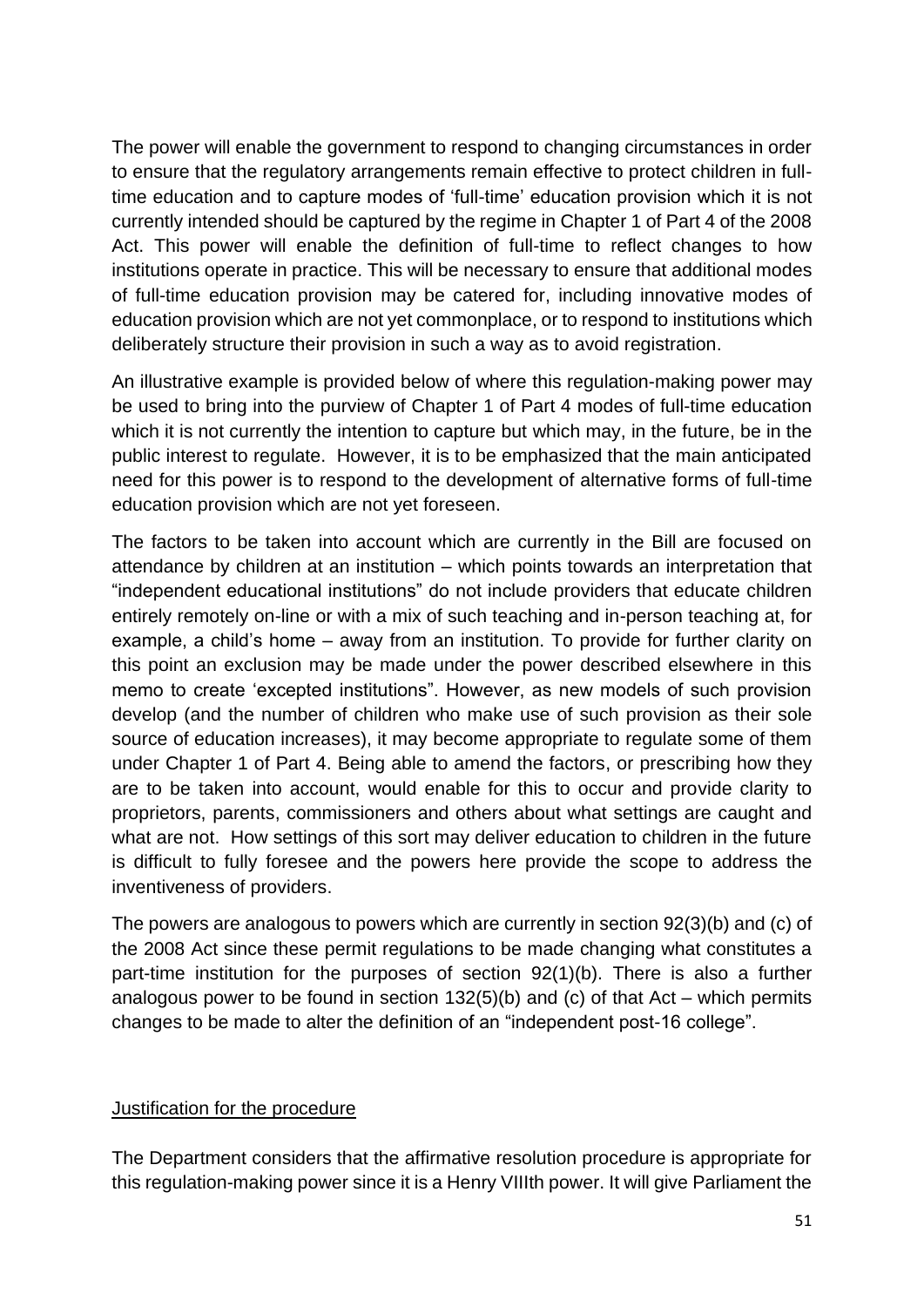opportunity to scrutinize and approve any change in the factors that are used to determine whether an institution is providing "full-time" education, and in how the factors are to be taken into account.

### *Clause 56 - expanding the scope of regulation*

*Power conferred on: Secretary of State Power exercised by: Regulations Parliamentary Procedure: Affirmative*

### Context and Purpose

As explained above, clause 56 amends section 92 of the 2008 Act, redefining what constitutes an independent educational institution for the purposes of Chapter 1 of Part 4 of that Act. The proposed new section 92(1)(b) has the effect that despite an institution falling within section 92(1)(a), it is not to be treated as an independent educational institution if it is an "excepted institution". The definition of "excepted institution" will be found in subsection (4) and includes both a list of institutions and a power to specify additional institutions of a description specified in regulations. "Regulations" in the 2008 Act means regulations made by the Secretary of State (see section 168(1)).

### Justification for the power

This regulation-making power will ensure that changes can be made to add to the list of exceptions, to the institutions that would otherwise be caught by Chapter 1 of Part 4 of the 2008 Act, without the need for further primary legislation. This is where either current forms of settings are identified which it would not be appropriate to regulate or where future developments to education provision take place and it is considered inappropriate that the new types of settings ought to be regulated by the regime in Chapter 1 of Part 4.

This is appropriate in light of the diverse and changing nature of institutions which provide education and the difficulty in identifying or anticipating all those which might need, consistently with the overall policy of the Act (as amended by the Bill), to be regulated. The power can only be used to exclude institutions from regulation and therefore, could not be used to expand the purview of Chapter 1 of Part 4, in order to regulate more institutions.

#### Justification for the procedure

The Department considers that the affirmative resolution procedure is appropriate for this regulation-making power since it is akin to a Henry VIII power. It will give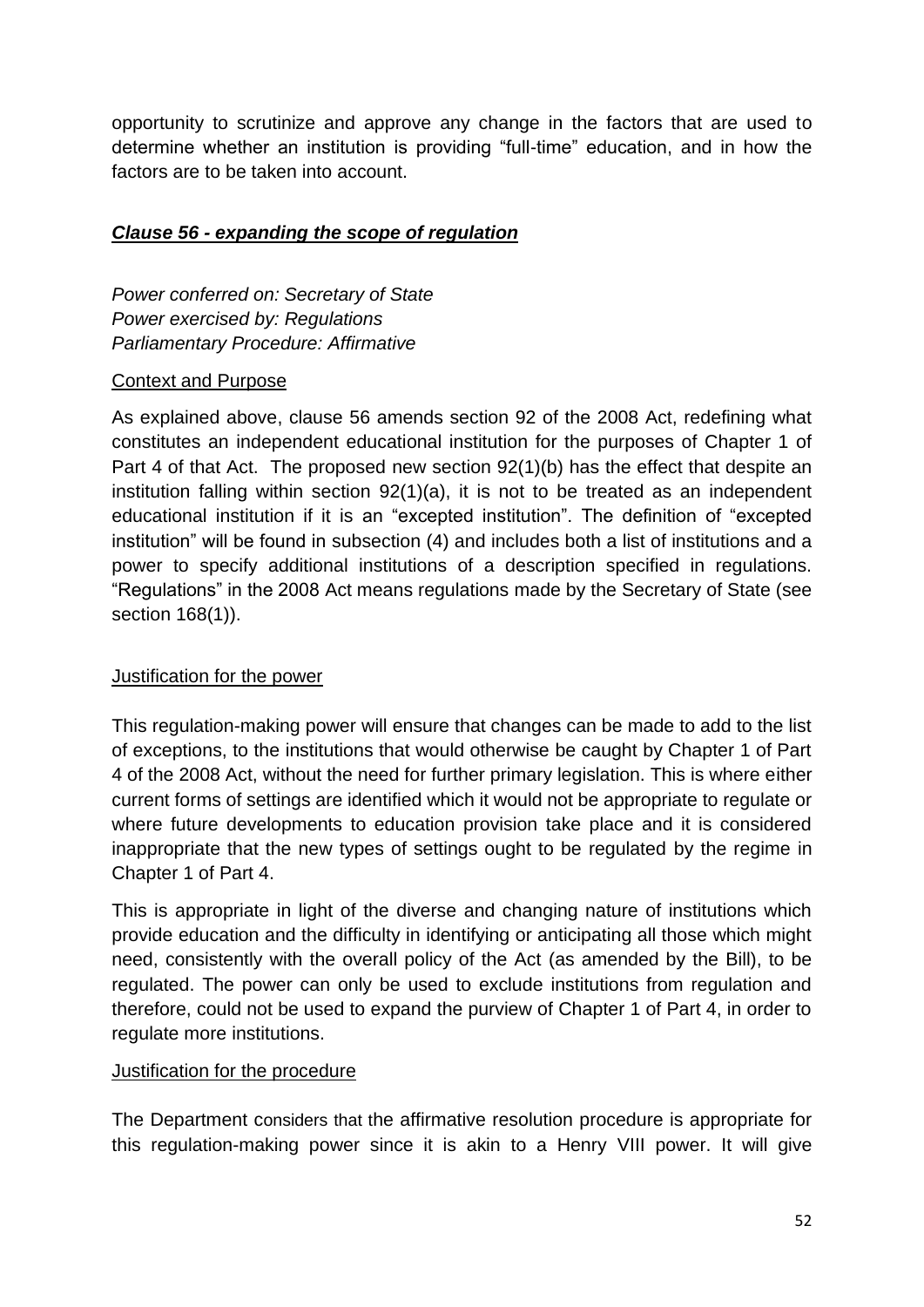Parliament the opportunity to scrutinize and approve any regulations that bring institutions outside the regulatory regime in Chapter 1 of Part 4 of the 2008 Act.

# *Clause 58 application of provisions applying to schools to independent educational institutions*

*Power conferred on: Secretary of State Power exercised by: Regulations Parliamentary Procedure: Affirmative* 

#### Context and Purpose

Some institutions that provide full-time education to children of compulsory school age do not fall within the definition of "independent school". They therefore fall outside the regulatory regime in Chapter 1 of Part 4 of the 2008 Act which means that the children that attend them are not, for example, protected under this regime in terms of safeguarding or the quality of education that they receive. They are not "independent schools" and fall outside of the regulatory regime because the curriculum that they teach is too narrow. However, in other respects, these institutions are school-like and children spend the 'normal school day' in these institutions receiving education.

The amendments to section 92 are intended to remedy this. For instance, it will become possible to subject these institutions, where registered, to regular inspection against standards prescribed under section 94 of the 2008 Act and the Secretary of State will be able to take regulatory action against such registered institutions which fail to meet these standards.

Clause 58 provides a regulation-making power to the Secretary of State, in a new section 137A of the Education and Skills Act 2008, to apply (with or without modifications) to independent educational institutions (or independent educational institutions of a prescribed description), enactments that apply in England in relation to independent schools. Just as the amendments to section 92 mean that independent educational institutions that are not independent schools are to be subject to Chapter 1 of Part 4 of the 2008 Act, the regulation-making power will allow for other legislation which applies in England in relation to independent schools to be applied in relation to these institutions.

The enactments which may be applied are enactments made before or in the same session that this Bill becomes an Act of Parliament. Later legislation cannot be applied.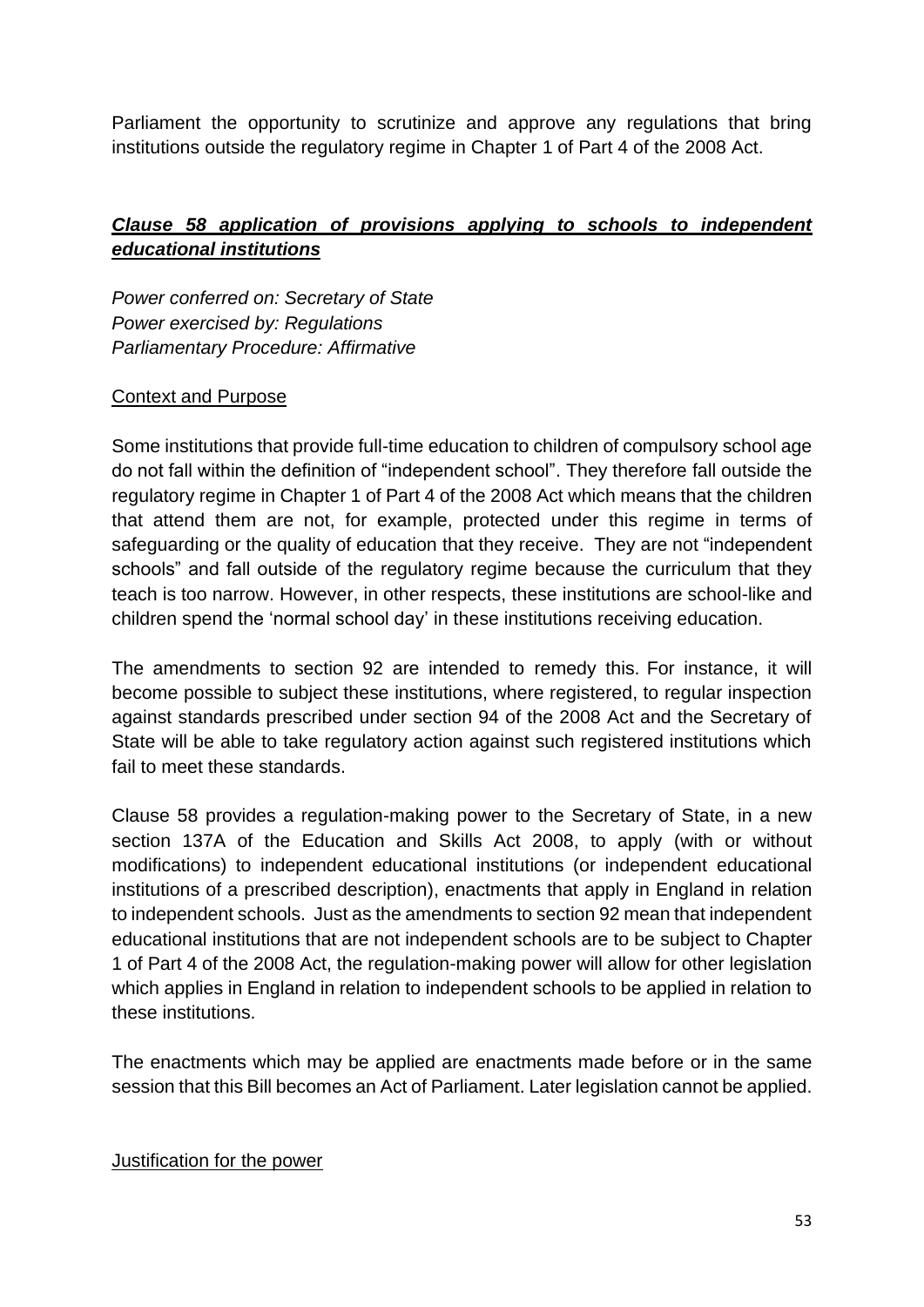As set out above, the changes to section 92 of the Education and Skills Act 2008 will bring into the scope of Chapter 1 of Part 4 of that Act more independent institutions that provide full-time education to children of compulsory school age. The result will be that the affected settings will be treated in the same way as independent schools, since Chapter 1 of Part 4 is the principal piece of primary legislation that regulates independent schools in England.

There is, however, other legislation which already applies in England in relation to independent schools, which won't apply in relation to independent educational institutions that are not independent schools without further legislation. See, for instance, sections 87 to 87D of the Children Act 1989 and section 547 of the Education Act 1996.

The Department considers that, once it is established that the institutions in question should be treated as equivalent to independent schools in England under the principal piece of legislation relating to such schools, it is important that other legislation that applies in England in relation to independent schools should be considered for application in relation to these institutions and applied in appropriate cases (with, if needed, appropriate modifications).

This approach is preferred because it allows for parliamentary scrutiny of the current Bill to focus on the *principle* of bringing under regulation more settings which provide full-time education in the same way as already-regulated independent schools while, in addition, permitting detailed debate on the *practical impact* of this principle in relation to other individual pieces of legislation through the affirmative resolution procedure.

The Department considers the powers to be analogous to those found in paragraph 3 of Schedule 1 to the Education Act 1996 – which relate to pupil referral units and allow for legislation, relating to maintained schools, to be applied in relation to such units with or without modifications.

### Justification for the procedure

The Department considers that the affirmative resolution procedure is appropriate for this regulation-making power since the power enables primary legislation relating to independent schools to be applied in relation to independent educational institutions where it does not already apply and, in doing so, apply such legislation with modifications. It will give Parliament the opportunity to scrutinize and approve any regulations that amend primary legislation.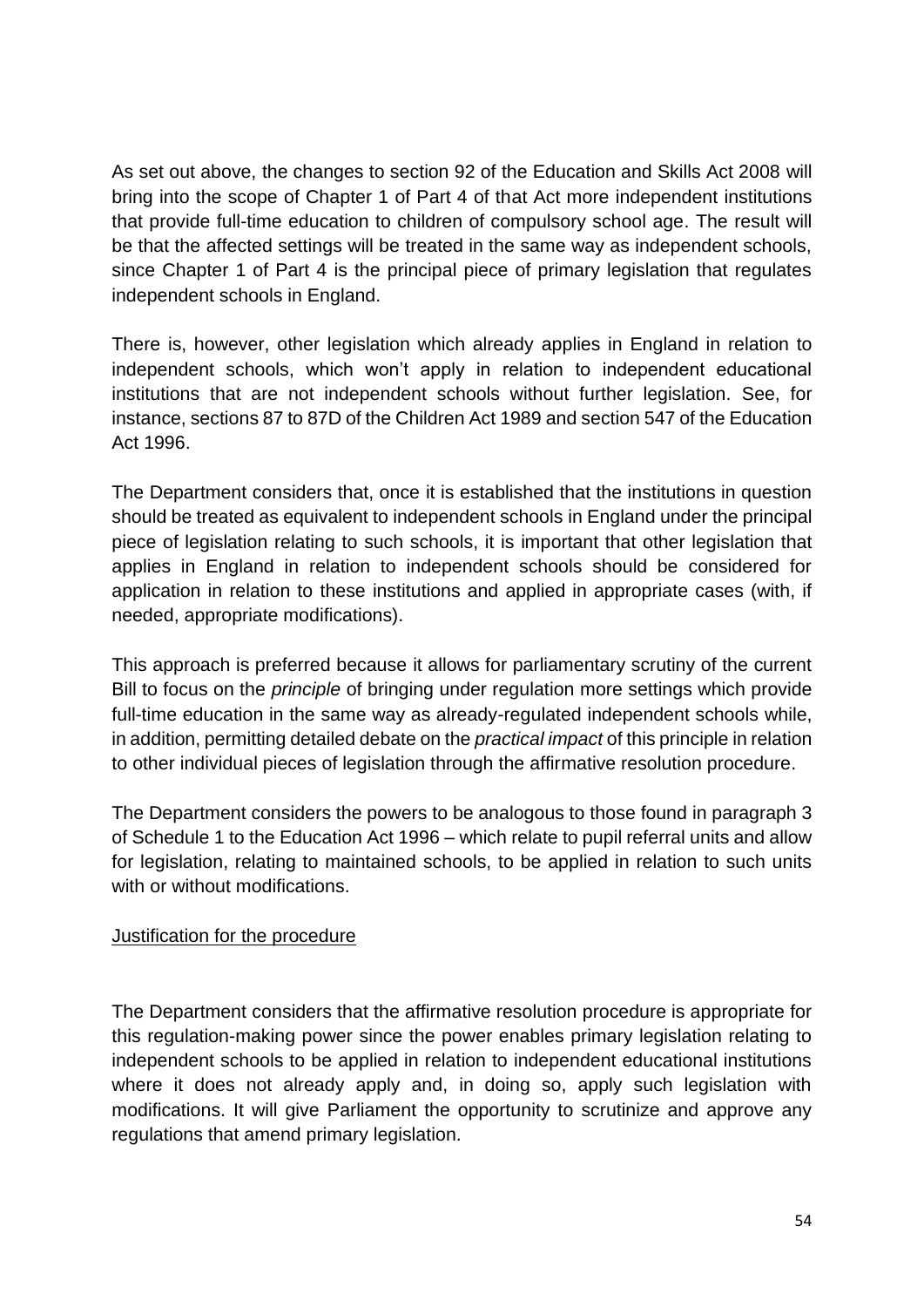### <span id="page-54-0"></span>**Independent Educational Institution Standards**

### *Clause 59 - Independent educational institution standards*

*Power conferred on: Secretary of State Power exercised by: Regulations Parliamentary Procedure: Negative* 

### Context and Purpose

Under section 94 of the 2008 Act, the Secretary of State is required to make standards, by regulations, for the purposes of Chapter 1 of Part 4 of that Act. These are standards that the proprietors of independent educational institutions are required to comply with and if they do not, then they face the possibility of regulatory or enforcement action under sections 114 to 116 of the 2008 Act.

A number of amendments are made by clause 59 to the regulation-making powers in section 94 of the 2008 Act:

a) an amendment to section 94(1)(c) so that standards may be made relating to the attendance of students at independent educational institutions;

b) the insertion of a new subsection (1A) which expands on the power to make standards relating to the suitability of proprietors of independent educational institutions. In particular, with this new provision, standards will be able to be made which require that an individual proprietor, or an individual who has the general management and control of a proprietor body or is legally responsible and accountable for such a body, must be a person who is, in the opinion of the Secretary of State, a fit and proper person to be involved in the running of an independent educational institution; and

c) a new subsection (3A) is inserted which will permit standards to be made (which fall within the subject-matter of section 94(1)(a) to (h)), by reference to whether or not the proprietor of an independent educational institution has regard to guidance issued, or a document published, by the Secretary of State from time to time.

### Justification for the power

A new section 443B – of the Education Act 1996, which would be inserted by the Bill, would require proprietors of schools to produce attendance policies. Amendments (a) and (c) above will put beyond doubt that the Secretary of State has power to transpose into standards made under section 94 obligations similar to those proposed in this new section, and to impose those obligations on proprietors of all types of independent educational institutions. Having this regulation-making power will also ensure that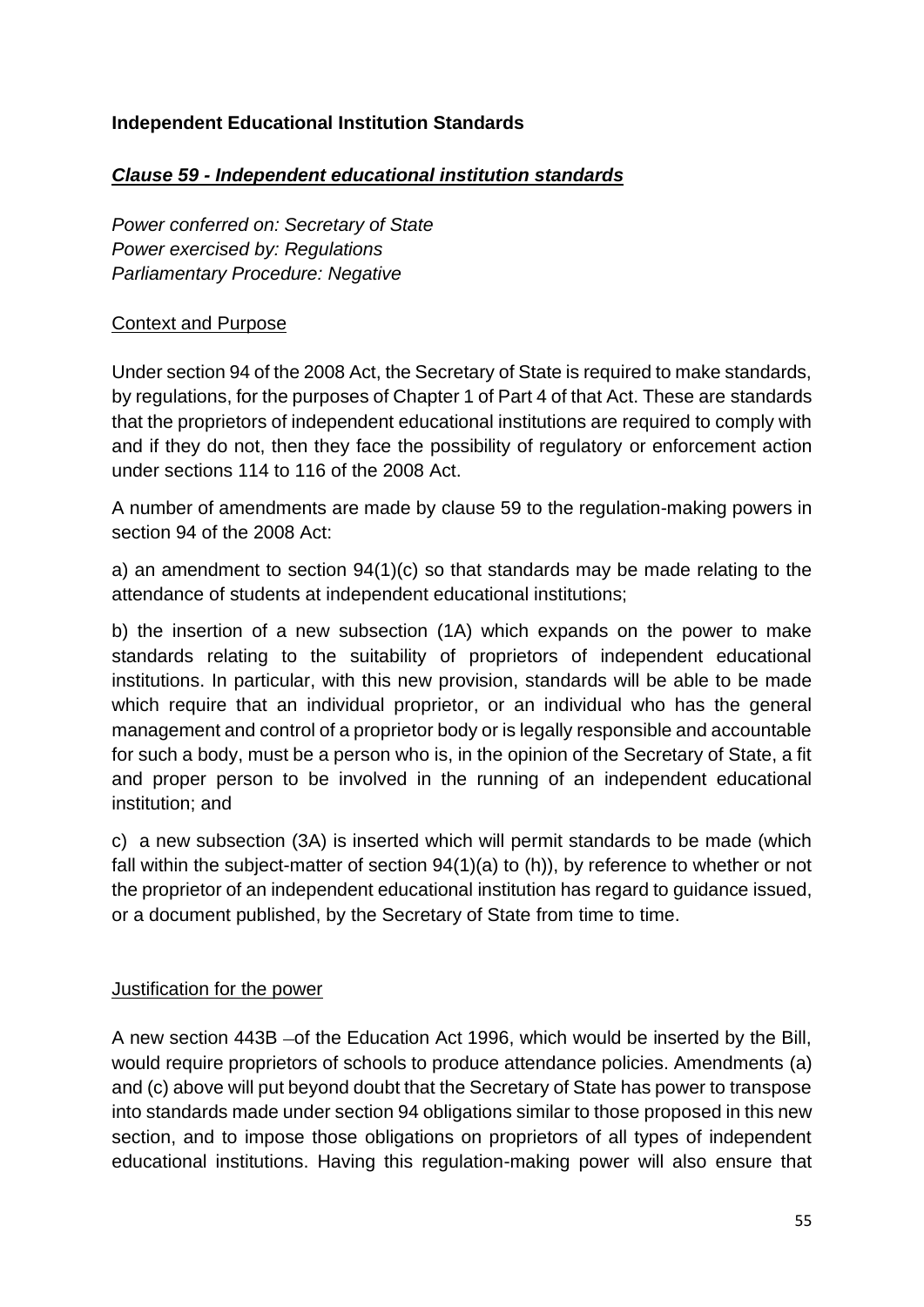requirements in new section 443B are enforceable against proprietors of independent educational institutions. The Secretary of State has power to take action against breaches of these standards under sections 114 to 116 of the 2008 Act. This is consistent with the current position under the 2008 Act which provides for all enforceable standards to be set out in secondary legislation.

Amendment (c) will also put beyond doubt that standards can be made requiring proprietors to have regard to other guidance, and documents published, by the Secretary of State (from time to time). There is, for example, the obligation in section 175 of the Education Act 2002 imposed on governing bodies of maintained schools, in their duty to make arrangements to safeguard and promote the welfare of children, to have regard to guidance issued by the Secretary of State. This has been transposed in relation to independent schools in the current Education (Independent Schools) Standards Regulations 2014. Without more, there is the potential for a power limited to guidance on attendance policies, to put in doubt the use of powers under section 94 in such a way.

Amendment (b) is an extension of the existing power to make provision about the suitability of proprietors (see section 94(1)(d)). In particular, it allows for a discretion to be conferred on the Secretary of State to decide whether someone is fit and proper to participate in the management of an independent educational institution. This will allow for workable decisions to be made, and on a legally certain basis, to exclude from their running, those who are unsuitable to be involved in the running of independent educational institutions.

### Justification for the procedure

The current procedure for making regulations under section 94 is the negative resolution procedure and the Department does not think the extension made by these proposed provisions requires a different approach. This is since the expanded powers will remain broadly similar in nature and impact to the existing regulation-making powers.

### *Clause 60 - failure to meet standards: suspension of registration*

*Power conferred on: Secretary of State Power exercised by: Other Parliamentary Procedure: None*

### Context and Purpose

Under the 2008 Act, there are enforcement powers available to the Secretary of State for the purposes of enforcing the independent educational institution standards (see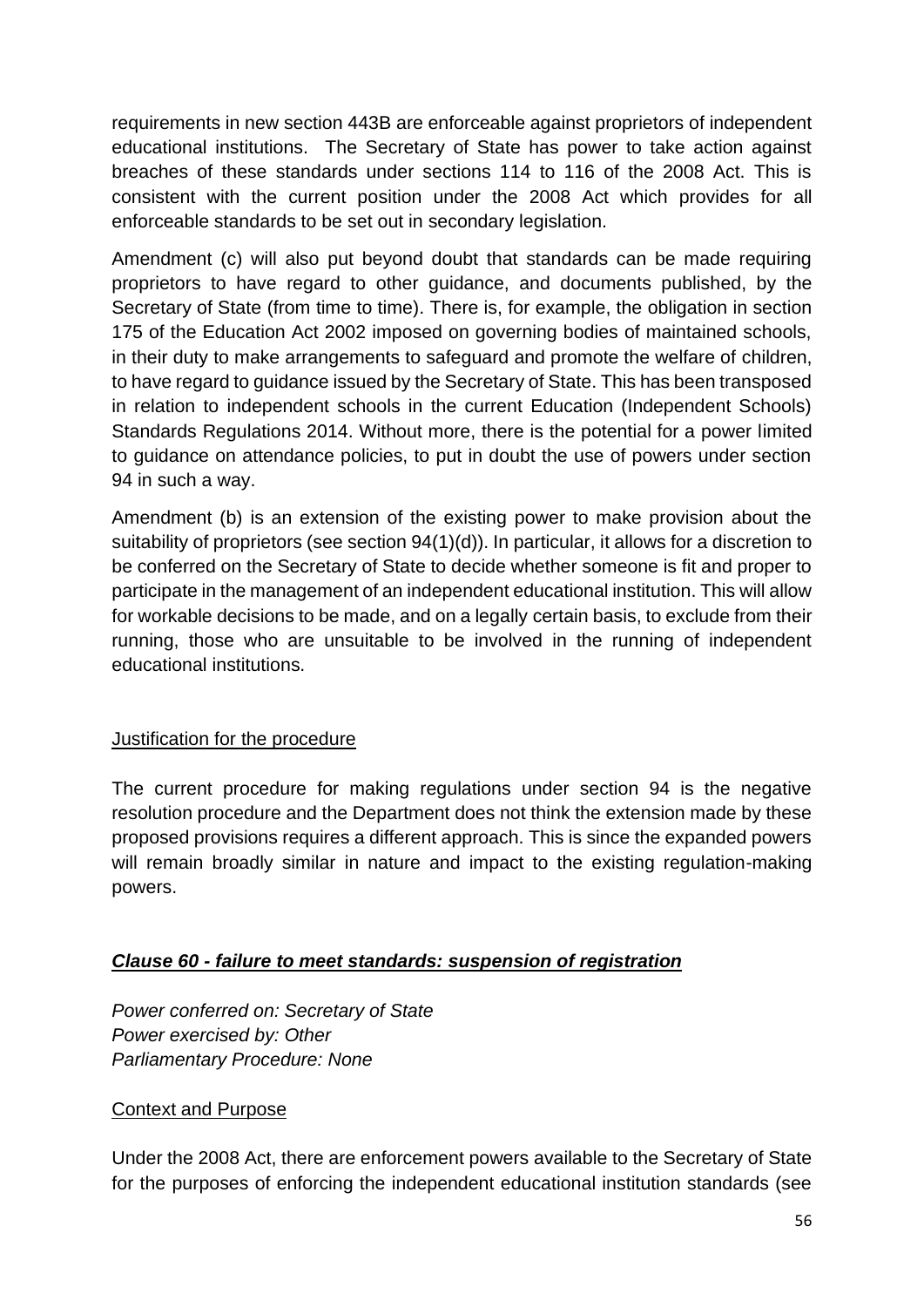section 94 regarding these standards – "the standards"). These powers are limited to either the Secretary of State imposing a relevant restriction or removing the institution from the register of independent educational institutions (see sections 115 to 117).

Clause 60 adds to these powers in the 2008 Act, to give the Secretary of State the power to temporarily suspend the registration of an institution where there are breaches of the standards and the Secretary of State considers that, because of those breaches, there is a risk of harm to students at the institution. In addition, a power is also provided to the Secretary of State to impose a requirement on the proprietor of an institution that provides boarding to its students, to cease to do so (where its registration is also suspended) – to impose what is called a "stop boarding requirement". The proprietor of an affected institution will be criminally liable where education is provided to students at an institution whilst its registration is suspended or where a stop boarding requirement is breached.

### Justification for the power

The powers are intended to add to the remedies which are available to the Secretary of State, to enable swifter and more appropriate action to be taken where there are breaches of the standards that give rise to a risk of harm to children.

For instance, currently, before enforcement action may be taken under sections 115 and 116, the Secretary of State must have first required a proprietor to produce an action plan. This will not be a requirement in the case of the new power. In addition, where there is a perceived risk of harm to students, the Secretary of State may apply to the Magistrates' Court for an order under section 120 of the 2008 Act. However, a court here can order de-registration which would mean permanent closure of an institution. That may be considered inappropriate where changes would be made relatively quickly at the institution to rectify the situation. Alternatively, the court might impose a relevant restriction – but that may not be a suitable remedy where there are widespread failings at an institution.

A power to suspend registration, or impose a stop boarding requirement, would enable the Secretary of State to respond appropriately to breaches of the standards that put children at risk. Analogous powers are available under other regimes, in similar circumstances – for example, see regulations 8 and 9 of the Childcare (Early Years and General Childcare Registers) (Common Provisions) Regulations 2008 and section 31 of the Health and Social Care Act 2008.

### Justification for the procedure

Other administrative decisions made by the Secretary of State under the 2008 Act are not subject to a Parliamentary procedure – such as under the current power to deregister in section 105 and the powers to de-register or impose relevant restrictions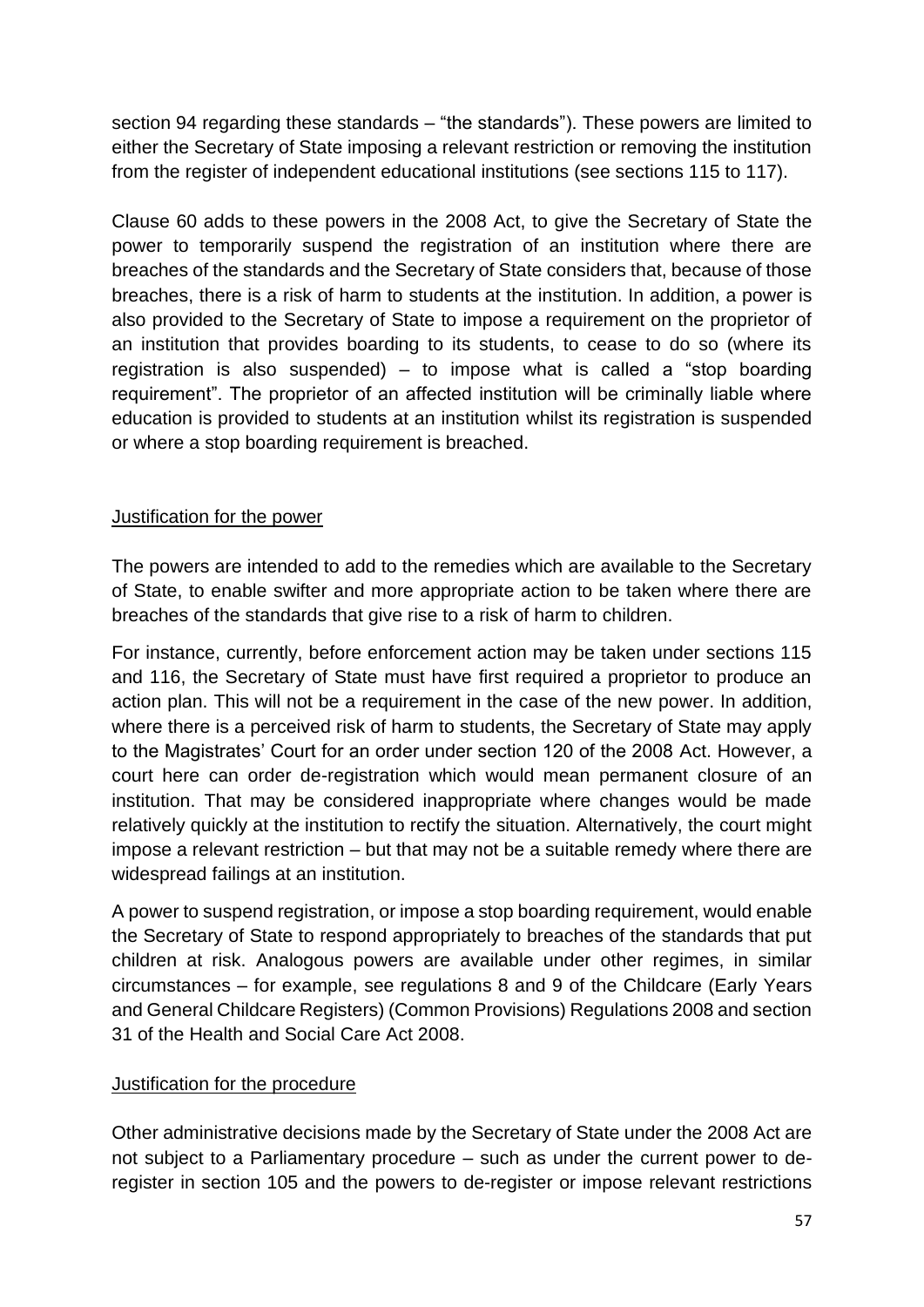under sections 115 and 116. In addition, because of other amendments made by clause 60, proprietors affected by a suspended registration or a stop boarding requirement will be able to appeal against them to the First-tier Tribunal.

In addition, it is the Department's view that power is not a legislative power but rather administrative in nature because it is a power to make decisions in respect of individual institutions.

# *Clause 60 - failure to meet standards: enforcement*

*Power conferred on: The Tribunal Procedure Committee Power exercised by: Rules Parliamentary Procedure: Negative*

### Context and Purpose

Clause 60 of the Bill, by amendments to the Education and Skills Act 2008, confers powers on the Secretary of State to temporarily suspend the registration of an independent educational institution, as well as powers (where the registration is suspended of an institution) to also impose a requirement on the proprietor of the institution to temporarily cease providing boarding accommodation to students – "a stop boarding requirement". It will be possible for the Secretary of State to extend the period of a suspension of registration and to extend the period in which boarding must cease. In addition, there will be connected criminal liability for a proprietor where education is provided at an institution when its registration is suspended or where a stop boarding requirement is breached.

Proprietors of affected institutions will have rights of appeal to the First-tier Tribunal against decisions to suspend registration, to impose stop boarding requirements and to extend the duration of a suspension or a stop boarding requirement. The clause, by amendments to section 125 of the 2008 Act, enables Tribunal Procedure Rules to be made (see section 22 of the Tribunals, Courts and Enforcement Act 2007 - the 2007 Act) to allow for affected proprietors to apply for a stay of any suspension or a stop boarding requirement, including conferring the necessary powers on the First-tier Tribunal and the procedure to be followed in making such applications.

#### Justification for the power

The approach follows that to be found in section 87(3B) of the Immigration and Asylum Act 1999 and section 146(1)(b) of the Gambling Act 2005 – under which provision on stays is to be covered by the Tribunal Procedure Rules. See further rules 19A(1) and (2) and 20 of the Tribunal Procedure (First-tier Tribunal) (General Regulatory Chamber) Rules 2009.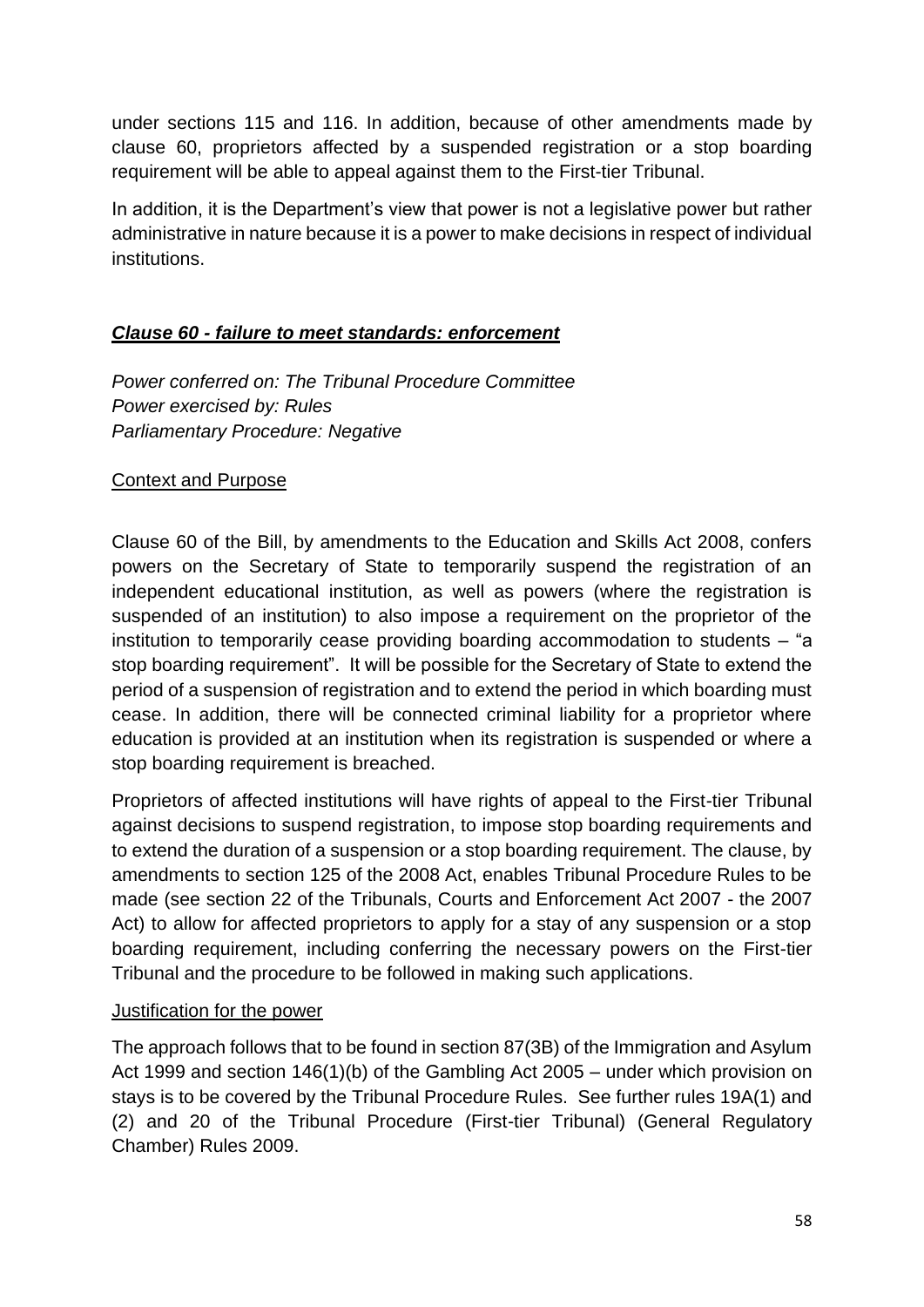The Rules are, therefore, an established vehicle for conferring powers to grant stays of decisions and the connected procedures for making applications for a stay.

Tribunal Procedure Rules can cover a wide range of matters relating to the practice and procedure in the First-tier Tribunal – see Schedule 5 to the 2007 Act. For example, case management powers, striking out a party's case, and the time within which proceedings must be brought.

#### Justification for the procedure

This is the established procedure for making Tribunal Procedure Rules. In addition, the exercise of the power to make Tribunal Procedure Rules is informed by certain principles – including securing that in proceedings before the First-tier Tribunal that justice is done, and that the tribunal system is fair. Finally, before making rules, the Tribunal Procedure Committee must consult such persons as it considers appropriate.

### <span id="page-58-0"></span>**Material Change**

# **Paragraph 2 of Schedule 5 - applications for approval of material change and for initial registration: power to prescribe types of special educational need**

*Power conferred on: Secretary of State Power exercised by: Regulations Parliamentary Procedure: Negative*

#### Context and Purpose

Section 98(2) and (3) of the 2008 Act provide regulation-making powers to prescribe the content of applications for the registration of independent educational institutions. They include a duty for regulations to require an applicant, in the case of a special institution, to specify the type or types of special educational needs for which the institution is specially organised to make special educational provision. Paragraph 2 of Schedule 5 amends sections 98 to make it clear that regulations can require the applicant, in such cases, to supply information about the type or types of special education needs according to how these are categorised in regulations.

#### Justification for the power

In the Department's view, what information an application should contain is the sort of technical, administrative matter that is commonly dealt with by means of a delegated power – rather than on the face of an Act of Parliament.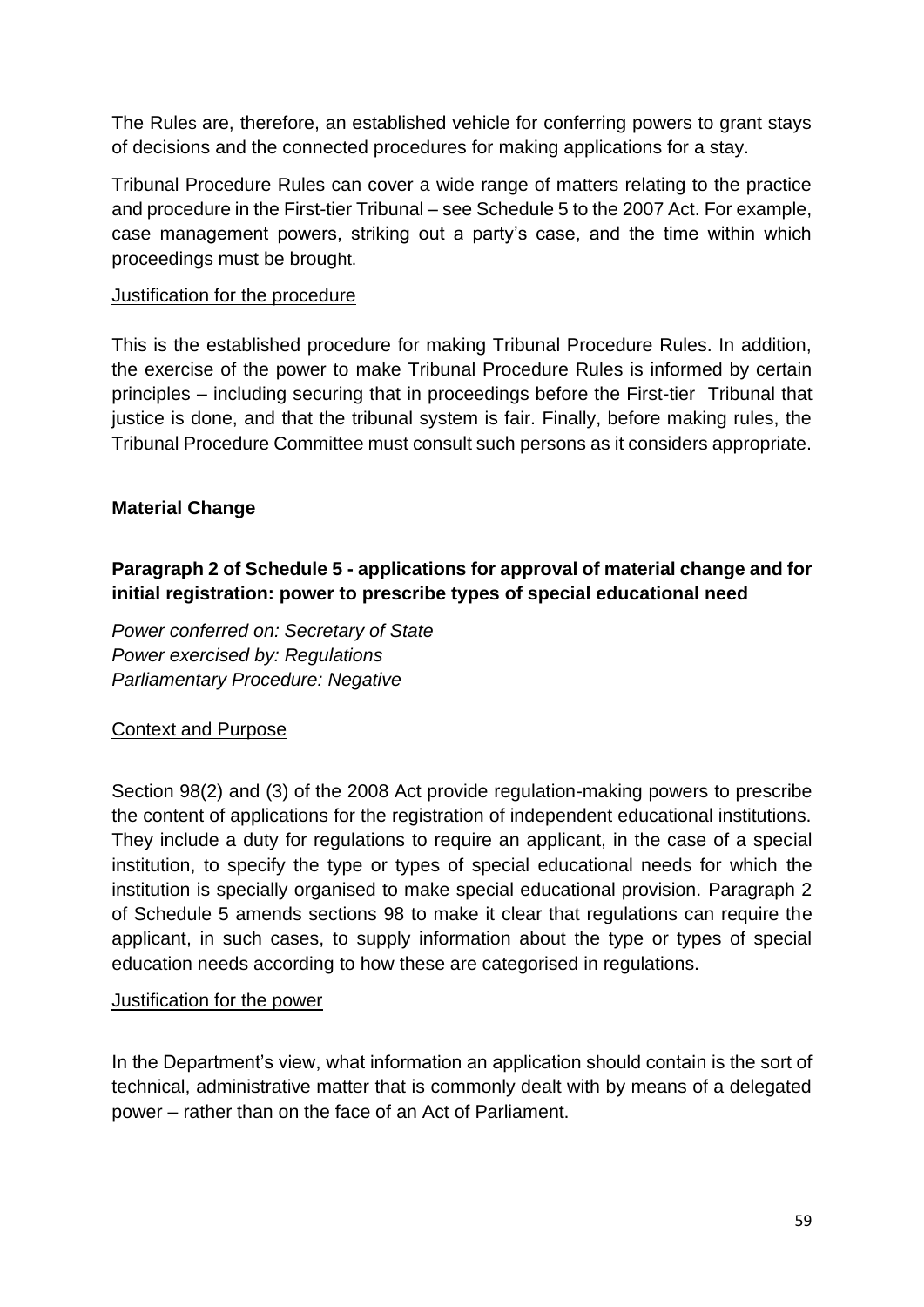The amendment constitutes a slight extension to pre-existing delegated powers, to clarify what is permitted under them, and will enable greater certainty to be provided to applicants about precisely what information they need to provide.

#### Justification for the procedure

Acts of Parliament commonly provide for the negative resolution procedure for subordinate legislation prescribing the contents of applications, In fact, the regulationmaking powers in section 98(2) of the 2008 Act are subject to the negative resolution procedure. The Department considers that requiring regulations, under this refinement of those powers, to be made by the affirmative resolution procedure would necessitate a disproportionate use of Parliamentary time.

# *Paragraph 3 and 5 of Schedule 5 - applications for approval for material change: power to prescribe information etc*

*Power conferred on: Secretary of State Power exercised by: Regulations Parliamentary Procedure: Negative*

#### Context and Purpose

Some changes ("material changes") in how a registered independent educational institution operates, including where there is a change of proprietor, will require the prior approval of the Secretary of State (see sections 101 and 102 of the 2008 Act as amended by paragraphs 3 and 4 of Schedule 5 to the Bill).

An application needs to be made for that approval. Paragraph 4 of Schedule 5 inserts a new power into section 102 of the 2008 Act for the Secretary of State to be able to make regulations as to the form applications for material change approval must take, and what information they must contain.

#### Justification for the power

Currently, unlike applications for registration of an independent educational institution, applications for material change approval are not subject to any statutory requirements (save that they need to be in writing and must be made by a proprietor or by the proposed new proprietor (where there is to be a change of proprietor)).

The power enables requirements to be imposed on applicants as to the contents of applications and the method for making them. This will improve the efficiency of the administration and consideration of material change applications including enabling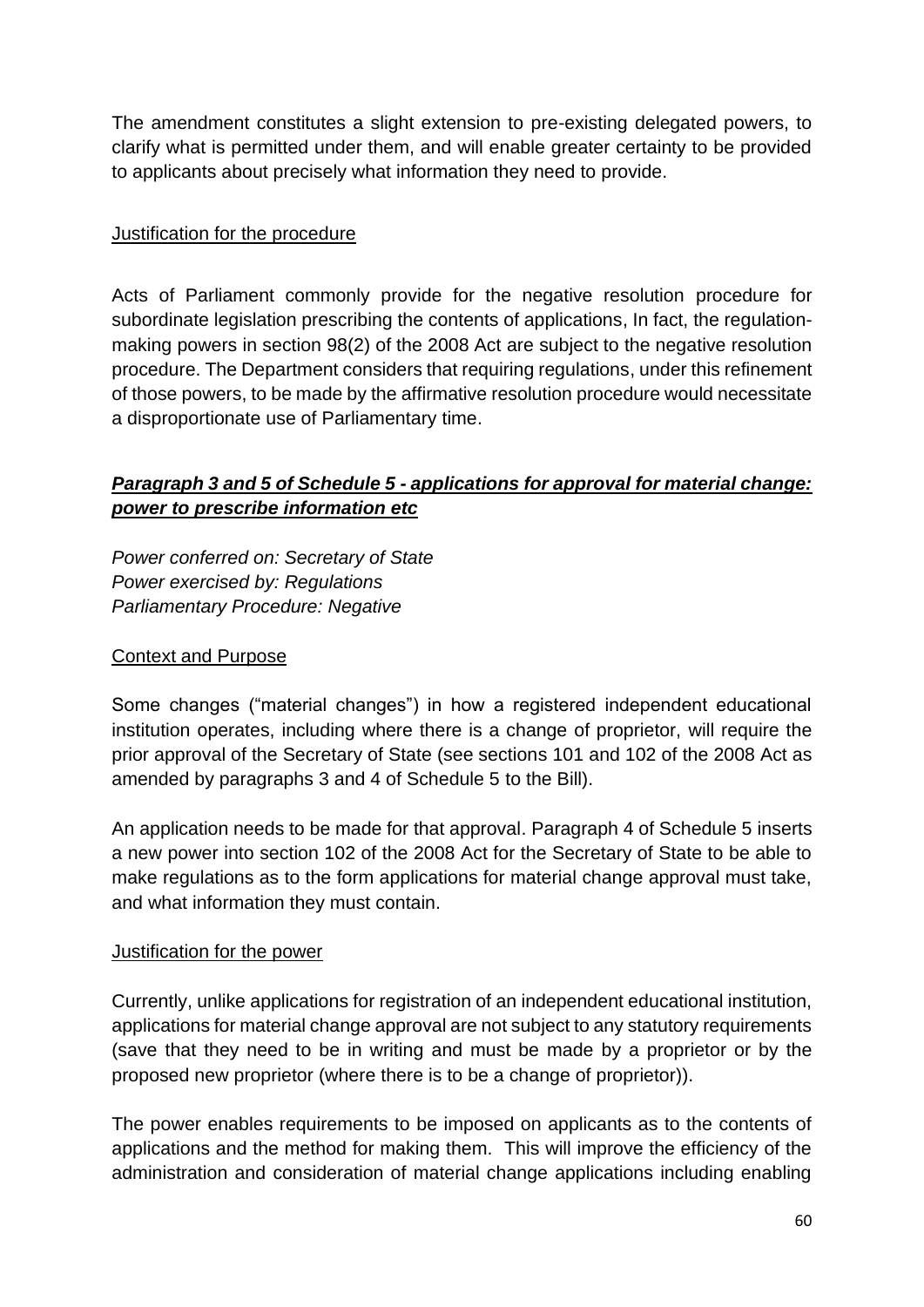improved administrative processes and minimizing delays caused by missing information.

In the Department's view, the form which applications need to take and what information they should contain, are the sort of technical, administrative matters that are commonly dealt with by means of delegated legislation.

#### Justification for the procedure

Acts of Parliament commonly provide for the negative resolution procedure for subordinate legislation prescribing the contents and form of applications – for example, there is a similar power in section 98(2) of the 2008 Act which is subject to the negative resolution procedure. The Department considers that requiring regulations to be made by the affirmative resolution procedure would necessitate a disproportionate use of Parliamentary time.

### *Schedule 5 - amendments allowing for the imposition of relevant restrictions*

*Power conferred on: Secretary of State Power exercised by: other Parliamentary Procedure: None*

### Context and Purpose

Schedule 5 to the Bill would make various amendments to the material regime in the 2008 Act – a regime that requires the prior approval of the Secretary of State before certain changes are made in how an independent educational institution operates or where it has a change of proprietor. Section 105 of that Act already provides the Secretary of State with a power to de-register an institution where there is an unapproved material change. Amendments made by paragraph 7 of Schedule 5 would add to those powers, enabling the Secretary of State to impose a "relevant restriction" where there has been an unapproved material change. In broad terms, a relevant restriction is a restriction imposed on the proprietor of an independent educational institution, restricting how the institution may operate (see section 117 of the 2008 Act). It would be an offence for a proprietor to breach a relevant restriction imposed under the new power.

#### Justification for the power

Mechanisms needs to be in place to enforce the material change regime, to allow for the Secretary of State (as the regulatory of independent educational institutions in England) to take action in appropriate cases where there are unapproved material changes; for example, to require proprietors to correct unapproved material changes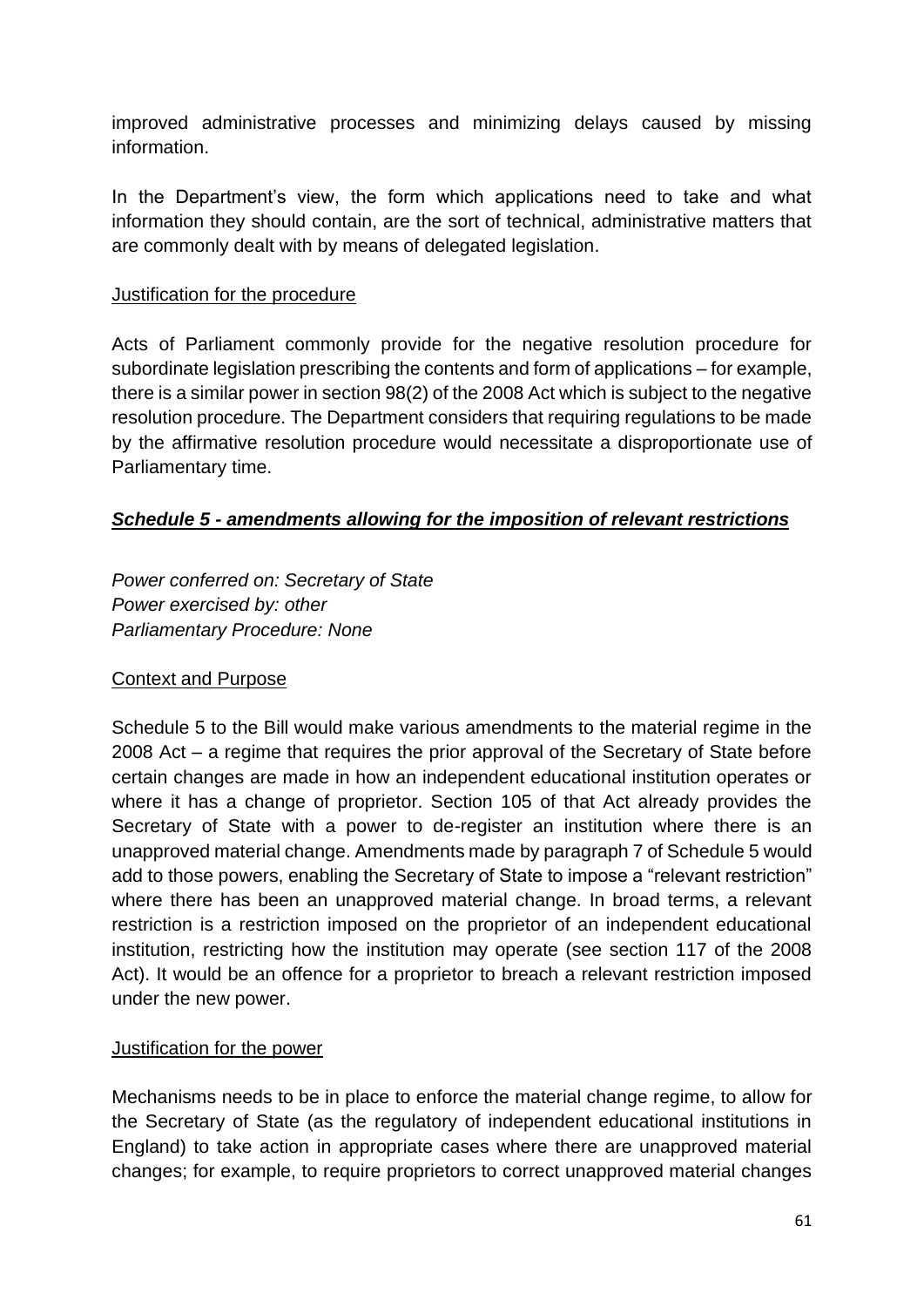where there are connected breaches of the independent educational institution standards under section 94 of the 2008 Act. Otherwise, the regime will fall into disrepute.

Currently, under section 105, the Secretary of State is limited to de-registering an institution, which would require its closure (since it is a criminal offence to conduct an unregistered independent educational institution). That is likely to be a disproportionate response in many cases. Therefore, the new power to impose a relevant restriction is proposed to enable the Secretary of State to more appropriately respond to unapproved material changes.

#### Justification for the procedure

Other administrative decisions made by the Secretary of State, under the 2008 Act, are not subject to a Parliamentary procedure – such as under the current power to deregister in section 105 and the powers to de-register or impose relevant restrictions under sections 115 and 116. In addition, because of other amendments in Schedule 5, a proprietor affected by a relevant restriction under the new power, may appeal to the First-tier Tribunal against it.

Furthermore, the Department is of the view that the power is not in the nature of a legislative power. It is an administrative power to make decisions in respect of individual institutions – as opposed to one, for example, to make rules of general application to independent educational institutions.

### <span id="page-61-0"></span>**Part 5: Miscellaneous**

### <span id="page-61-1"></span>**Teacher Misconduct**

### *Clause 65 - amending the definition of online education providers*

*Power conferred on: Secretary of State Power exercised by: (Henry VIII) Regulations Parliamentary Procedure: Affirmative*

#### **Context and Purpose**

Clause 65(2)(b) inserts s. 141A(1)(bd) "an online education provider" as a setting in which s.141B to 141E of the Education Act 2002 apply. Clause 141AA provides a definition of online education providers.